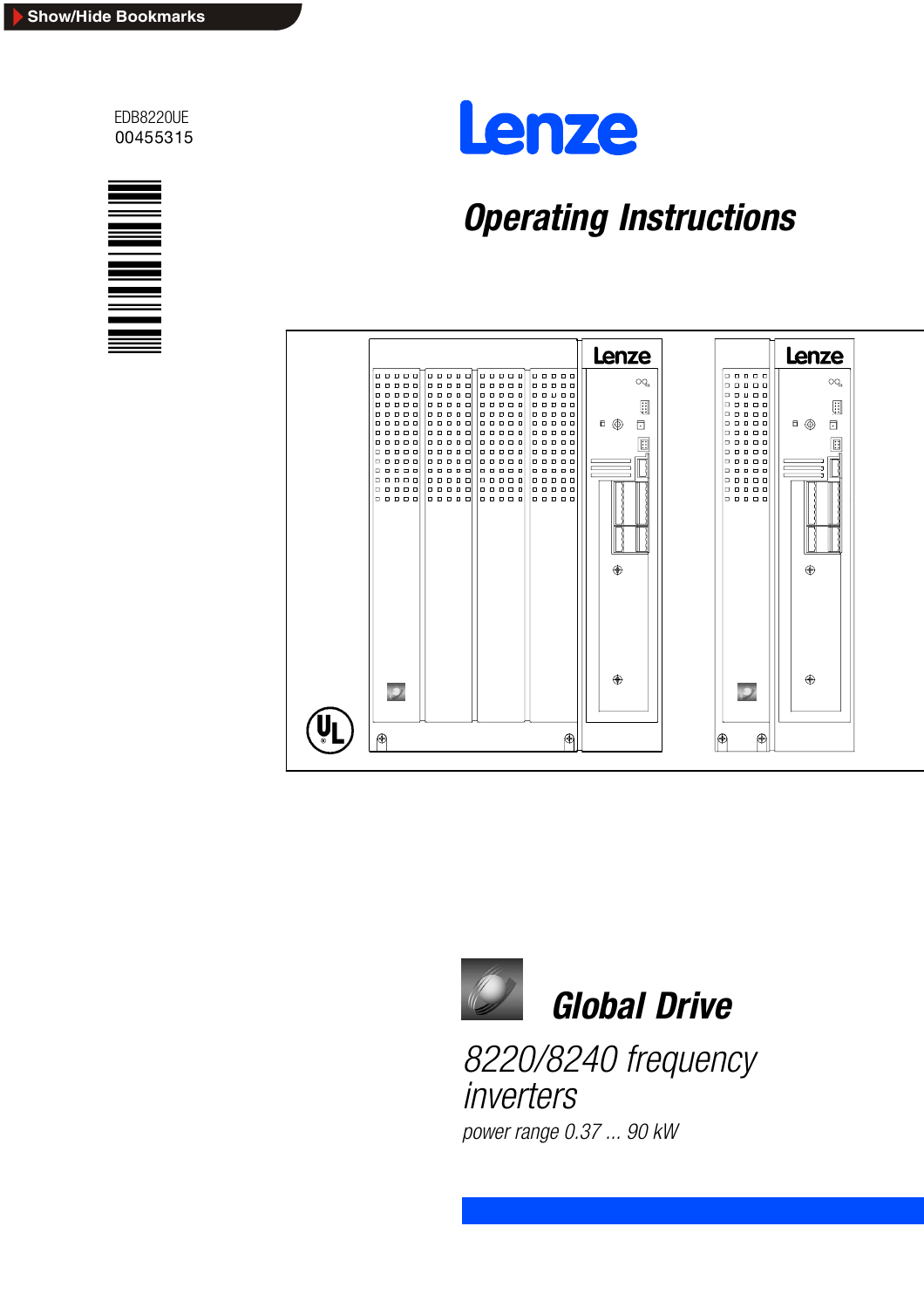| .<br>$\cdot$                    |                  |  |                          |       |                          |
|---------------------------------|------------------|--|--------------------------|-------|--------------------------|
|                                 | 33.822X- E 0x 0x |  |                          |       | $(8221 - 8227)$          |
|                                 | 33.822X- E 1x 2x |  | Cold plate (8221 - 8222) |       |                          |
|                                 | 33.824X- E 1x 1x |  |                          |       | $(8241 - 8246)$          |
|                                 | 33.824X-         |  | E 1x 1x                  | -V003 | Cold plate (8241 - 8246) |
| Type                            |                  |  |                          |       |                          |
| Design:<br>$E =$ Enclosure IP20 |                  |  |                          |       |                          |
| $IB = Module$                   |                  |  |                          |       |                          |
| Hardware level and index        |                  |  |                          |       |                          |
| Software level and index        |                  |  |                          |       |                          |
| Variant                         |                  |  |                          |       |                          |
| Explanation                     |                  |  |                          |       |                          |

These Operating Instructions are valid for the 82XX controllers of the versions:

|             |            | revised | revised |
|-------------|------------|---------|---------|
| Edition of: | 01/08/1997 | 04/2002 | 07/2002 |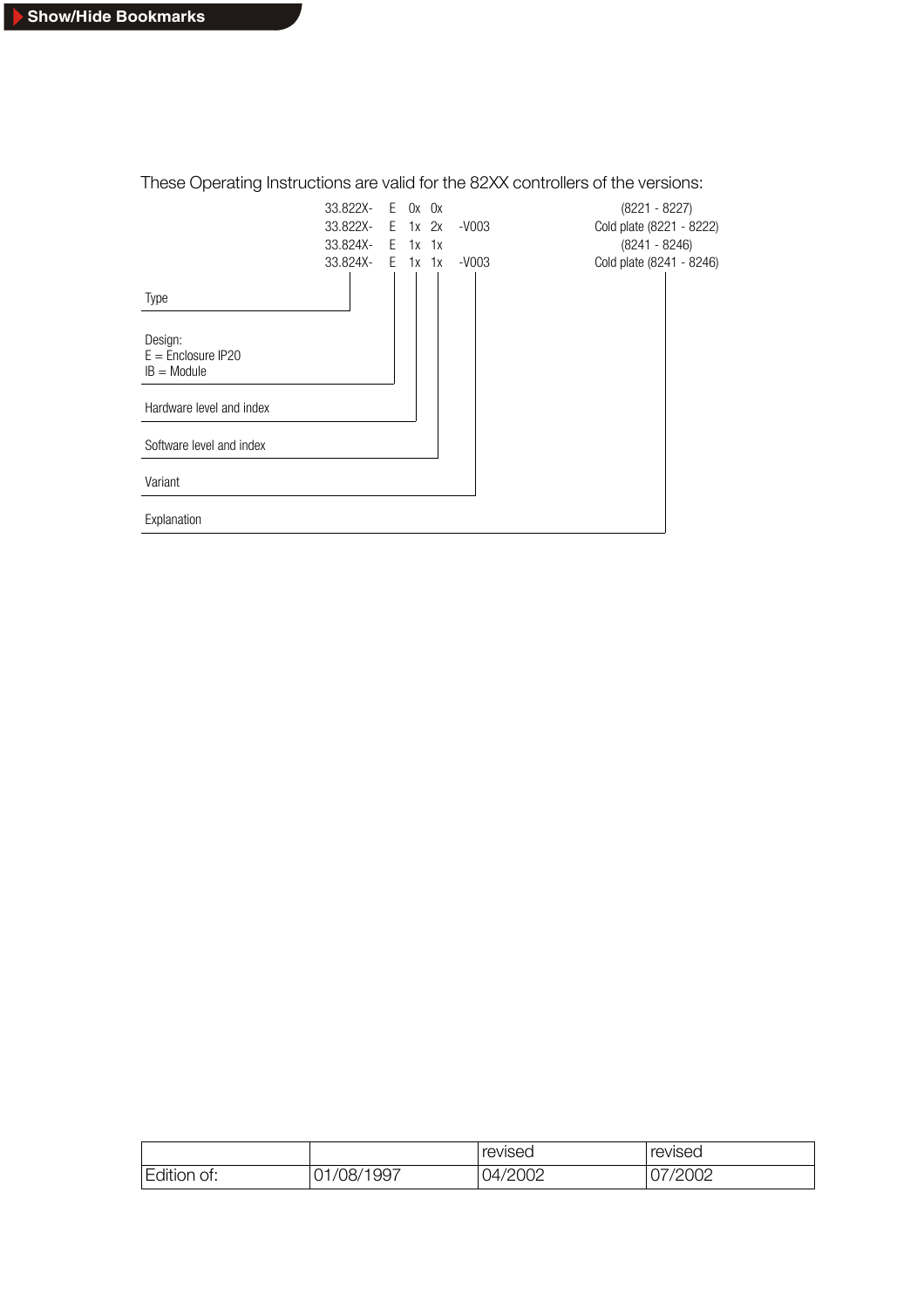## *Contents*



| 1              |            | $1 - 1$<br>Preface and general information                                                                                         |
|----------------|------------|------------------------------------------------------------------------------------------------------------------------------------|
|                | 1.1        | How to use these Operating Instructions<br>$1 - 1$<br>$1 - 1$<br>1.1.1<br>$1 - 1$<br>1.1.2                                         |
|                | 1.2<br>1.3 | $1 - 1$<br>$1 - 2$                                                                                                                 |
| $\overline{2}$ |            | $2 - 1$                                                                                                                            |
|                | 2.1        | $2 - 1$                                                                                                                            |
|                | 2.2        | $2 - 2$                                                                                                                            |
|                | 2.3        | $2 - 2$                                                                                                                            |
| 3              |            | $3 - 1$                                                                                                                            |
|                | 3.1        | $3 - 1$<br>General data/application conditions                                                                                     |
|                | 3.2        | Rated data (operation with 150 % overload)<br>$3 - 2$                                                                              |
|                |            | 3.2.1<br>$3 - 2$                                                                                                                   |
|                |            | 3.2.2<br>$3 - 3$                                                                                                                   |
|                |            | 3.2.3<br>$3 - 4$<br>3.2.4<br>$3 - 5$                                                                                               |
|                | 3.3        | $3-6$                                                                                                                              |
|                |            | Rated data (operation wih 120 % overload)<br>3.3.1<br>$3-6$<br>Operating conditions                                                |
|                |            | 3.3.2<br>$3-6$                                                                                                                     |
|                |            | 3.3.3<br>$3-6$                                                                                                                     |
|                | 3.4        | $3 - 7$<br>Fuses and cable cross-sections for single drives                                                                        |
|                |            | 3.4.1<br>Operation of controllers in a UL-approved system<br>$3 - 7$                                                               |
|                |            | 3.4.2<br>Operation with 150 % overload<br>$3 - 7$<br>3.4.3<br>Operation with 120 % overload<br>$3 - 8$                             |
|                | 3.5        | $3 - 8$                                                                                                                            |
|                |            |                                                                                                                                    |
| 4              |            | 4-1                                                                                                                                |
|                | 4.1        | $4 - 1$                                                                                                                            |
|                |            | 4.1.1<br>4-1                                                                                                                       |
|                |            | 4.1.2<br>Standard assembly with fixing brackets<br>$4 - 2$<br>4.1.3<br>Assembly of the variant 82XX-C-V003 "Cold Plate"<br>$4 - 3$ |
|                |            | $4 - 3$<br>4.1.3.1<br>Assembly preparation                                                                                         |
|                |            | Assembly 822X-C-V003<br>$4 - 3$<br>4.1.3.2<br>4.1.3.3<br>$4 - 4$                                                                   |
|                | 4.2        | Assembly 824X-C-V003<br>$4 - 5$                                                                                                    |
|                |            | $4 - 5$<br>4.2.1                                                                                                                   |
|                |            | 4.2.2<br>$4 - 6$                                                                                                                   |
|                |            | Mains connection<br>$4 - 6$<br>4.2.2.1                                                                                             |
|                |            | 4.2.2.2<br>Motor connection<br>$4 - 7$<br>$4 - 10$<br>4.2.2.3<br>Connection diagram                                                |
|                |            | $4 - 11$<br>4.2.3                                                                                                                  |
|                |            | Control cables<br>$4 - 11$<br>4.2.3.1<br>Assignment of the control terminals<br>$4 - 12$<br>4.2.3.2                                |
|                |            | $4 - 13$<br>4.2.3.3<br>Connection diagrams                                                                                         |
|                | 4.3        | $4 - 14$<br>Installation of a CE-typical drive system                                                                              |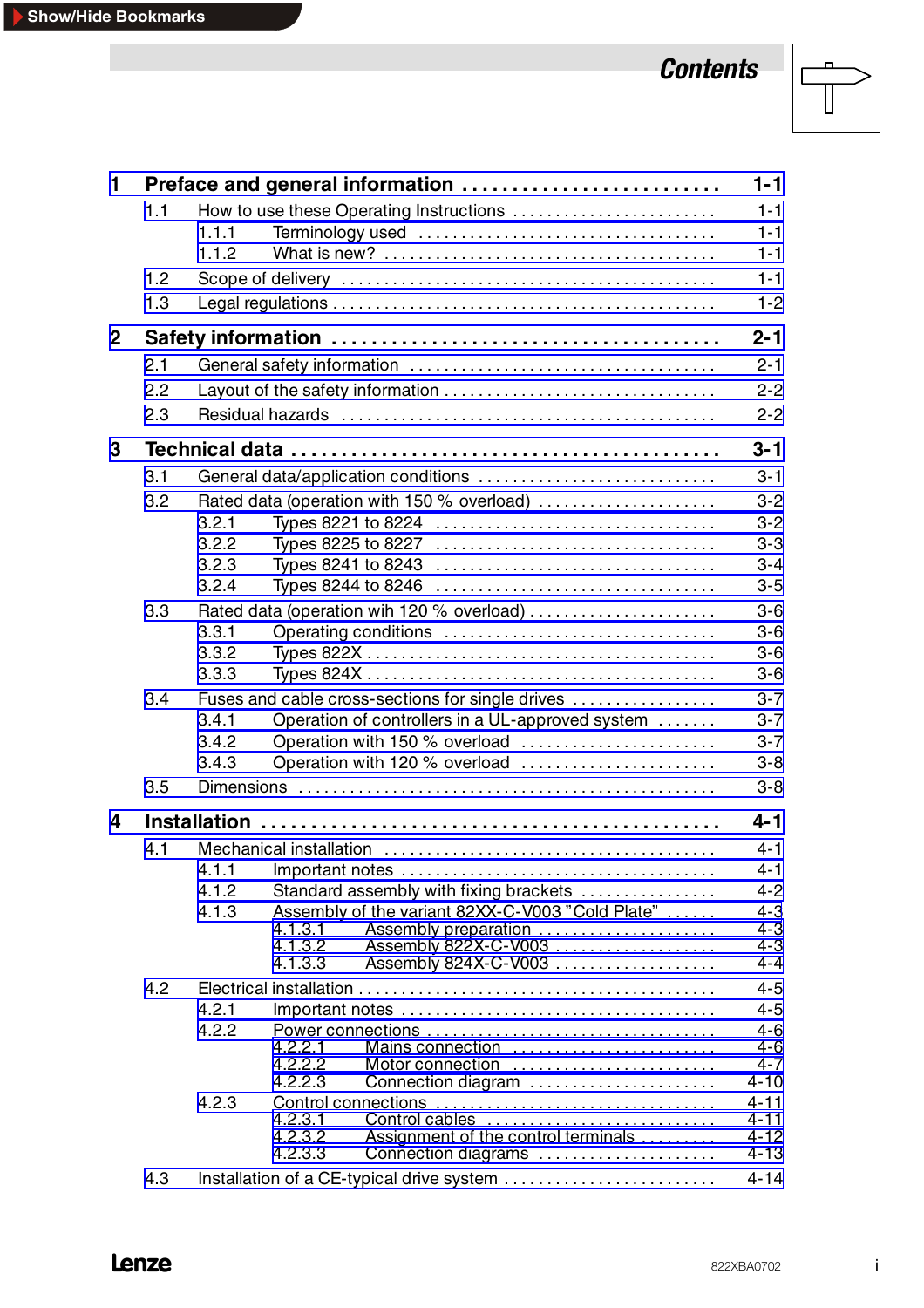

*Contents*

| 5                       |     |                                                                                                                        | 5-1                |
|-------------------------|-----|------------------------------------------------------------------------------------------------------------------------|--------------------|
|                         | 5.1 |                                                                                                                        | $5 - 1$            |
|                         | 5.2 |                                                                                                                        | $5 - 2$            |
|                         |     | 5.2.1                                                                                                                  | $5 - 2$            |
|                         |     | 5.2.2<br>Factory setting of the most important drive parameters                                                        | $5 - 2$            |
|                         | 5.3 |                                                                                                                        | $5 - 3$            |
|                         |     | Determine speed range (fdmin, fdmax)<br>5.3.1<br>5.3.2<br>Adjustment of acceleration and deceleration times (Tir, Tif) | $5 - 3$<br>$5 - 4$ |
|                         |     | 5.3.3<br>Setting of the current limit (Imax)                                                                           | $5-5$              |
|                         | 5.4 | Optimize the operating characteristic of the drive                                                                     | $5-6$              |
|                         |     | 5.4.1<br>Select the control mode                                                                                       | $5-6$              |
|                         |     | 5.4.2<br>Optimize control modes                                                                                        | $5 - 8$            |
|                         |     | Optimize motor-current control<br>5.4.2.1<br>5.4.2.2<br>Optimize V/f-characteristic control                            | $5 - 8$<br>$5 - 9$ |
|                         |     |                                                                                                                        |                    |
| 6                       |     |                                                                                                                        | $6 - 1$            |
| $\overline{\mathbf{z}}$ |     |                                                                                                                        | $7 - 1$            |
|                         | 7.1 |                                                                                                                        | $7 - 1$            |
|                         | 7.2 |                                                                                                                        | $7 - 2$            |
| 8                       |     | Troubleshooting and fault elimination                                                                                  | $8 - 1$            |
|                         | 8.1 |                                                                                                                        | $8 - 1$            |
|                         |     | 8.1.1                                                                                                                  | $8 - 1$            |
|                         |     | 8.1.2<br>Display at the operating module                                                                               | $8 - 1$            |
|                         |     | Maloperation of the drive<br>8.1.3                                                                                     | $8 - 2$            |
|                         | 8.2 |                                                                                                                        | $8 - 2$            |
|                         | 8.3 |                                                                                                                        | $8 - 3$            |
|                         | 8.4 |                                                                                                                        | $8 - 5$            |
| 9                       |     |                                                                                                                        | $9 - 1$            |
|                         | 9.1 |                                                                                                                        | $9 - 1$            |
|                         | 9.2 |                                                                                                                        | $9 - 1$            |
|                         | 9.3 |                                                                                                                        | $9 - 2$            |
|                         |     | 9.3.1                                                                                                                  | $9 - 2$            |
|                         |     | 9.3.2                                                                                                                  | $9 - 2$            |
|                         |     | 9.3.3<br>9.3.4                                                                                                         | $9 - 3$<br>$9 - 3$ |
|                         |     |                                                                                                                        |                    |
|                         |     |                                                                                                                        |                    |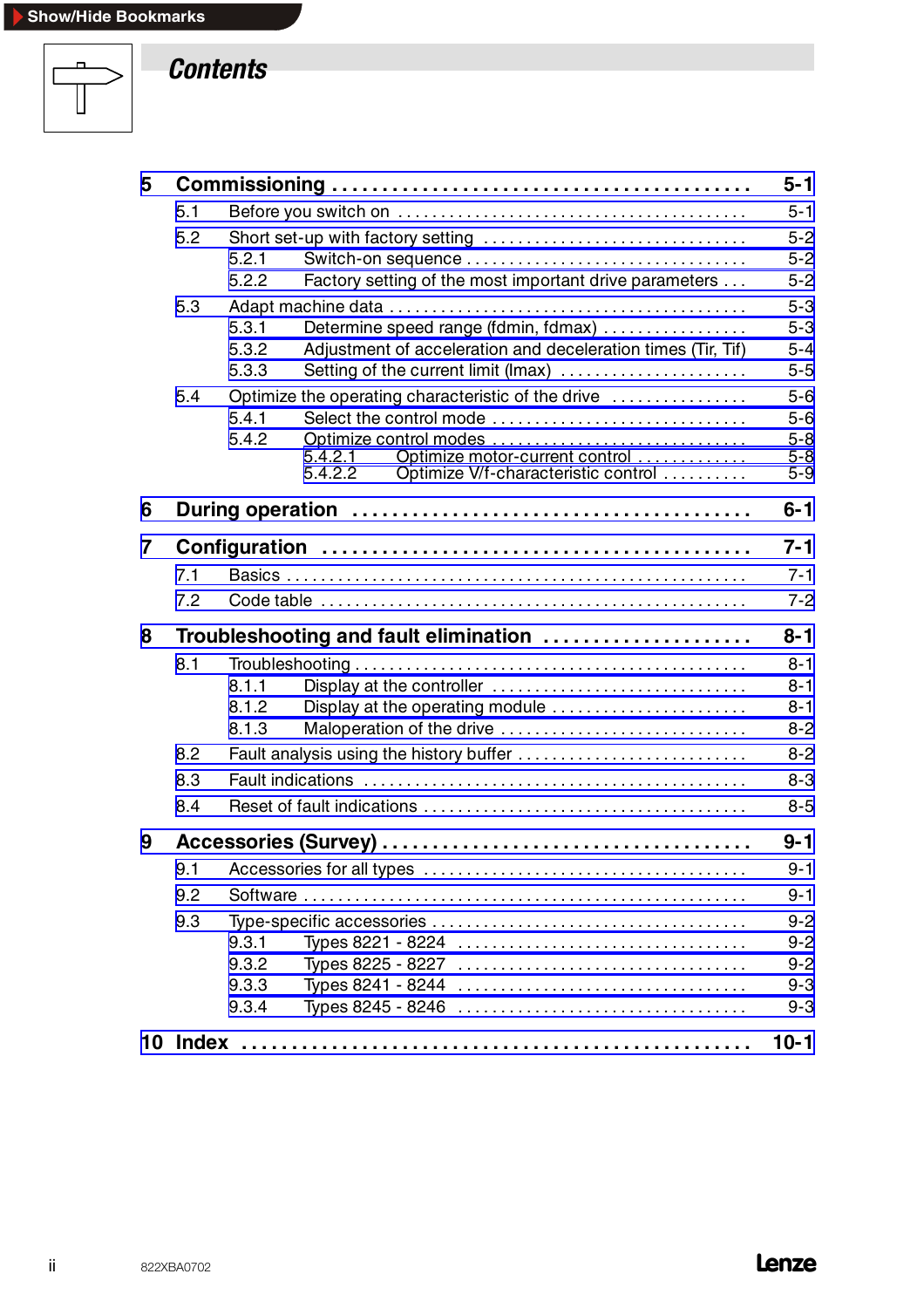## *Preface and general information*

![](_page_4_Picture_2.jpeg)

## <span id="page-4-0"></span>**1 Preface and general information**

## **1.1 How to use these Operating Instructions**

- These Operating Instructions help you to connect and set up the 82XX frequency inverter. They contain safety information which must be observed.
- All persons who work on and with 82XX frequency inverters must have the Operating Instructions available and observe all relevant notes and instructions.
- The Operating Instructions must always be complete and perfectly readable.

### **1.1.1 Terminology used**

| <b>Term</b>       | In the following text used for                                               |
|-------------------|------------------------------------------------------------------------------|
| <b>82XX</b>       | Any frequency inverter of the series 8200, 8210, 8220, 8240                  |
| <b>Controller</b> | 82XX frequency inverter                                                      |
| Drive system      | Drive systems with 82XX frequency inverters and other Lenze drive components |

### **1.1.2 What is new?**

| Material no. | <b>Edition of</b> | <b>Important</b> | Content                                                                                              |
|--------------|-------------------|------------------|------------------------------------------------------------------------------------------------------|
| 391577       | 28/08/1996        |                  | 8240 Operating Instructions                                                                          |
| 397236       | 01/08/1997        | replaces 391577  | • Contents for 8220 and 8240<br>• Complete revision of the contents<br>• Complete editorial revision |
| 452539       | 04/2002           | replaces 397236  | $\bullet$ Chapter 4.2.3.2<br>• Chapter 5.1, 5.4.2.1<br>$\bullet$ Chapter 8.3                         |
| 455315       | 07/2002           | replaces 452539  | • Change of company name<br>• Chapter $8.3$                                                          |

## **1.2 Scope of delivery**

| <b>Scope of delivery</b>                                                                                                                    | Important                                                                                                                                                                                                                                                                                                                                                        |
|---------------------------------------------------------------------------------------------------------------------------------------------|------------------------------------------------------------------------------------------------------------------------------------------------------------------------------------------------------------------------------------------------------------------------------------------------------------------------------------------------------------------|
| • 1 82XX frequency inverter<br>• 1 Operating Instructions<br>• 1 accessory kit (components for the<br>mechanical and electric installation) | After reception of the delivery, check immediately whether the scope<br>of supply matches with the accompanying papers. Lenze does not<br>accept any liability for deficiencies claimed subsequently.<br>Claim<br>• visible transport damage immediately to the forwarder.<br>• visible deficiencies/incompleteness immediately to your Lenze<br>representative. |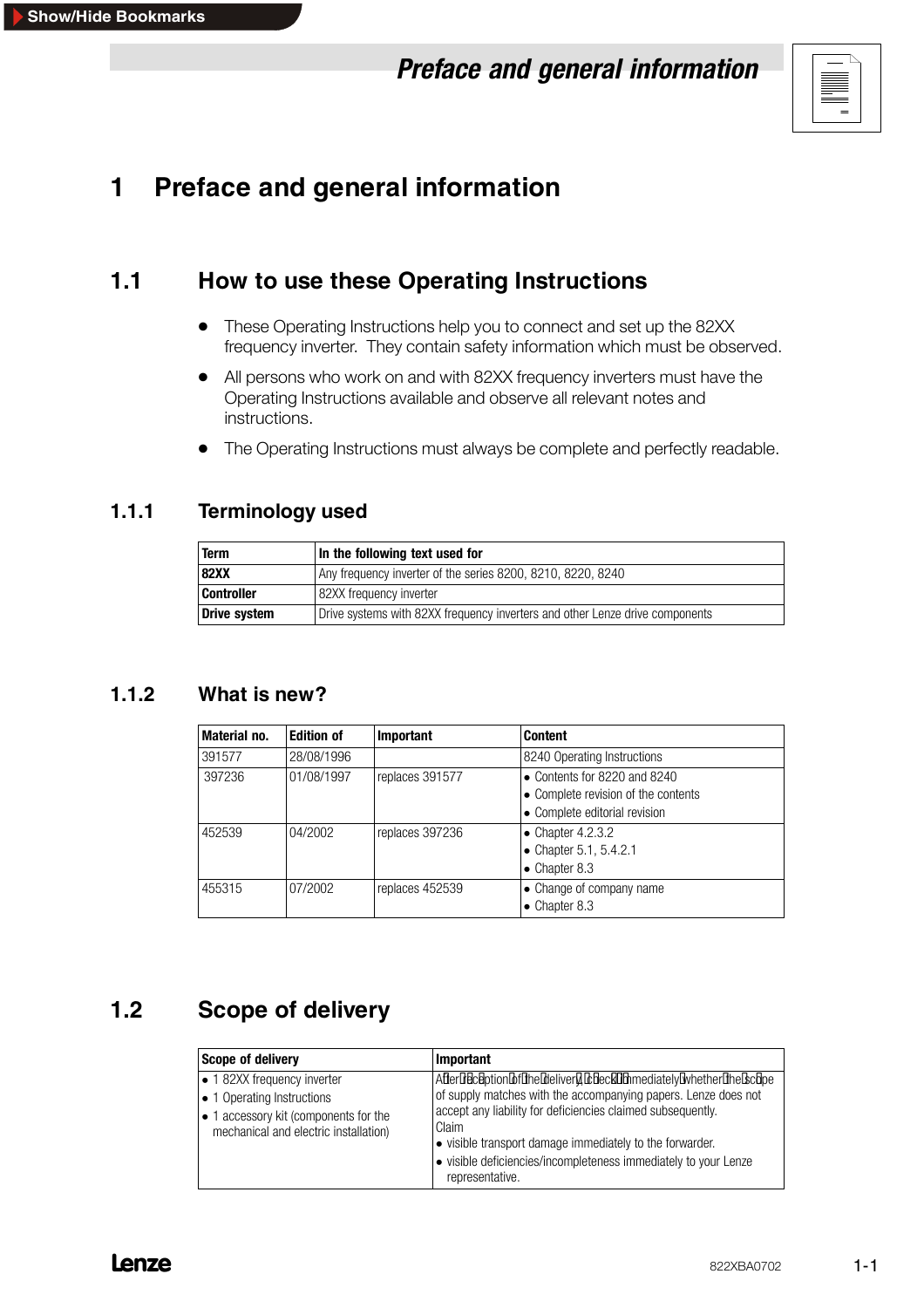<span id="page-5-0"></span>![](_page_5_Picture_1.jpeg)

## *Preface and general information*

## **1.3 Legal regulations**

| Labelling          | <b>Nameplate</b>                                                                                                                                                                                                                                                        | <b>CE mark</b>                                                                                                                                                                                                                                                                                              | <b>Manufacturer</b>      |  |  |  |  |  |  |
|--------------------|-------------------------------------------------------------------------------------------------------------------------------------------------------------------------------------------------------------------------------------------------------------------------|-------------------------------------------------------------------------------------------------------------------------------------------------------------------------------------------------------------------------------------------------------------------------------------------------------------|--------------------------|--|--|--|--|--|--|
|                    | Lenze controllers are unambiguously                                                                                                                                                                                                                                     | Conforms to the EC Low Voltage                                                                                                                                                                                                                                                                              | Lenze Drive Systems GmbH |  |  |  |  |  |  |
|                    | designated by the content of the                                                                                                                                                                                                                                        | <b>Directive</b>                                                                                                                                                                                                                                                                                            | Postfach 101352          |  |  |  |  |  |  |
|                    | nameplate.                                                                                                                                                                                                                                                              |                                                                                                                                                                                                                                                                                                             | D-31763 Hameln           |  |  |  |  |  |  |
| <b>Application</b> | 82XX frequency inverter                                                                                                                                                                                                                                                 |                                                                                                                                                                                                                                                                                                             |                          |  |  |  |  |  |  |
| as directed        | • must only be operated under the conditions prescribed in these Instructions.                                                                                                                                                                                          |                                                                                                                                                                                                                                                                                                             |                          |  |  |  |  |  |  |
|                    | • are components                                                                                                                                                                                                                                                        |                                                                                                                                                                                                                                                                                                             |                          |  |  |  |  |  |  |
|                    | - for open and closed-loop control of variable speed drives with asynchronous standard motors, reluctance motors<br>PM-synchronous motors with asynchronous damping cage<br>- used for installation into a machine.                                                     |                                                                                                                                                                                                                                                                                                             |                          |  |  |  |  |  |  |
|                    | - used for assembly together with other components to form a machine.                                                                                                                                                                                                   |                                                                                                                                                                                                                                                                                                             |                          |  |  |  |  |  |  |
|                    | • which are electric units for the installation into control cabinets or similar enclosed operating housing.                                                                                                                                                            |                                                                                                                                                                                                                                                                                                             |                          |  |  |  |  |  |  |
|                    |                                                                                                                                                                                                                                                                         | • comply with the requirements of the Low-Voltage Directive.                                                                                                                                                                                                                                                |                          |  |  |  |  |  |  |
|                    | • are not machines for the purpose of the Machinery Directive.                                                                                                                                                                                                          |                                                                                                                                                                                                                                                                                                             |                          |  |  |  |  |  |  |
|                    | • are not to be used as appliances, but only for industrial purposes.                                                                                                                                                                                                   |                                                                                                                                                                                                                                                                                                             |                          |  |  |  |  |  |  |
|                    | Drive systems with 82XX frequency inverters                                                                                                                                                                                                                             |                                                                                                                                                                                                                                                                                                             |                          |  |  |  |  |  |  |
|                    | • comply with the EMC Directive if they are installed according to the guidelines of CE-typical drive systems.                                                                                                                                                          |                                                                                                                                                                                                                                                                                                             |                          |  |  |  |  |  |  |
|                    | • can be used                                                                                                                                                                                                                                                           |                                                                                                                                                                                                                                                                                                             |                          |  |  |  |  |  |  |
|                    | - on public and non-public mains.                                                                                                                                                                                                                                       |                                                                                                                                                                                                                                                                                                             |                          |  |  |  |  |  |  |
|                    | - in industrial as well as residential and commercial premises.                                                                                                                                                                                                         |                                                                                                                                                                                                                                                                                                             |                          |  |  |  |  |  |  |
|                    |                                                                                                                                                                                                                                                                         | • The user is responsible for the compliance of his application with the EC directives.                                                                                                                                                                                                                     |                          |  |  |  |  |  |  |
|                    | Any other use shall be deemed inappropriate!                                                                                                                                                                                                                            |                                                                                                                                                                                                                                                                                                             |                          |  |  |  |  |  |  |
| <b>Liability</b>   |                                                                                                                                                                                                                                                                         | • The information, data and notes in these Operating Instructions met the state of the art at the time of printing.<br>Claims referring to drive systems which have already been supplied cannot be derived from the information,<br>illustrations, and descriptions given in these Operating Instructions. |                          |  |  |  |  |  |  |
|                    | • The specifications, processes, and circuitry described in these Operating Instructions are for guidance only and<br>must be adapted to your own specific application. Lenze does not take responsibility for the suitability of the<br>process and circuit proposals. |                                                                                                                                                                                                                                                                                                             |                          |  |  |  |  |  |  |
|                    | • The indications given in these Operating Instructions describe the features of the product without warranting them.                                                                                                                                                   |                                                                                                                                                                                                                                                                                                             |                          |  |  |  |  |  |  |
|                    | • Lenze does not accept any liability for damage and operating interference caused by:                                                                                                                                                                                  |                                                                                                                                                                                                                                                                                                             |                          |  |  |  |  |  |  |
|                    | - disregarding these Instructions                                                                                                                                                                                                                                       |                                                                                                                                                                                                                                                                                                             |                          |  |  |  |  |  |  |
|                    | - unauthorized modifications to the controller                                                                                                                                                                                                                          |                                                                                                                                                                                                                                                                                                             |                          |  |  |  |  |  |  |
|                    | - operating errors                                                                                                                                                                                                                                                      |                                                                                                                                                                                                                                                                                                             |                          |  |  |  |  |  |  |
|                    | - improper working on and with the controller                                                                                                                                                                                                                           |                                                                                                                                                                                                                                                                                                             |                          |  |  |  |  |  |  |
| <b>Warranty</b>    | • Warranty conditions: see Sales and Delivery Conditions of Lenze Drive Systems GmbH.                                                                                                                                                                                   |                                                                                                                                                                                                                                                                                                             |                          |  |  |  |  |  |  |
|                    | • Warranty claims must be made immediately after detecting defects or faults.                                                                                                                                                                                           |                                                                                                                                                                                                                                                                                                             |                          |  |  |  |  |  |  |
|                    | • The warranty is void in all cases where liability claims cannot be made.                                                                                                                                                                                              |                                                                                                                                                                                                                                                                                                             |                          |  |  |  |  |  |  |
| <b>Disposal</b>    | <b>Material</b>                                                                                                                                                                                                                                                         | recycle                                                                                                                                                                                                                                                                                                     | dispose                  |  |  |  |  |  |  |
|                    | Metal                                                                                                                                                                                                                                                                   | $\bullet$                                                                                                                                                                                                                                                                                                   |                          |  |  |  |  |  |  |
|                    | Plastic                                                                                                                                                                                                                                                                 | $\bullet$                                                                                                                                                                                                                                                                                                   |                          |  |  |  |  |  |  |
|                    | Printed-board assemblies                                                                                                                                                                                                                                                |                                                                                                                                                                                                                                                                                                             |                          |  |  |  |  |  |  |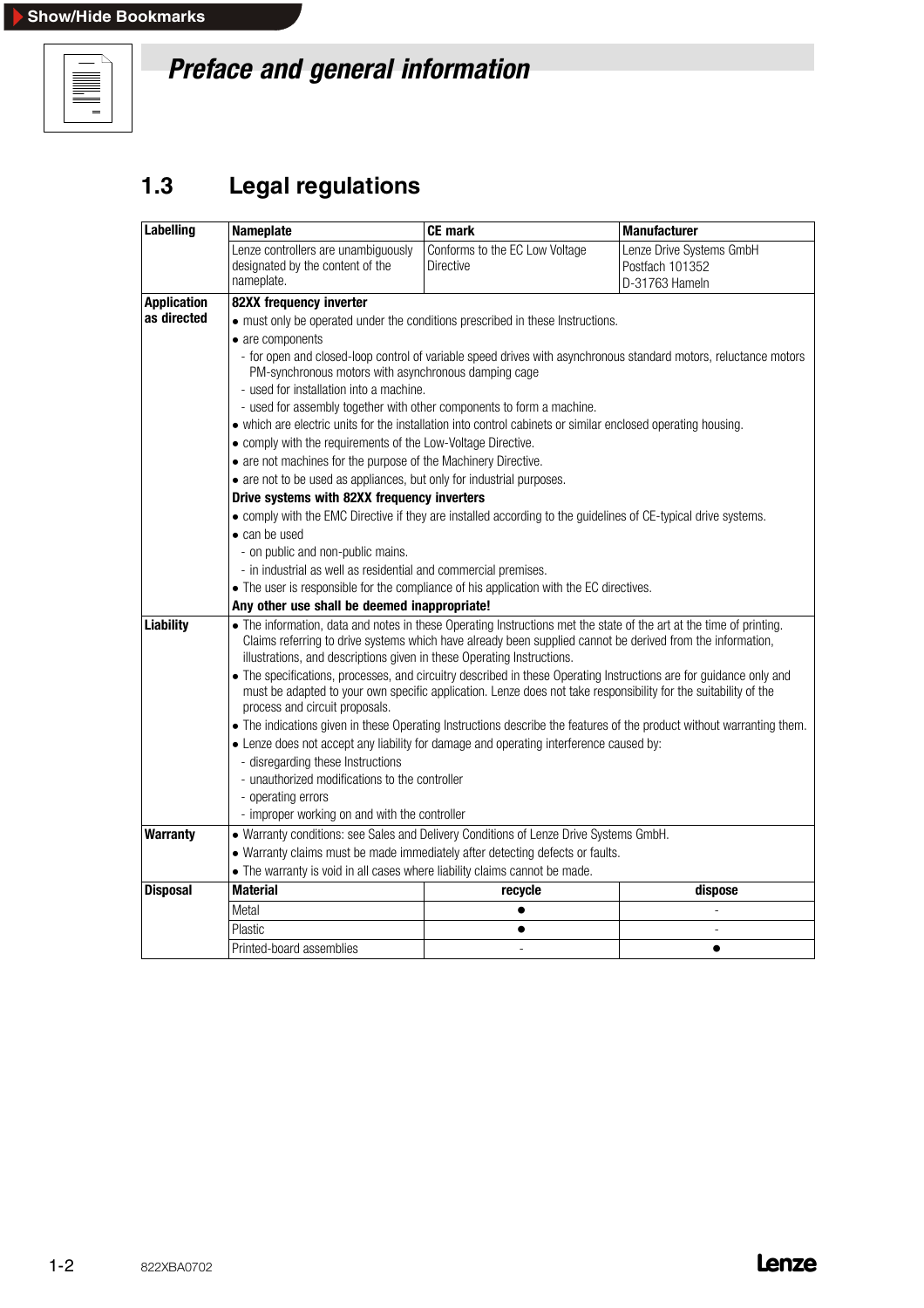## *Safety information*

![](_page_6_Picture_2.jpeg)

## <span id="page-6-0"></span>**2 Safety information**

### **2.1 General safety information**

![](_page_6_Picture_5.jpeg)

### **Safety and application notes for controllers**

(to: Low-Voltage Directive 73/23/EEC)

### **1. General**

During operation, drive controllers may have, according to their type of protection, live, bare, in some cases also movable or rotating parts as well as hot surfaces.

Non-authorized removal of the required cover, inappropriate use, incorrect installation or operation, creates the risk of severe injury to persons or damage to material assets.

Further information can be obtained from the documentation. All operations concerning transport, installation, and commissioning as well as maintenance must be carried out by qualified, skilled personnel (IEC 364 and CENELEC HD 384 or DIN VDE 0100 and IEC report 664 or DIN VDE 0110 and national regulations for the prevention of accidents must be observed). According to this basic safety information qualified skilled personnel are persons who are familiar with the erection, assembly, commissioning, and operation of the product and who have the qualifications necessary for their occupation.

### **2. Application as directed**

Drive controllers are components which are designed for installation in electrical systems or machinery.

When installing in machines, commissioning of the drive controllers (i.e. the starting of operation as directed) is prohibited until it is proven that the machine corresponds to the regulations of the EC Directive 89/392/EEC (Machinery Directive); EN 60204 must be observed.

Commissioning (i.e. starting of operation as directed) is only allowed when there is compliance with the EMC Directive (89/336/EEC).

The drive controllers meet the requirements of the Low Voltage Directive 73/23/EEC. The harmonized standards of the prEN 50178/ DIN VDE 0160 series together with EN 60439-1/DIN VDE 0660 part 500 and EN 60146/DIN VDE 0558 are applicable to drive controllers.

The technical data and information on the connection conditions must be obtained from the nameplate and the documentation and must be observed in all cases.

### **3. Transport, storage**

Notes on transport, storage and appropriate handling must be observed.

Climatic conditions must be observed according to prEN 50178.

### **4. Erection**

The devices must be erected and cooled according to the

regulations of the corresponding documentation.

The drive controllers must be protected from inappropriate loads. Particularly during transport and handling, components must not be bent and/or isolating distances must not be changed. Touching of electronic components and contacts must be avoided. Drive controllers contain electrostatically sensitive components which can easily be damaged by inappropriate handling. Electrical components must not be damaged or destroyed mechanically (health risks are possible!).

### **5. Electrical connection**

When working on live drive controllers, the valid national regulations for the prevention of accidents (e.g. VBG 4) must be observed.

The electrical installation must be carried out according to the appropriate regulations (e.g. cable cross-sections, fuses, PE connection). More detailed information is included in the documentation.

Notes concerning the installation in compliance with EMC - such as screening, grounding, arrangement of filters and laying of cables - are included in the documentation of the drive controllers. These notes must also be observed in all cases for drive controllers with the CE mark. The compliance with the required limit values demanded by the EMC legislation is the responsibility of the manufacturer of the system or machine.

### **6. Operation**

Systems where drive controllers are installed must be equipped, if necessary, with additional monitoring and protective devices according to the valid safety regulations, e.g. law on technical tools, regulations for the prevention of accidents, etc. Modifications of the drive controllers by the operating software are allowed.

After disconnecting the drive controllers from the supply voltage, live parts of the controller and power connections must not be touched immediately, because of possibly charged capacitors. For this, observe the corresponding labels on the drive controllers. During operation, all covers and doors must be closed.

### **7. Maintenance and servicing**

The manufacturer's documentation must be observed.

### **This safety information must be kept!**

**The product-specific safety and application notes in these Operating Instructions must also be observed!**

![](_page_6_Picture_36.jpeg)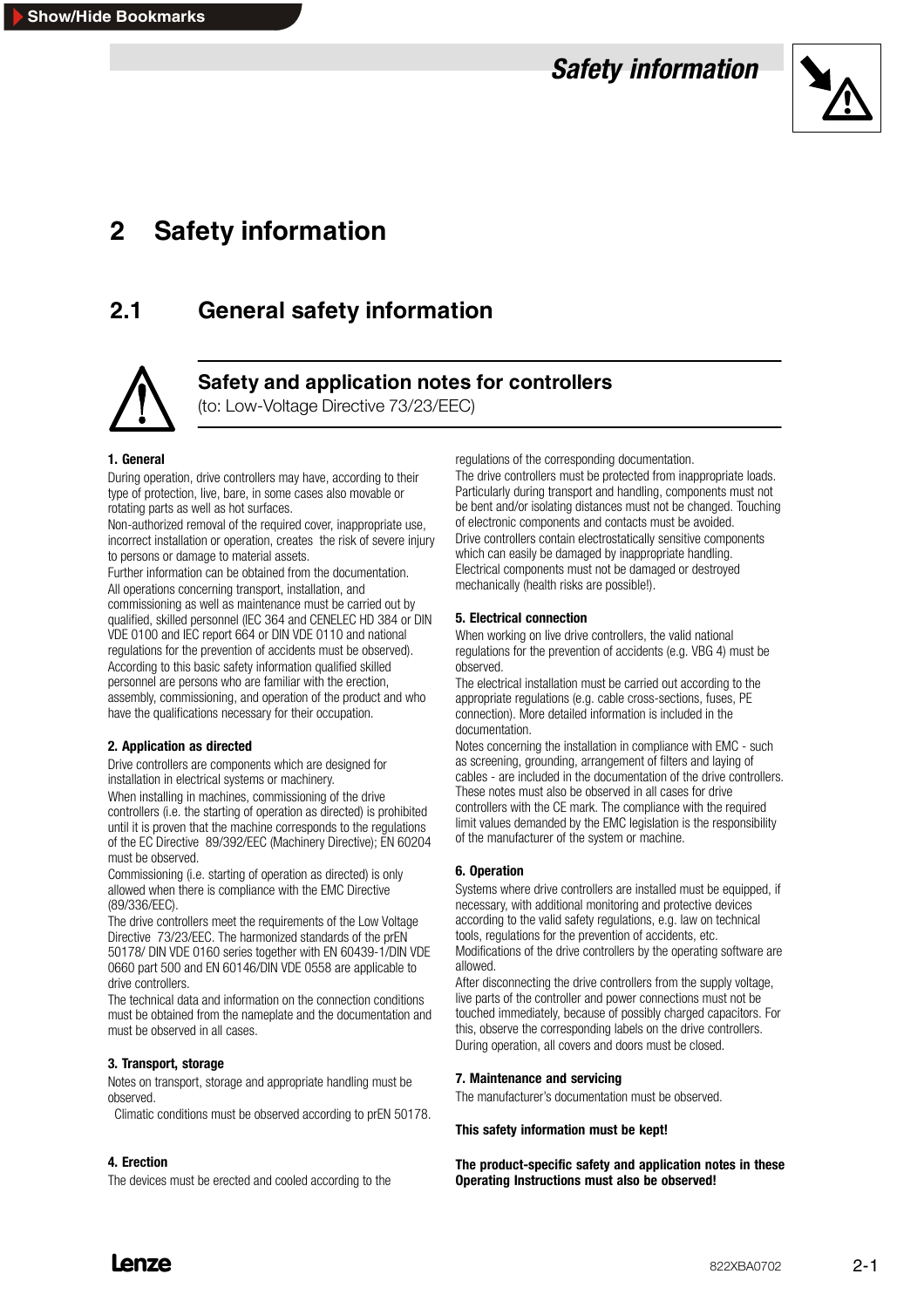<span id="page-7-0"></span>![](_page_7_Picture_1.jpeg)

## *Safety information*

## **2.2 Layout of the safety information**

- All safety notes have a uniform layout:
	- The icon characterizes the type of danger.
	- The signal word characterizes the severity of danger.
	- The note describes the danger and suggests how to avoid the danger.

![](_page_7_Picture_8.jpeg)

### **Signal word** Note

|                                            | <b>Icons used</b> |                                               | <b>Signal words</b> |                                                                                                                                              |  |  |  |
|--------------------------------------------|-------------------|-----------------------------------------------|---------------------|----------------------------------------------------------------------------------------------------------------------------------------------|--|--|--|
| <b>Warning of</b><br>danger to<br>persons  |                   | Warning of<br>hazardous<br>electrical voltage | Danger!             | Warns of <i>impending danger</i> .<br>Consequences if disregarded:<br>Death or very severe injuries.                                         |  |  |  |
|                                            |                   | Warning of a<br>general danger                | <b>Warning!</b>     | Warns of potential, very hazardous situations.<br>Possible consequences if disregarded:<br>Death or very severe injuries.                    |  |  |  |
|                                            |                   |                                               | Caution!            | Warns of potential, hazardous situations.<br>Possible consequences if disregarded:<br>Light or minor injuries.                               |  |  |  |
| <b>Warning of</b><br>damage to<br>material |                   |                                               | Stop!               | Warns of potential damage to material.<br>Possible consequences if disregarded:<br>Damage of the controller/drive system or its environment. |  |  |  |
| Other notes                                |                   |                                               | Note!               | This note designates general, useful notes.<br>If you observe it, handling of the controller/drive system is<br>made easier.                 |  |  |  |

## **2.3 Residual hazards**

| Operator's safety            | After mains disconnections, the power terminals U, V, W and $+U_G$ , $-U_G$ remain live for at least three<br>minutes.<br>• Before working on the controller, check that no voltage is applied to the power terminals.              |
|------------------------------|-------------------------------------------------------------------------------------------------------------------------------------------------------------------------------------------------------------------------------------|
| <b>Protection of devices</b> | <b>Cyclic</b> connection and disconnection of the controller supply voltage at L1, L2, L3 or $+U_G$ , $-U_G$ may<br>overload the internal input current load:<br>Allow at least 3 minutes between disconnection and reconnection.   |
| <b>Overspeeds</b>            | Drive systems can reach dangerous overspeeds (e. g. setting of inappropriately high field frequencies):<br>• The controllers do not offer any protection against these operating conditions. Use additional<br>components for this. |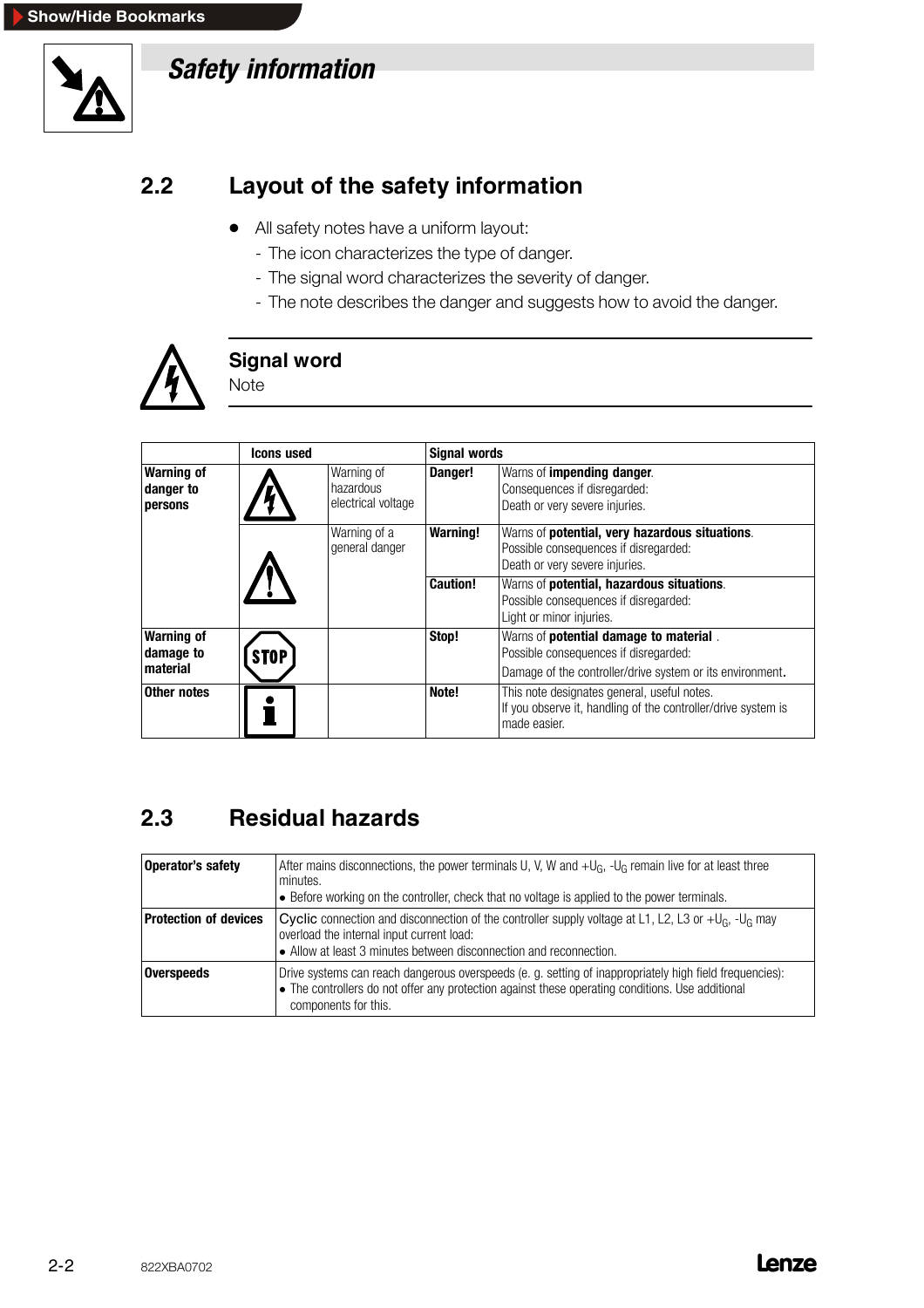![](_page_8_Picture_2.jpeg)

## <span id="page-8-0"></span>**3.1 General data/application conditions**

| Field                       | <b>Values</b>                                                                                              |                                                               |                                                                |  |  |  |  |
|-----------------------------|------------------------------------------------------------------------------------------------------------|---------------------------------------------------------------|----------------------------------------------------------------|--|--|--|--|
| <b>Vibration resistance</b> | Germanischer Lloyd, general conditions                                                                     |                                                               |                                                                |  |  |  |  |
| Permissible moisture        | Humidity class F without condensation (average relative humidity 85 %)                                     |                                                               |                                                                |  |  |  |  |
| Permissible                 | during transport of the controller:                                                                        | $-25 °C  +70 °C$                                              |                                                                |  |  |  |  |
| temperature ranges          | during storage of the controller:                                                                          | $-25 °C  +55 °C$                                              |                                                                |  |  |  |  |
|                             | during operation of the controller:                                                                        | $0^\circ C$ +40 $^\circ C$                                    | without power derating                                         |  |  |  |  |
|                             |                                                                                                            | $+40 °C  +50 °C$                                              | with power derating                                            |  |  |  |  |
| Permissible                 | $h \leq 1000$ m amsl                                                                                       | without power derating                                        |                                                                |  |  |  |  |
| installation height h       |                                                                                                            | with power derating<br>1000 m amsl $\lt$ h $\leq$ 4000 m amsl |                                                                |  |  |  |  |
| Degree of pollution         | VDE 0110 part 2 pollution degree 2                                                                         |                                                               |                                                                |  |  |  |  |
| <b>Noise emission</b>       | Requirements acc. to EN 50081-2, EN 50082-1, IEC 22G-WG4 (Cv) 21                                           |                                                               |                                                                |  |  |  |  |
|                             | Limit value class A to EN 55011 (industrial area) with mains filter                                        |                                                               |                                                                |  |  |  |  |
|                             | Limit value class B to EN 55022 (residential area) with mains filter and installation into control cabinet |                                                               |                                                                |  |  |  |  |
| <b>Noise immunity</b>       | Limit values maintained using mains filter.<br>Requirements acc. to EN 50082-2, IEC 22G-WG4 (Cv) 21        |                                                               |                                                                |  |  |  |  |
|                             |                                                                                                            | <b>Severities</b>                                             |                                                                |  |  |  |  |
|                             | <b>Requirements</b>                                                                                        | <b>Standard</b>                                               |                                                                |  |  |  |  |
|                             | <b>FSD</b>                                                                                                 | EN61000-4-2                                                   | 3, i.e. 8 kV with air discharge<br>6 kV with contact discharge |  |  |  |  |
|                             |                                                                                                            |                                                               |                                                                |  |  |  |  |
|                             |                                                                                                            |                                                               |                                                                |  |  |  |  |
|                             | RF interference(enclosure)                                                                                 | EN61000-4-3                                                   | 3, i.e. 10V/m; 27 to 1000MHz                                   |  |  |  |  |
|                             | Burst                                                                                                      | EN61000-4-4                                                   | 3/4, i.e. 2 kV/5 kHz                                           |  |  |  |  |
|                             | Surge (surge on mains cable)                                                                               | EN 61000-4-5                                                  | 3, i.e. 1.2/50 µs,                                             |  |  |  |  |
|                             |                                                                                                            |                                                               | 1 kV phase-phase, 2 kV phase-PE                                |  |  |  |  |
| <b>Insulation strength</b>  | Overvoltage category III according to VDE 0110                                                             |                                                               |                                                                |  |  |  |  |
| Packaging to DIN            | Types 824X                                                                                                 | Dust packaging                                                |                                                                |  |  |  |  |
| 4180                        | Types 822X                                                                                                 | Transport packaging                                           |                                                                |  |  |  |  |
| <b>Type of protection</b>   |                                                                                                            | <b>IP20</b>                                                   |                                                                |  |  |  |  |
|                             |                                                                                                            | NEMA 1: Protection against contact                            |                                                                |  |  |  |  |
|                             |                                                                                                            |                                                               | IP 41 on the heat-sink sinde with thermal separation in        |  |  |  |  |
|                             |                                                                                                            | push-through technique                                        |                                                                |  |  |  |  |
|                             |                                                                                                            | CE:                                                           | Low-Voltage Directive and<br>Electromagnetic Compatibility     |  |  |  |  |
| <b>Approvals</b>            |                                                                                                            | UL 508:<br><b>UL 508C:</b>                                    | Industrial Control Equipment<br>Power Conversion Equipment     |  |  |  |  |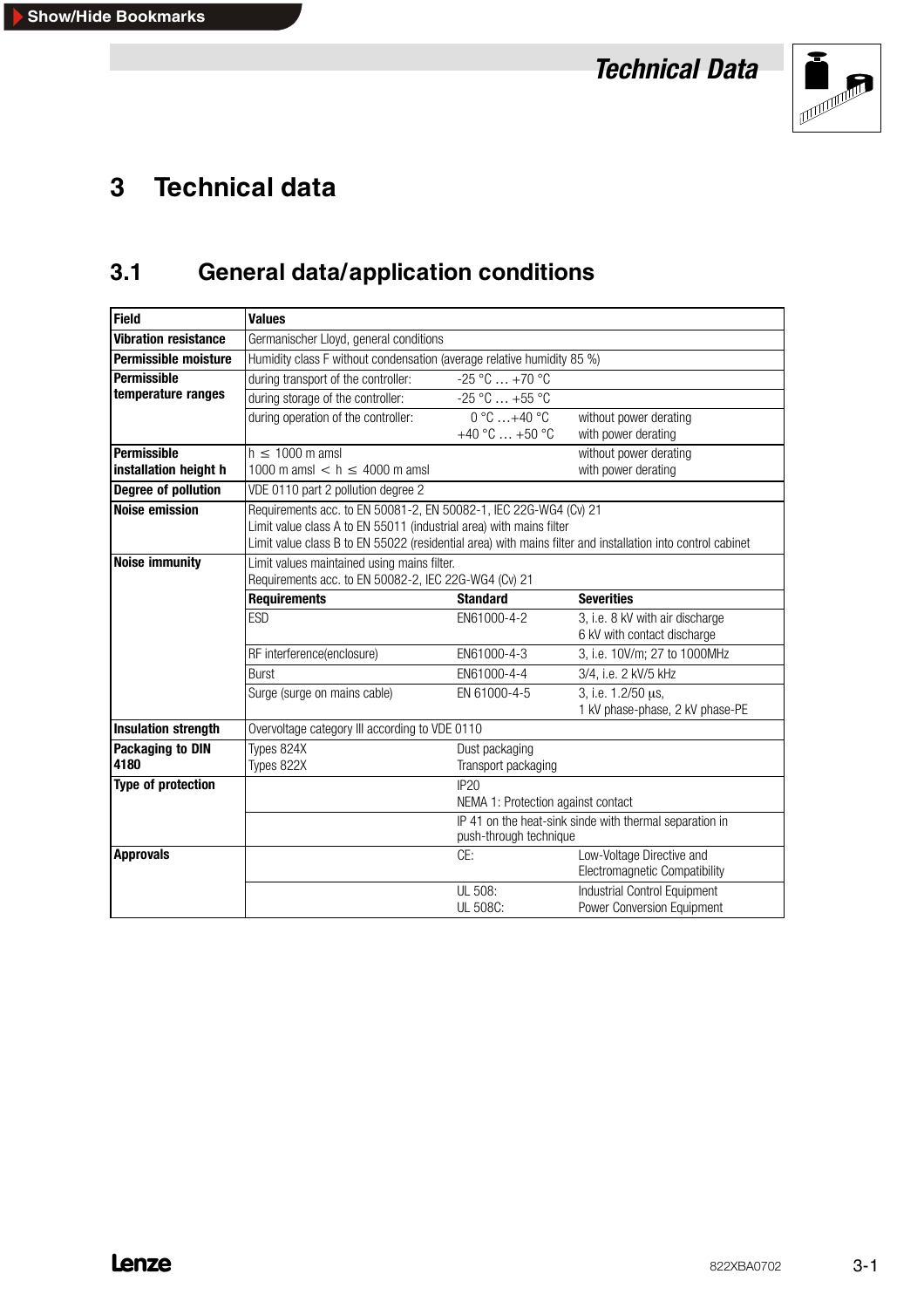<span id="page-9-0"></span>![](_page_9_Picture_1.jpeg)

## **3.2 Rated data (operation with 150 % overload)**

### **3.2.1 Types 8221 to 8224**

| 150 % overload    |                                                                                                                                                                    | <b>Type</b>                | 8221                                                        |                                                                                      |                                                                | 8222                                                        |                                                       | 8223           |                                  | 8224  |  |
|-------------------|--------------------------------------------------------------------------------------------------------------------------------------------------------------------|----------------------------|-------------------------------------------------------------|--------------------------------------------------------------------------------------|----------------------------------------------------------------|-------------------------------------------------------------|-------------------------------------------------------|----------------|----------------------------------|-------|--|
|                   |                                                                                                                                                                    | Order no.                  |                                                             | EVF8221-E                                                                            | EVF8222-E                                                      |                                                             | EVF8223-E                                             |                | EVF8224-E                        |       |  |
|                   | Variant "Cold Plate"                                                                                                                                               | <b>Type</b>                |                                                             | 8221-V003                                                                            | 8222-V003                                                      |                                                             |                                                       |                |                                  |       |  |
|                   |                                                                                                                                                                    | Order no.                  |                                                             |                                                                                      | EVF8221-C-V003 EVF8222-C-V003                                  |                                                             |                                                       |                |                                  |       |  |
| Mains voltage     |                                                                                                                                                                    | $V_N$ [V]                  |                                                             | $320 \text{ V} \cdot 0\% \leq V_N \leq 528 \text{ V} + 0\%$ ; 45 Hz  65 Hz $\pm 0\%$ |                                                                |                                                             |                                                       |                |                                  |       |  |
|                   | Alternative DC supply                                                                                                                                              | $V_G$ [V]                  |                                                             |                                                                                      |                                                                | $460 \text{ V} \cdot 0\% \leq V_G \leq 740 \text{ V} + 0\%$ |                                                       |                |                                  |       |  |
| Mains current     |                                                                                                                                                                    |                            |                                                             |                                                                                      |                                                                |                                                             |                                                       |                |                                  |       |  |
|                   | with mains filter/mains choke                                                                                                                                      | $I_{\text{mains}}[A]$      | 29.0                                                        |                                                                                      | 42.0                                                           |                                                             | 55.0                                                  |                | 80.0                             |       |  |
|                   | without mains filter/mains choke                                                                                                                                   | $I_{\text{mains}}$ [A]     | 43.5                                                        |                                                                                      |                                                                |                                                             |                                                       |                |                                  |       |  |
|                   | Data for mains operation with 3 AC/400 V/50 Hz/60 Hz; 460 V $\leq$ V <sub>G</sub> $\leq$ 725 V or 3 AC/480 V/50 Hz/60 Hz; 460 V $\leq$ V <sub>G</sub> $\leq$ 765 V |                            |                                                             |                                                                                      |                                                                |                                                             |                                                       |                |                                  |       |  |
|                   |                                                                                                                                                                    |                            | 400 V                                                       | 480 V                                                                                | 400 V                                                          | 480 V                                                       | 400 V                                                 | 480V           | 400 V                            | 480 V |  |
|                   | Motor power (4 pole ASM)                                                                                                                                           | $P_N$ [kW]                 | 15                                                          | 18.5                                                                                 | 22                                                             | 30                                                          | 30                                                    | 37             | 45                               | 55    |  |
| at 4kHz/8kHz*     |                                                                                                                                                                    | $P_N$ [hp]                 | 20                                                          | 25                                                                                   | 30                                                             | 40                                                          | 40                                                    | 49.5           | 60                               | 74    |  |
| at 4 kHz/8 kHz*   | Output power U, V, W                                                                                                                                               | $S_{N8}$ [kVA]             | 22.2                                                        | 26.6                                                                                 | 32.6                                                           | 39.1                                                        | 41.6                                                  | 49.9           | 61.7                             | 73.9  |  |
|                   | Power output $+U_G$ , $-U_G$ <sup>1)</sup>                                                                                                                         | P <sub>DC</sub> [kW]       | 10.2                                                        | 11.8                                                                                 | 4.0                                                            | 4.6                                                         | $\overline{0}$                                        | $\overline{0}$ | 5.1                              | 5.9   |  |
| Output            | 4 kHz*                                                                                                                                                             | $I_{N4}$ [A]               | 32                                                          | 32                                                                                   | 47                                                             | 47                                                          | 59                                                    | 56             | 89                               | 84    |  |
| current           | 8 kHz*                                                                                                                                                             | $I_{N8}$ [A]               | 32                                                          | 32                                                                                   | 47                                                             | 47                                                          | 59                                                    | 56             | 89                               | 84    |  |
|                   | 12 kHz*                                                                                                                                                            | $I_{N12}$ [A]              | 27                                                          | 25                                                                                   | 40                                                             | 37                                                          | 50                                                    | 47             | 71                               | 67    |  |
|                   | 16 kHz*                                                                                                                                                            | $I_{N16}$ [A]              | 24                                                          | $\overline{22}$                                                                      | 35                                                             | 33                                                          | 44                                                    | 41             | 62                               | 58    |  |
|                   | noise optimized 12 kHz*                                                                                                                                            | $I_{N12}$ [A]              | 25                                                          | 24                                                                                   | 37                                                             | 35                                                          | 44                                                    | 38             | 62                               | 58    |  |
|                   | noise optimized 16 kHz*                                                                                                                                            | $I_{N16}$ [A]              | 21                                                          | 19                                                                                   | 30                                                             | 28                                                          | 35                                                    | 30             | 53                               | 49    |  |
| Max.              | 4 kHz*                                                                                                                                                             | I <sub>Nmax</sub> 4 [A]    | 48                                                          | 48                                                                                   | 70.5                                                           | 70.5                                                        | 89                                                    | 84             | 134                              | 126   |  |
| output<br>current | 8 kHz*                                                                                                                                                             | $I_{Nmax8}$ [A]            | 48                                                          | 48                                                                                   | 70.5                                                           | 70.5                                                        | 89                                                    | 84             | 134                              | 126   |  |
| for $60s$         | 12 kHz*                                                                                                                                                            | $I_{Nmax12}$ [A]           | 40                                                          | 38                                                                                   | 59                                                             | 56                                                          | 75                                                    | 70             | 92                               | 87    |  |
| 2)                | 16 kHz*                                                                                                                                                            | $I_{Nmax16}$ [A]           | 36                                                          | 33                                                                                   | 53                                                             | 49                                                          | 66                                                    | 61             | 81                               | 75    |  |
|                   | noise optimized 12 kHz*                                                                                                                                            | $I_{Nmax12}$ [A]           | 38                                                          | 36                                                                                   | 56                                                             | 53                                                          | 66                                                    | 57             | 81                               | 75    |  |
|                   | noise optimized 16 kHz*                                                                                                                                            | $I_{Nmax16}$ [A]           | 31                                                          | 29                                                                                   | 46                                                             | 42                                                          | $\overline{53}$                                       | 45             | 69                               | 63    |  |
| Motor voltage 3)  |                                                                                                                                                                    | $V_M$ [V]                  |                                                             |                                                                                      | 0 - 3 × V <sub>mains</sub> / 0Hz  50Hz, selectable up to 480Hz |                                                             |                                                       |                |                                  |       |  |
|                   | Power loss (operation with $I_{Nx}$ )                                                                                                                              | $P_V$ [W]                  |                                                             | 430                                                                                  | 640                                                            |                                                             | 1100<br>810                                           |                |                                  |       |  |
| Power derating    |                                                                                                                                                                    | [%K]<br>[%/m]              |                                                             |                                                                                      |                                                                | 40 °C < T <sub>amb</sub> < 50 °C: 2.5%/K                    |                                                       |                |                                  |       |  |
| Field             | Resolution                                                                                                                                                         | absolute                   | 1000 m amsl $\lt h \leq 4000$ m amsl: 5%/1000m<br>$0.02$ Hz |                                                                                      |                                                                |                                                             |                                                       |                |                                  |       |  |
| frequency         | Digital setpoint selection                                                                                                                                         | Accuracy                   |                                                             |                                                                                      | $\pm$ 0.05 Hz                                                  |                                                             |                                                       |                |                                  |       |  |
|                   | Analog setpoint selection                                                                                                                                          | Linearity                  |                                                             |                                                                                      |                                                                |                                                             | $\pm$ 0.5 % (max. selected signal level: 5 V or 10 V) |                |                                  |       |  |
|                   |                                                                                                                                                                    | Temperature<br>sensitivity |                                                             |                                                                                      |                                                                | $040$ °C: +0.4 %                                            |                                                       |                |                                  |       |  |
|                   |                                                                                                                                                                    | <b>Offset</b>              |                                                             |                                                                                      |                                                                | $\pm 0\%$                                                   |                                                       |                |                                  |       |  |
| Weight            | "Cold Plate" without heat sink                                                                                                                                     | $m$ [kg]                   |                                                             | 15<br>11                                                                             | 15<br>11                                                       |                                                             | 15<br>$\Box$                                          |                | 33.5<br>$\overline{\phantom{a}}$ |       |  |
|                   |                                                                                                                                                                    |                            |                                                             |                                                                                      |                                                                |                                                             |                                                       |                |                                  |       |  |

Printed in bold: Data for the operation with factory setting and a chopper frequency of 8 kHz.

1) This power can be additionally obtained when operating a matching motor

- 2) The currents apply to a periodical load cycle with 1 minute overcurrent with the current mentioned here and 2 minutes base load with  $75\%$   $I_{Nx}$
- $3$  With mains choke/mains filter: max. output voltage = ca. 96 % of the mains voltage
- \* Chopper frequency of the inverter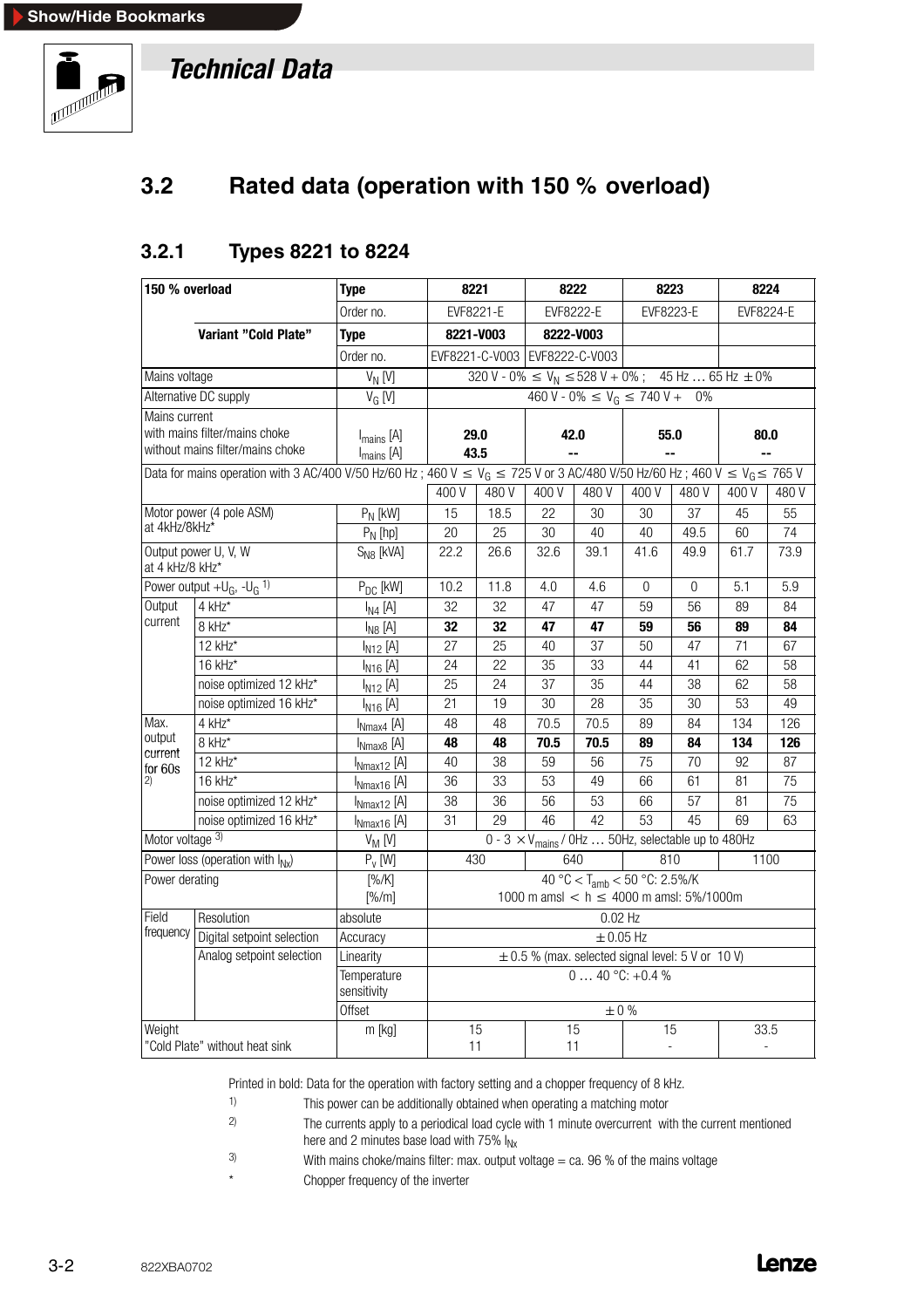![](_page_10_Picture_2.jpeg)

### <span id="page-10-0"></span>**3.2.2 Types 8225 to 8227**

| 150 % overload    |                                                                                                                                                                    | <b>Type</b>                                    | 8225           |                                                    | 8226                                                                                 |                  | 8227      |       |  |
|-------------------|--------------------------------------------------------------------------------------------------------------------------------------------------------------------|------------------------------------------------|----------------|----------------------------------------------------|--------------------------------------------------------------------------------------|------------------|-----------|-------|--|
|                   |                                                                                                                                                                    | Order no.                                      | EVF8225-E      |                                                    | EVF8226-E                                                                            |                  | EVF8227-E |       |  |
| Mains voltage     |                                                                                                                                                                    | $V_N$ [V]                                      |                |                                                    | $320 \text{ V} - 0\% \leq V_N \leq 528 \text{ V} + 0\%$ ; 45 Hz  65 Hz $\pm 0\%$     |                  |           |       |  |
|                   | Alternative DC supply                                                                                                                                              | $V_G$ [V]                                      |                | 460 V - 0% $\leq$ V <sub>G</sub> $\leq$ 740 V + 0% |                                                                                      |                  |           |       |  |
| Mains current     | with mains filter/mains choke<br>without mains filter/mains choke                                                                                                  | $I_{\text{mains}}[A]$<br>$I_{\text{mains}}[A]$ |                | 100                                                |                                                                                      | 135              | 165       |       |  |
|                   | Data for mains operation with 3 AC/400 V/50 Hz/60 Hz; 460 V $\leq$ V <sub>G</sub> $\leq$ 725 V or 3 AC/480 V/50 Hz/60 Hz; 460 V $\leq$ V <sub>G</sub> $\leq$ 765 V |                                                |                |                                                    |                                                                                      |                  |           |       |  |
|                   |                                                                                                                                                                    |                                                | 400 V          | 480 V                                              | 400 V                                                                                | 480V             | 400 V     | 480 V |  |
|                   | Motor power (4 pole ASM)                                                                                                                                           | $P_N$ [kW]                                     | 55             | 75                                                 | 75                                                                                   | 90               | 90        | 110   |  |
| at 4 kHz/8 kHz*   |                                                                                                                                                                    | $P_N$ [hp]                                     | 74             | 100                                                | 100                                                                                  | 120              | 120       | 148   |  |
| at 4kHz/8 kHz*    | Output power U, V, W                                                                                                                                               | S <sub>N8</sub> [kVA]                          | 76.2           | 91.4                                               | 103.9                                                                                | 124              | 124.7     | 149   |  |
|                   | Power output $+U_G$ , $-U_G$ <sup>1)</sup>                                                                                                                         | $P_{DC}$ [kW]                                  | $\overline{0}$ | $\overline{0}$                                     | 28.1                                                                                 | 32.4             | 40.8      | 47.1  |  |
| Output            | 4 kHz*                                                                                                                                                             | $I_{N4}$ [A]                                   | 110            | 105                                                | 150                                                                                  | 142              | 180       | 171   |  |
| current           | 8 kHz*                                                                                                                                                             | $I_{N8}$ [A]                                   | 110            | 105                                                | 150                                                                                  | 142              | 171       | 162   |  |
|                   | 12 kHz*                                                                                                                                                            | $I_{N12}$ [A]                                  | 88             | 83                                                 | 120                                                                                  | 112              | 126       | 117   |  |
|                   | 16 kHz*                                                                                                                                                            | $I_{N16}$ [A]                                  | 77             | 72                                                 | 105                                                                                  | 98               | 108       | 99    |  |
|                   | noise optimized 12 kHz*                                                                                                                                            | I <sub>N12</sub> [A]                           | 66             | 60                                                 | 82                                                                                   | 75               | 90        | 81    |  |
|                   | noise optimized 16 kHz*                                                                                                                                            | $I_{N16}$ [A]                                  | 60             | 55                                                 | 67                                                                                   | 60               | 72        | 63    |  |
| Max.              | 4 kHz*                                                                                                                                                             | I <sub>Nmax4</sub> [A]                         | 165            | 157                                                | 225                                                                                  | 213              | 270       | 256   |  |
| output<br>current | 8 kHz*                                                                                                                                                             | $I_{Nmax8}$ [A]                                | 165            | 157                                                | 225                                                                                  | 213              | 221       | 211   |  |
| for $60s$ $2)$    | 12 kHz*                                                                                                                                                            | I <sub>Nmax12</sub> [A]                        | 114            | 108                                                | 156                                                                                  | 147              | 164       | 153   |  |
|                   | 16 kHz*                                                                                                                                                            | $I_{Nmax16}$ [A]                               | 100            | 94                                                 | 136                                                                                  | 128              | 140       | 130   |  |
|                   | noise optimized 12 kHz*                                                                                                                                            | $I_{Nmax12}$ [A]                               | 85             | 78                                                 | 107                                                                                  | 98               | 117       | 106   |  |
|                   | noise optimized 16 kHz*                                                                                                                                            | $I_{Nmax16}$ [A]                               | 78             | 72                                                 | 87                                                                                   | 78               | 94        | 83    |  |
| Motor voltage 3)  |                                                                                                                                                                    | $V_M$ [V]                                      |                |                                                    | 0 - 3 $\times$ V <sub>mains</sub> / 0Hz  50Hz, selectable up to 480Hz                |                  |           |       |  |
|                   | Power loss (operation with $I_{Nx}$ )                                                                                                                              | $P_V$ [W]                                      | 1470           |                                                    | 1960                                                                                 |                  | 2400      |       |  |
| Power derating    |                                                                                                                                                                    | [% / K]<br>[%/m]                               |                |                                                    | $40 °C < T_{amb} < 50 °C$ : 2.5%/K<br>1000 m amsl $\lt h \leq 4000$ m amsl: 5%/1000m |                  |           |       |  |
| Field             | Resolution                                                                                                                                                         | absolute                                       |                |                                                    |                                                                                      | 0.02 Hz          |           |       |  |
| frequency         | Digital setpoint selection                                                                                                                                         | Accuracy                                       |                |                                                    |                                                                                      | $\pm$ 0.05 Hz    |           |       |  |
|                   | Analog setpoint selection                                                                                                                                          | Linearity                                      |                |                                                    | $\pm$ 0.5 % (max. selected signal level: 5 V or 10 V)                                |                  |           |       |  |
|                   |                                                                                                                                                                    | Temperature<br>sensitivity                     |                |                                                    |                                                                                      | $040$ °C: +0.4 % |           |       |  |
|                   |                                                                                                                                                                    | Offset                                         |                |                                                    |                                                                                      | $\pm$ 0 %        |           |       |  |
| Weight            |                                                                                                                                                                    | m [kg]                                         | 36.5           |                                                    | 59                                                                                   |                  | 59        |       |  |

Printed in bold: Data for the operation with factory setting and a chopper frequency of 8 kHz.

1) This power can be additionally obtained when operating a matching motor<br>2) The currents apply to a periodical load cycle with 1 minute overcurrent with

The currents apply to a periodical load cycle with 1 minute overcurrent with the current mentioned here and 2 minutes base load with  $75\%$   $I_{\text{Nx}}$ 

 $3$  With mains choke/mains filter: max. output voltage = ca. 96 % of the mains voltage

\* Chopper frequency of the inverter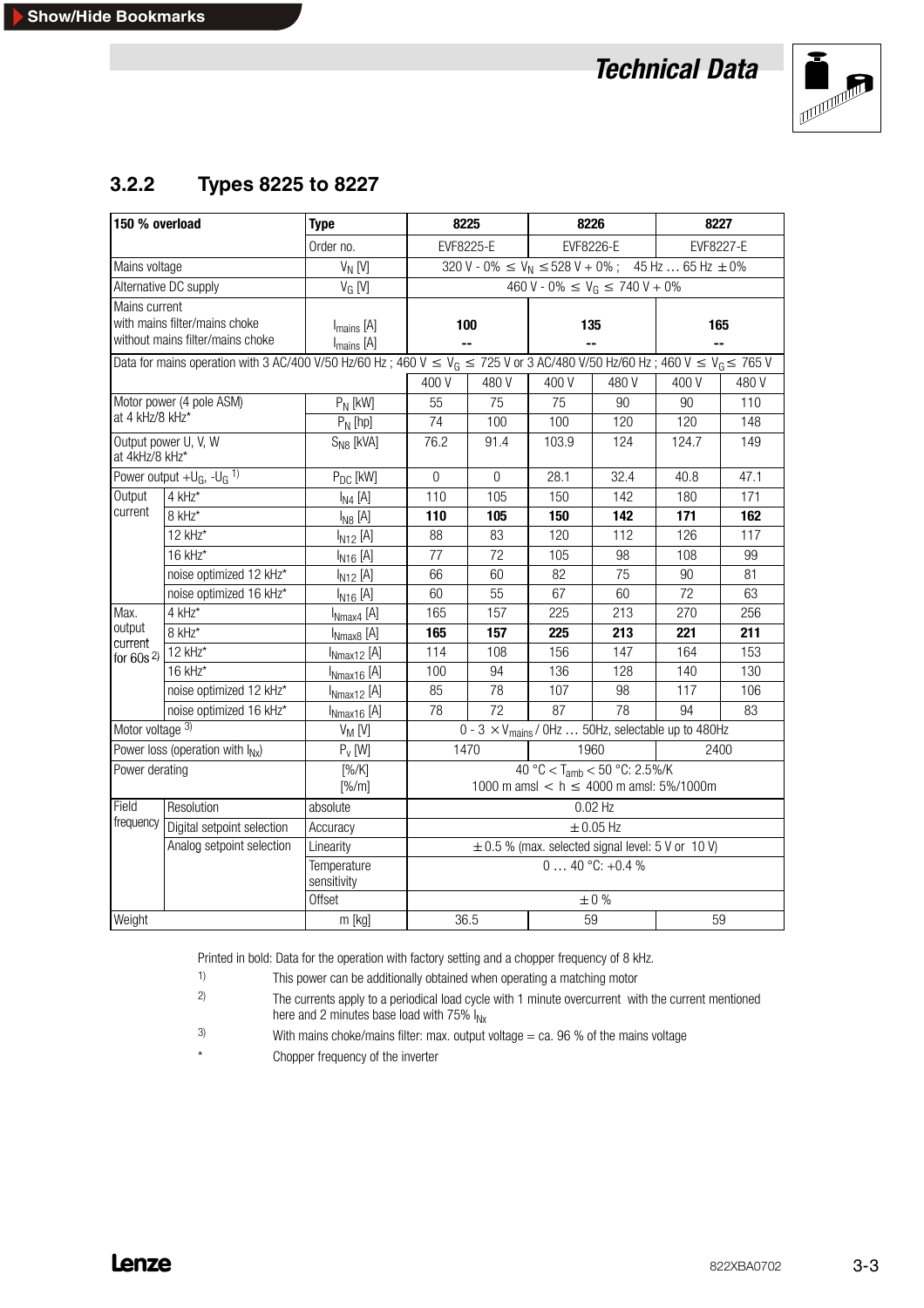<span id="page-11-0"></span>![](_page_11_Picture_1.jpeg)

### **3.2.3 Types 8241 to 8243**

| 150 % overload                                                                                                                                                                                                                                           |                                            | <b>Type</b>                                      | 8241                                                           |                | 8242                                                                                       |                  |                | 8243       |  |  |
|----------------------------------------------------------------------------------------------------------------------------------------------------------------------------------------------------------------------------------------------------------|--------------------------------------------|--------------------------------------------------|----------------------------------------------------------------|----------------|--------------------------------------------------------------------------------------------|------------------|----------------|------------|--|--|
|                                                                                                                                                                                                                                                          |                                            | Order no.                                        |                                                                | EVF8241-E      | EVF8242-E                                                                                  |                  |                | EVF8243-E  |  |  |
|                                                                                                                                                                                                                                                          | <b>Variant "Cold Plate"</b>                | <b>Type</b>                                      |                                                                | 8241-V003      | 8242-V003                                                                                  |                  |                | 8243-V003  |  |  |
|                                                                                                                                                                                                                                                          |                                            | Order no.                                        |                                                                | EVF8241-C-V003 | EVF8242-C-V003                                                                             |                  | EVF8243-C-V003 |            |  |  |
| Mains voltage                                                                                                                                                                                                                                            |                                            | $V_N$ [V]                                        | 320V $\pm 0\% \le V_N \le 528V \pm 0\%$ ; 45Hz  65Hz $\pm 0\%$ |                |                                                                                            |                  |                |            |  |  |
|                                                                                                                                                                                                                                                          | Alternative DC supply                      | $V_G$ [V]                                        |                                                                |                | $460V \pm 0\% \leq V_G \leq 740V \pm 0\%$                                                  |                  |                |            |  |  |
| Mains current<br>with mains filter/mains choke<br>without mains filter/mains choke<br>Data for mains operation with 3 AC/400 V/50 Hz/60 Hz; 460 V $\leq$ V <sub>G</sub> $\leq$ 725 V or 3 AC/480 V/50 Hz/60 Hz; 460 V $\leq$ V <sub>G</sub> $\leq$ 765 V |                                            | $I_{\text{mains}}$ [A]<br>$I_{\text{mains}}$ [A] |                                                                | 1.5<br>2.1     |                                                                                            | 2.5<br>3.5       |                | 3.9<br>5.5 |  |  |
|                                                                                                                                                                                                                                                          |                                            |                                                  | 400 V                                                          | 480 V          | 400 V                                                                                      | 480 V            | 400 V          | 480 V      |  |  |
| Motor power (4 pole ASM)                                                                                                                                                                                                                                 |                                            | $P_N$ [kW]                                       | 0.37                                                           | 0.37           | 0.75                                                                                       | 0.75             | 1.5            | 1.5        |  |  |
| at 4 kHz/8 kHz*                                                                                                                                                                                                                                          |                                            | $P_N$ [hp]                                       | 0.5                                                            | 0.5            | 1.0                                                                                        | 1.0              | 2.0            | 2.0        |  |  |
| at 4kHz/8 kHz*                                                                                                                                                                                                                                           | Output power U, V, W                       | S <sub>N8</sub> [kVA]                            | 1.0                                                            | 1.2            | 1.7                                                                                        | 2.1              | 2.7            | 3.2        |  |  |
|                                                                                                                                                                                                                                                          | Power output $+U_G$ , $-U_G$ <sup>1)</sup> | $P_{DC}$ [kW]                                    | 1.9                                                            | 2.3            | 0.7                                                                                        | 0.9              | $\overline{0}$ | $\Omega$   |  |  |
| Output                                                                                                                                                                                                                                                   | 4 kHz*                                     | $I_{N8}$ [A]                                     | 1.5                                                            | 1.5            | 2.5                                                                                        | 2.5              | 3.9            | 3.9        |  |  |
| current                                                                                                                                                                                                                                                  | 8 kHz*                                     | $I_{N8}$ [A]                                     | 1.5                                                            | 1.5            | 2.5                                                                                        | 2.5              | 3.9            | 3.9        |  |  |
|                                                                                                                                                                                                                                                          | 12kHz*                                     | $IN12$ [A]                                       | 1.35                                                           | 1.35           | 2.2                                                                                        | 2.2              | 3.5            | 3.5        |  |  |
|                                                                                                                                                                                                                                                          | 16 kHz*                                    | $I_{N16}$ [A]                                    | 1.2                                                            | 1.2            | 2.0                                                                                        | 2.0              | 3.1            | 3.1        |  |  |
|                                                                                                                                                                                                                                                          | noise optimized 12 kHz*                    | $IN12$ [A]                                       | 1.3                                                            | 1.3            | 2.1                                                                                        | 2.1              | 3.4            | 3.4        |  |  |
|                                                                                                                                                                                                                                                          | noise optimized 16 kHz*                    | $I_{N16}$ [A]                                    | 1.1                                                            | 1.1            | 1.8                                                                                        | 1.8              | 2.9            | 2.9        |  |  |
| Max.                                                                                                                                                                                                                                                     | 4 kHz*                                     | $I_{Nmax8}$ [A]                                  | 2.2                                                            | 2.25           | 3.7                                                                                        | 3.75             | 5.8            | 5.85       |  |  |
| output<br>current                                                                                                                                                                                                                                        | 8 kHz*                                     | $I_{Nmax8}$ [A]                                  | 2.2                                                            | 2.25           | 3.7                                                                                        | 3.75             | 5.8            | 5.85       |  |  |
| for $60s$ $2)$                                                                                                                                                                                                                                           | $12$ kHz <sup>*</sup>                      | $I_{Nmax12}$ [A]                                 | 2.0                                                            | 2.0            | 3.3                                                                                        | 3.3              | 5.2            | 5.2        |  |  |
|                                                                                                                                                                                                                                                          | 16 kHz*                                    | $I_{Nmax16}$ [A]                                 | 1.8                                                            | 1.8            | $\overline{3.0}$                                                                           | 3.0              | 4.7            | 4.7        |  |  |
|                                                                                                                                                                                                                                                          | noise optimized 12 kHz*                    | $I_{Nmax12}$ [A]                                 | 1.9                                                            | 1.9            | 3.2                                                                                        | 3.2              | 5.1            | 5.1        |  |  |
|                                                                                                                                                                                                                                                          | noise optimized 16 kHz*                    | $I_{Nmax16}$ [A]                                 | 1.6                                                            | 1.6            | 2.7                                                                                        | 2.7              | 4.3            | 4.3        |  |  |
| Motor voltage 3)                                                                                                                                                                                                                                         |                                            | $V_M$ [V]                                        |                                                                |                | 0 - 3 $\times$ V <sub>mains</sub> / 0Hz  50Hz, selectable up to 480Hz                      |                  |                |            |  |  |
|                                                                                                                                                                                                                                                          | Power loss (operation with $I_{Nx}$ )      | $P_V$ [W]                                        |                                                                | 50             | 65                                                                                         |                  |                | 100        |  |  |
| Power derating                                                                                                                                                                                                                                           |                                            | [% / K]<br>[%/m]                                 |                                                                |                | 40 °C < T <sub>amb</sub> < 50 °C: 2.5%/K<br>1000 m amsl $\lt h \leq 4000$ m amsl: 5%/1000m |                  |                |            |  |  |
| Field                                                                                                                                                                                                                                                    | Resolution                                 | absolute                                         |                                                                |                |                                                                                            | 0.02 Hz          |                |            |  |  |
| frequency                                                                                                                                                                                                                                                | Digital setpoint selection                 | Accuracy                                         |                                                                |                |                                                                                            | $\pm$ 0.05 Hz    |                |            |  |  |
|                                                                                                                                                                                                                                                          | Analog setpoint selection                  | Linearity                                        |                                                                |                | $\pm$ 0.5 % (max. selected signal level: 5 V or 10 V)                                      |                  |                |            |  |  |
|                                                                                                                                                                                                                                                          |                                            | Temperature<br>sensitivity                       |                                                                |                |                                                                                            | $040$ °C: +0.4 % |                |            |  |  |
|                                                                                                                                                                                                                                                          |                                            | Offset                                           |                                                                |                |                                                                                            | $\pm$ 0 %        |                |            |  |  |
| Weight                                                                                                                                                                                                                                                   | "Cold Plate" without heat sink             | m [kg]                                           |                                                                | 3.5            | 3.5                                                                                        |                  | 5.0            |            |  |  |

Printed in bold: Data for the operation with factory setting and a chopper frequency of 8 kHz.

- 1) This power can be additionally obtained when operating a matching motor
- 2) The currents apply to a periodical load cycle with 1 minute overcurrent with the current mentioned here and 2 minutes base load with  $75\%$   $I_{Nx}$
- $3$  With mains choke/mains filter: max. output voltage = ca. 96 % of the mains voltage
- \* Chopper frequency of the inverter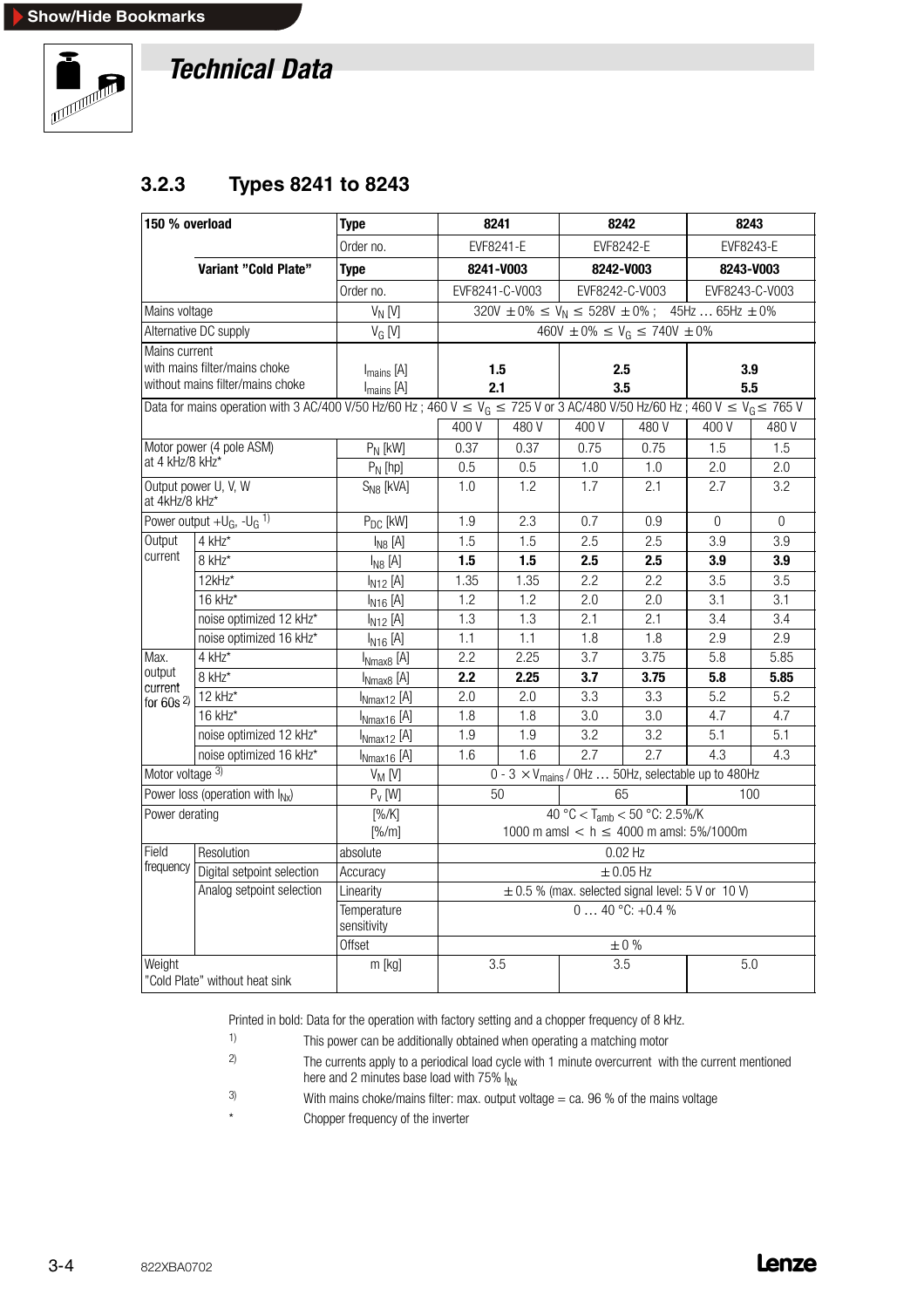![](_page_12_Picture_2.jpeg)

### <span id="page-12-0"></span>**3.2.4 Types 8244 to 8246**

| 150 % overload                                                                                                                                                                                                                                           |                                            | <b>Type</b>                                     | 8244           |              | 8245           |                                                                                      | 8246           |                |
|----------------------------------------------------------------------------------------------------------------------------------------------------------------------------------------------------------------------------------------------------------|--------------------------------------------|-------------------------------------------------|----------------|--------------|----------------|--------------------------------------------------------------------------------------|----------------|----------------|
|                                                                                                                                                                                                                                                          |                                            | Order no.                                       | EVF8244-E      |              | EVF8245-E      |                                                                                      | EVF8246-E      |                |
|                                                                                                                                                                                                                                                          | Variant "Cold Plate"                       | <b>Type</b>                                     | 8244-V003      |              | 8245-V003      |                                                                                      | 8246-V003      |                |
|                                                                                                                                                                                                                                                          |                                            | Order no.                                       | EVF8244-C-V003 |              | EVF8245-C-V003 |                                                                                      | EVF8246-C-V003 |                |
| Mains voltage                                                                                                                                                                                                                                            |                                            | $V_N$ [V]                                       |                |              |                | $320V \pm 0\% \leq V_N \leq 528V \pm 0\%$ ; 45Hz  65Hz $\pm 0\%$                     |                |                |
|                                                                                                                                                                                                                                                          | Alternative DC supply                      | $V_G[V]$                                        |                |              |                | $460V \pm 0\% \leq V_G \leq 740V \pm 0\%$                                            |                |                |
| Mains current<br>with mains filter/mains choke<br>without mains filter/mains choke<br>Data for mains operation with 3 AC/400 V/50 Hz/60 Hz; 460 V $\leq$ V <sub>G</sub> $\leq$ 725 V or 3 AC/480 V/50 Hz/60 Hz; 460 V $\leq$ V <sub>G</sub> $\leq$ 765 V |                                            | $I_{\text{mains}}$ [A]<br>$I_{\text{mains}}[A]$ | 7.0            |              | 12.0<br>16.8   |                                                                                      | 20.5           |                |
|                                                                                                                                                                                                                                                          |                                            |                                                 |                |              |                |                                                                                      |                |                |
|                                                                                                                                                                                                                                                          | Motor power (4 pole ASM)                   |                                                 | 400 V<br>3.0   | 480 V<br>3.0 | 400 V<br>5.5   | 480V<br>5.5                                                                          | 400 V<br>11.0  | 480 V<br>11.0  |
| at 4 kHz/8 kHz*                                                                                                                                                                                                                                          |                                            | $P_N$ [kW]<br>$P_N$ [hp]                        | 4.0            | 4.0          | 7.5            | 7.5                                                                                  | 15.0           | 15.0           |
| Output power U, V, W<br>at 4kHz/8 kHz*                                                                                                                                                                                                                   |                                            | $S_{N8}$ [kVA]                                  | 4.8            | 5.8          | 9.0            | 10.8                                                                                 | 16.3           | 10.8           |
|                                                                                                                                                                                                                                                          | Power output $+U_G$ , $-U_G$ <sup>1)</sup> | $P_{DC}$ [kW]                                   | 2.0            | 2.5          | $\overline{0}$ | $\overline{0}$                                                                       | $\overline{0}$ | $\overline{0}$ |
| Output                                                                                                                                                                                                                                                   | 4 kHz*                                     | $I_{N4}$ [A]                                    | 7.0            | 7.0          | 13.0           | 13.0                                                                                 | 23.5           | 23.5           |
| current                                                                                                                                                                                                                                                  | 8 kHz*                                     | $I_{N8}$ [A]                                    | 7.0            | 7.0          | 13.0           | 13.0                                                                                 | 23.5           | 23.5           |
|                                                                                                                                                                                                                                                          | $12$ kHz <sup>*</sup>                      | $IN12$ [A]                                      | 6.3            | 6.3          | 11.7           | 11.7                                                                                 | 20.0           | 19.1           |
|                                                                                                                                                                                                                                                          | 16 kHz*                                    | $I_{N16}$ [A]                                   | 5.6            | 5.6          | 10.4           | 10.4                                                                                 | 16.5           | 15.7           |
|                                                                                                                                                                                                                                                          | noise optimized 12 kHz*                    | $IN12$ [A]                                      | 6.1            | 6.1          | 11.3           | 11.3                                                                                 | 19.4           | 18.4           |
|                                                                                                                                                                                                                                                          | noise optimized 16 kHz*                    | $I_{N16}$ [A]                                   | 5.2            | 5.2          | 9.7            | 9.7                                                                                  | 15.2           | 14.6           |
| Max.                                                                                                                                                                                                                                                     | 4 kHz*                                     | $I_{Nmax8}$ [A]                                 | 10.5           | 10.5         | 19.5           | 19.5                                                                                 | 35.0           | 33.5           |
| output<br>current                                                                                                                                                                                                                                        | 8 kHz*                                     | $I_{Nmax8}$ [A]                                 | 10.5           | 10.5         | 19.5           | 19.5                                                                                 | 35.0           | 33.5           |
| for $60s$ $2)$                                                                                                                                                                                                                                           | 12 kHz*                                    | $I_{Nmax12}$ [A]                                | 9.5            | 9.5          | 17.5           | 17.5                                                                                 | 30.0           | 28.7           |
|                                                                                                                                                                                                                                                          | 16 kHz*                                    | $I_{Nmax16}$ [A]                                | 8.4            | 8.4          | 15.6           | 15.6                                                                                 | 24.6           | 23.6           |
|                                                                                                                                                                                                                                                          | noise optimized 12 kHz*                    | $I_{Nmax12}$ [A]                                | 9.1            | 9.1          | 16.5           | 16.5                                                                                 | 29.0           | 27.6           |
|                                                                                                                                                                                                                                                          | noise optimized 16 kHz*                    | $I_{Nmax16}$ [A]                                | 7.8            | 7.8          | 14.5           | 14.5                                                                                 | 22.9           | 21.8           |
| Motor voltage 3)                                                                                                                                                                                                                                         |                                            | $V_M$ [V]                                       |                |              |                | $0 - 3 \times V_{\text{mains}} / 0$ Hz  50Hz, selectable up to 480Hz                 |                |                |
|                                                                                                                                                                                                                                                          | Power loss (operation with $I_{Nx}$ )      | $P_V$ [W]                                       | 150            |              | 210            |                                                                                      | 360            |                |
| Power derating                                                                                                                                                                                                                                           |                                            | [% / K]<br>[%/m]                                |                |              |                | $40 °C < T_{amb} < 50 °C$ : 2.5%/K<br>1000 m amsl $\lt h \leq 4000$ m amsl: 5%/1000m |                |                |
| Field                                                                                                                                                                                                                                                    | Resolution                                 | absolute                                        |                |              |                | $0.02$ Hz                                                                            |                |                |
| frequency                                                                                                                                                                                                                                                | Digital setpoint selection                 | Accuracy                                        |                |              |                | $\pm$ 0.05 Hz                                                                        |                |                |
|                                                                                                                                                                                                                                                          | Analog setpoint selection                  | Linearity                                       |                |              |                | $\pm$ 0.5 % (max. selected signal level: 5 V or 10 V)                                |                |                |
|                                                                                                                                                                                                                                                          |                                            | Temperature<br>sensitivity                      |                |              |                | $040$ °C: +0.4 %                                                                     |                |                |
|                                                                                                                                                                                                                                                          |                                            | Offset                                          |                |              |                | $\pm$ 0 %                                                                            |                |                |
| Weight                                                                                                                                                                                                                                                   | "Cold Plate" without heat sink             | m [kg]                                          | 5.0            |              | 7.5            |                                                                                      | 7.5            |                |

Printed in bold: Data for the operation with factory setting and a chopper frequency of 8 kHz.

- 1) This power can be additionally obtained when operating a matching motor
- 2) The currents apply to a periodical load cycle with 1 minute overcurrent with the current mentioned here and 2 minutes base load with  $75\%$   $_{Nx}$
- $3$  With mains choke/mains filter: max. output voltage = ca. 96 % of the mains voltage
- \* Chopper frequency of the inverter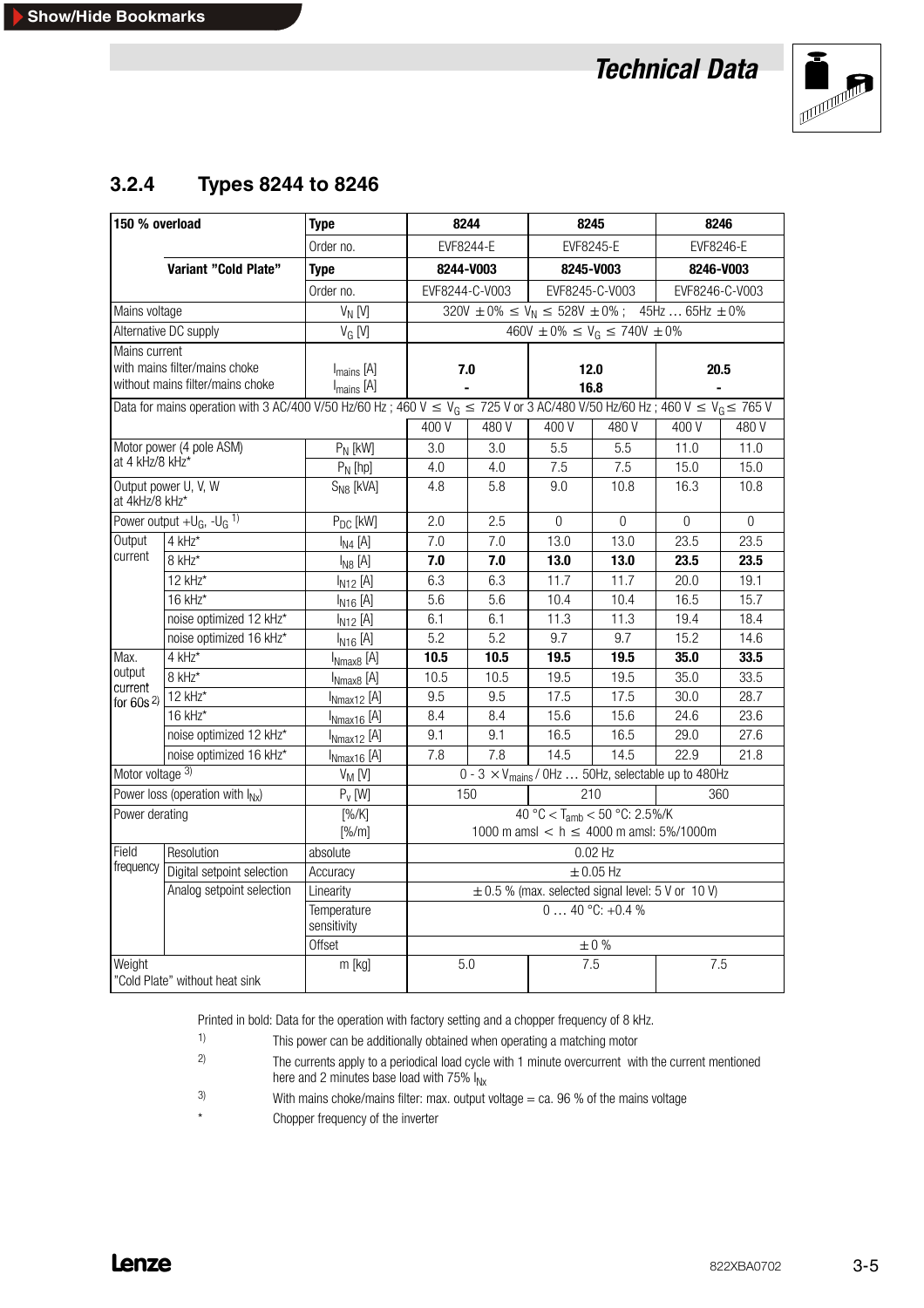<span id="page-13-0"></span>![](_page_13_Picture_1.jpeg)

### Rated data (operation wih 120 % overload)  $3.3$

#### $3.3.1$ **Operating conditions**

- **Applications:** 
	- Pumps with square characteristic
	- Fans
- Operation only
	- with mains filter or mains choke.
	- with a mains voltage of 3 AC / 400 V / 50 Hz/60 Hz.
- Automatic chopper-frequency derating to 4 kHz.
- Adapt mains-side accessories to the increased mains current:
	- For fuses and cable cross-sections see chapter 3.4.3.
	- For data of other components see "Accessories".

#### $3.3.2$ Types 822X

| 120 % overload                                                                                     | <b>Type</b>           | 8221 | 8222 | 8223* | 8224 | 8225* | 8226 | 8227* |
|----------------------------------------------------------------------------------------------------|-----------------------|------|------|-------|------|-------|------|-------|
| Mains current<br>with mains filter/mains choke                                                     | $I_{\text{mains}}[A]$ | 39.0 | 50.0 | 60.0  | 97.0 | 119   | 145  | 185   |
| Data for mains operation with 3 AC / 400 V / 50 Hz/60 Hz; 460 V $\leq$ V <sub>G</sub> $\leq$ 725 V |                       |      |      |       |      |       |      |       |
| Motor power (4-pole ASM)                                                                           | $P_N$ [kW]            | 22   | 30   | 37.5  | 55   | 75    | 90   | 110   |
|                                                                                                    | $P_N$ [hp]            | 30   | 40   | 50    | 74   | 100   | 120  | 148   |
| Output power U, V, W                                                                               | $S_{N4}$ [kVA]        | 29.8 | 39.5 | 46.4  | 74.8 | 91.5  | 110  | 142   |
| Output current                                                                                     | $I_{N4}$ [A]          | 43   | 56   | 66    | 100  | 132   | 159  | 205   |
| Max. output current for für 60s                                                                    | $I_{Nmax4}$ [A]       | 50   | 70.5 | 89    | 134  | 165   | 225  | 270   |
| Power loss (operation with $I_{N4}$ )                                                              | $P_v$ [W]             | 640  | 810  | 810   | 1350 | 1470  | 2100 | 2400  |

Max. permissible ambient operating temperature  $+35$  °C For other data see chapter 3.2.1 and chapter 3.2.2.

#### $3.3.3$ Types 824X

| 120 % overload                                                                                     | <b>Type</b>            | 8241 | 8242 | 8243 | 8244 | 8245 | 8246 |
|----------------------------------------------------------------------------------------------------|------------------------|------|------|------|------|------|------|
| Mains current<br>With mains choke                                                                  | $I_{\text{mains}}$ [A] | 1.7  | 2.8  | 5.0  | 8.8  | 15.0 | 20.5 |
| Data for mains operation with 3 AC / 400 V / 50 Hz/60 Hz; 460 V $\leq$ V <sub>G</sub> $\leq$ 725 V |                        |      |      |      |      |      |      |
| Motor power (4-pole ASM)                                                                           | $P_N$ [kW]             | 0.55 | 1.1  | 2.2  | 4.0  | 7.5  | 11.0 |
|                                                                                                    | $P_N$ [hp]             | 0.75 | 1.5  | 2.9  | 5.4  | 10.0 | 15.0 |
| Output power U, V, W                                                                               | $S_{N4}$ [kVA]         | 1.3  | 2.1  | 3.8  | 6.5  | 11.1 | 16.3 |
| Output current                                                                                     | $I_{N4}$ [A]           | 1.8  | 3.1  | 5.5  | 9.2  | 16.0 | 23.5 |
| Max. output current for für 60s                                                                    | $I_{Nmax4}$ [A]        | 2.25 | 3.75 | 6.6  | 11.0 | 19.5 | 35.3 |
| Power loss (operation with $I_{Nx}$ )                                                              | $P_V$ [W]              | 50   | 65   | 115  | 165  | 260  | 360  |

For other data see chapter 3.2.3 and chapter 3.2.4.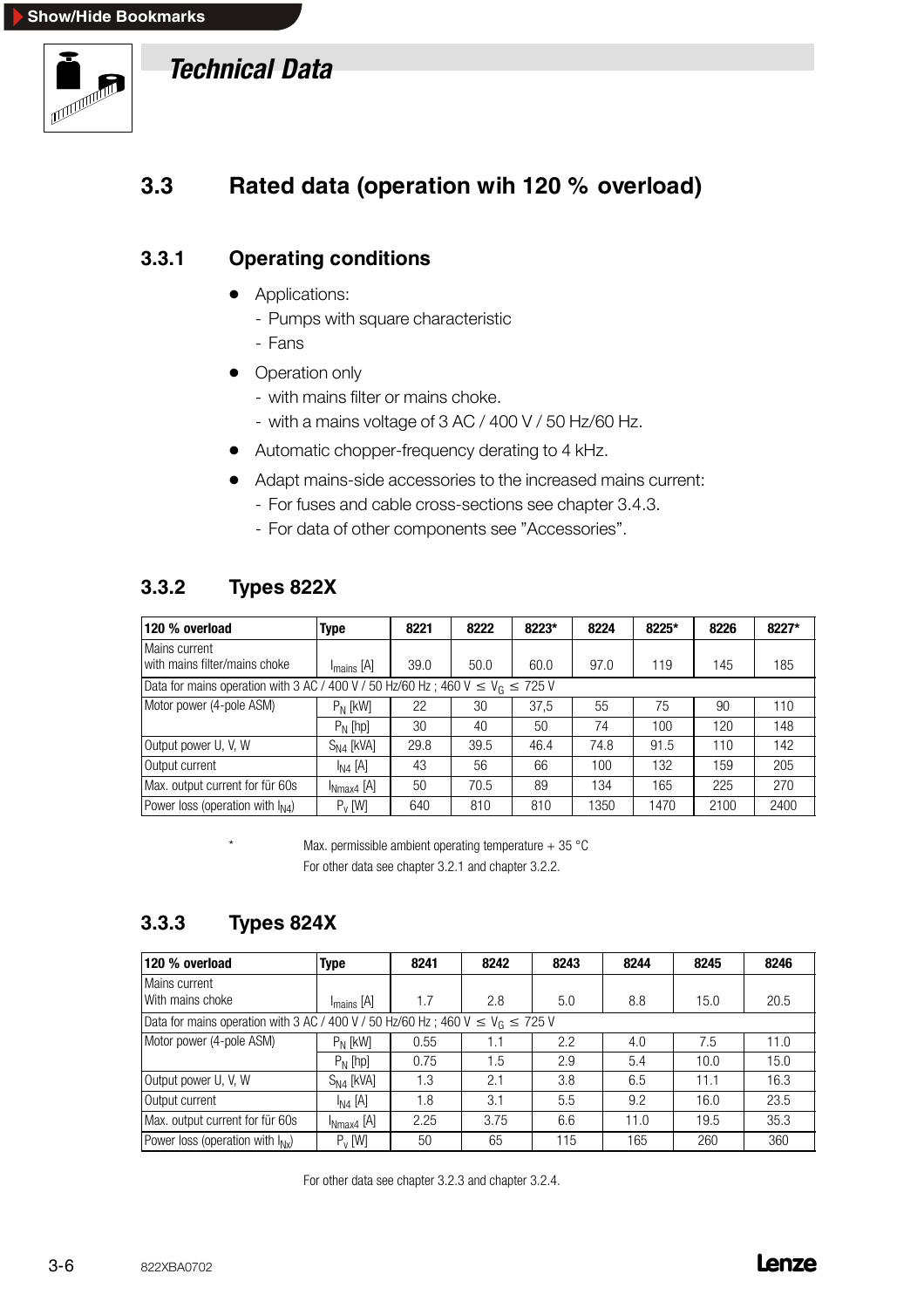![](_page_14_Picture_2.jpeg)

### <span id="page-14-0"></span>Fuses and cable cross-sections for single drives  $3.4$

#### Operation of controllers in a UL-approved system  $3.4.1$

- Use only UL-approved fuses and fuse holders:
	- $-500$  V to 600 V in the mains input (AC, F1 ... F3).
	- 700 V in the voltage DC bus (DC, F4/F5).
	- Activation characteristic "H" or "K5"
- Only use UL-approved cables

#### $3.4.2$ Operation with 150 % overload

The table values are valid for the operation of 82XX controllers as single drives with a matching motor and 150 % overload.

| <b>Type</b> |                  | Mains input L1, L2, L3, PE/motor connection U, V, W, PE |                                            |                 |                                                   |                                         |          |                  |                        |                |  |  |
|-------------|------------------|---------------------------------------------------------|--------------------------------------------|-----------------|---------------------------------------------------|-----------------------------------------|----------|------------------|------------------------|----------------|--|--|
|             |                  |                                                         | Operation without mains filter/mains choke |                 |                                                   | Operation with mains filter/mains choke |          |                  |                        |                |  |  |
|             | Fuse F1, F2, F3  |                                                         | E.I.c.b.                                   |                 | Cable cross-section <sup>1)</sup> Fuse F1, F2, F3 |                                         | E.I.c.b. |                  | Cable cross-section 1) |                |  |  |
|             | <b>VDE</b>       | <b>UL</b>                                               | <b>VDE</b>                                 | mm <sup>2</sup> | <b>AWG</b>                                        | <b>VDE</b>                              | UL       | <b>VDE</b>       | mm <sup>2</sup>        | <b>AWG</b>     |  |  |
| 8221        | 63A              | $-$                                                     | $-$                                        | 16              | 5                                                 | M 35A                                   | 35A      | $-$              | 10                     | 7              |  |  |
| 8222        |                  | $\overline{\phantom{a}}$                                | $-$                                        | --              | --                                                | M 50A                                   | 50A      | $-1$             | 16                     | 5              |  |  |
| 8223        |                  |                                                         | $-$                                        |                 | $-$                                               | M 80A                                   | 80A      | --               | 25                     | 3              |  |  |
| 8224        |                  | $-1$                                                    | $-$                                        | $-1$            | --                                                | M 100A                                  | 100A     | $-1$             | 50                     | $\overline{0}$ |  |  |
| 8225        | $-$              | $-1$                                                    | $-$                                        | $-1$            | --                                                | M 125A                                  | 125A     | $-$              | 70                     | 2/0            |  |  |
| 8226        |                  | --                                                      | $-$                                        | --              | --                                                | M 160A                                  | 175A     | $-1$             | 95                     | 3/0            |  |  |
| 8227        | $-$              | --                                                      | $-$                                        | $-$             | --                                                | M 200A                                  | 200A     | --               | 120                    | 4/0            |  |  |
| 8241        | M <sub>6</sub> A | 5A                                                      | <b>B</b> 6A                                |                 | 17                                                | <b>M 6A</b>                             | 5A       | B <sub>6</sub> A |                        | 17             |  |  |
| 8242        | M 6A             | 5A                                                      | <b>B</b> 6A                                |                 | 17                                                | M 6A                                    | 5A       | <b>B</b> 6A      |                        | 17             |  |  |
| 8243        | <b>M10A</b>      | 10A                                                     | <b>B</b> 10A                               | 1.5             | 15                                                | <b>M10A</b>                             | 10A      | <b>B10A</b>      | 1.5                    | 15             |  |  |
| 8244        |                  | $-1$                                                    | --                                         | --              | --                                                | M 10A                                   | 10A      | <b>B</b> 10A     | 1.5                    | 15             |  |  |
| 8245        | M 25A            | 25A                                                     | <b>B 25A</b>                               | 6               | 10                                                | M 20A                                   | 20A      | <b>B 20A</b>     | $\overline{4}$         | 11             |  |  |
| 8246        |                  | --                                                      | $- -$                                      | $-$             | --                                                | M 32A                                   | 25A      | <b>B32A</b>      | 6                      | 10             |  |  |

 $1)$ 

Observe national and regional regulations (e. g. VDE/EVU)!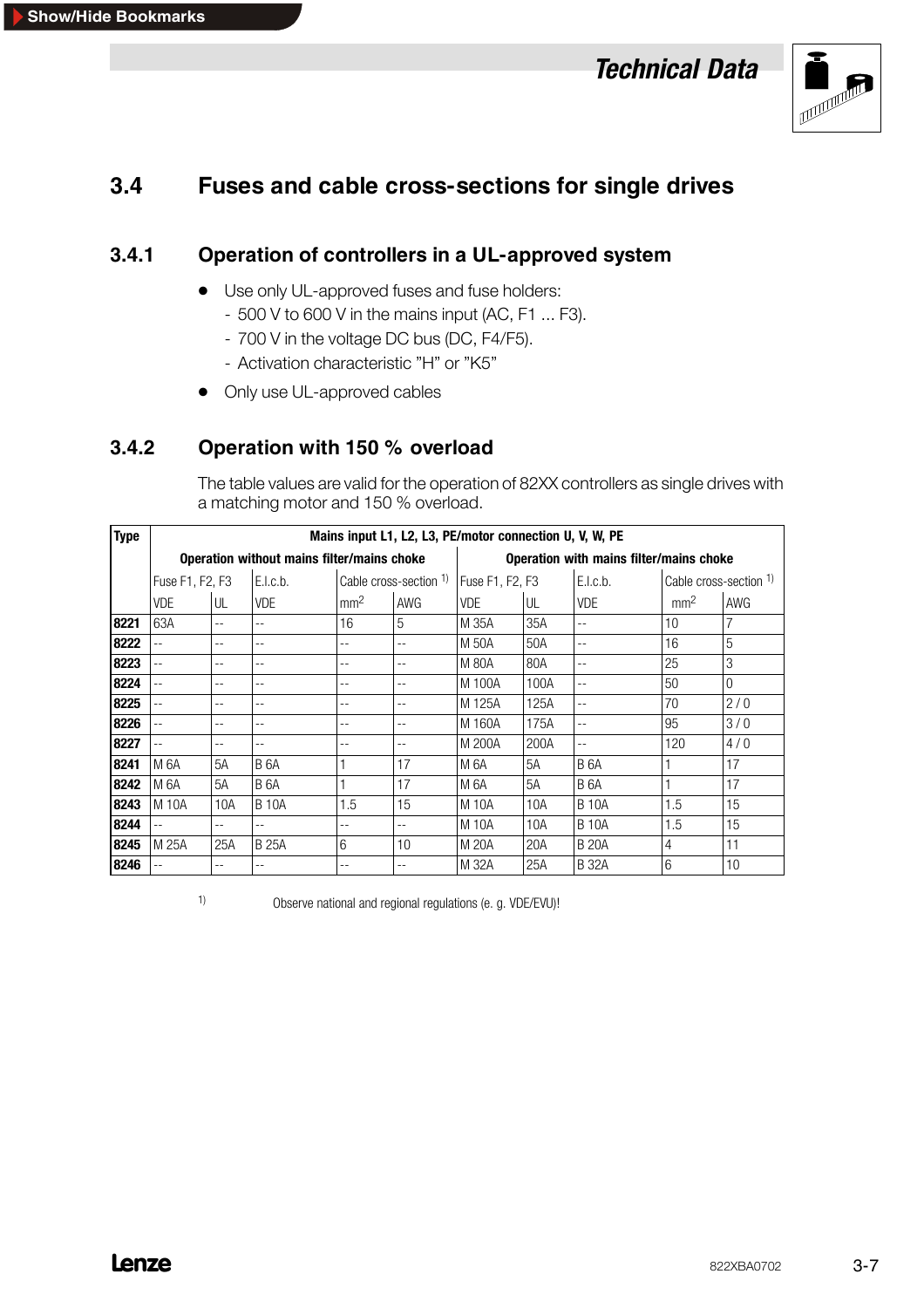<span id="page-15-0"></span>![](_page_15_Picture_1.jpeg)

## **3.4.3 Operation with 120 % overload**

The table values are valid for the operation of 82XX controllers as single drives with a matching motor and 120 % overload in pump and fan drives.

| <b>Type</b> |                 |      |                                        | Mains input L1, L2, L3, PE/motor connection U, V, W, PE |     |
|-------------|-----------------|------|----------------------------------------|---------------------------------------------------------|-----|
|             |                 |      | Operation with mains filter/choke only |                                                         |     |
|             | Fuse F1, F2, F3 |      | E.I.c.b.                               | Cable cross-section 1)                                  |     |
|             | <b>VDE</b>      | UL   | <b>VDE</b>                             | mm <sup>2</sup>                                         | AWG |
| 8221        | M 50A           | 50A  | $-1$                                   | 16                                                      | 5   |
| 8222        | M 63A           | 63A  | --                                     | 25                                                      | 3   |
| 8223        | M 80A           | 80A  | --                                     | 25                                                      | 3   |
| 8224        | M 125A          | 125A | --                                     | 70                                                      | 2/0 |
| 8225        | M 160A          | 175A | --                                     | 95                                                      | 3/0 |
| 8226        | M 160A          | 175A | --                                     | 95                                                      | 3/0 |
| 8227        | M 200A          | 200A | --                                     | 120                                                     | 4/0 |
| 8241        | M 6A            | 5A   | <b>B</b> 6A                            |                                                         | 17  |
| 8242        | M 6A            | 5A   | <b>B</b> 6A                            |                                                         | 17  |
| 8243        | M 10A           | 10A  | <b>B</b> 10A                           | 1.5                                                     | 15  |
| 8244        | M 10A           | 10A  | <b>B</b> 10A                           | 1.5                                                     | 15  |
| 8245        | M 20A           | 20A  | <b>B 20A</b>                           | 4                                                       | 11  |
| 8246        | M 32A           | 25A  | <b>B32A</b>                            | 6                                                       | 10  |

1) Observe national and regional regulations (e. g. VDE/EVU)!

## **3.5 Dimensions**

The controller dimensions depend on the mechanical installation (see chapter 4.1).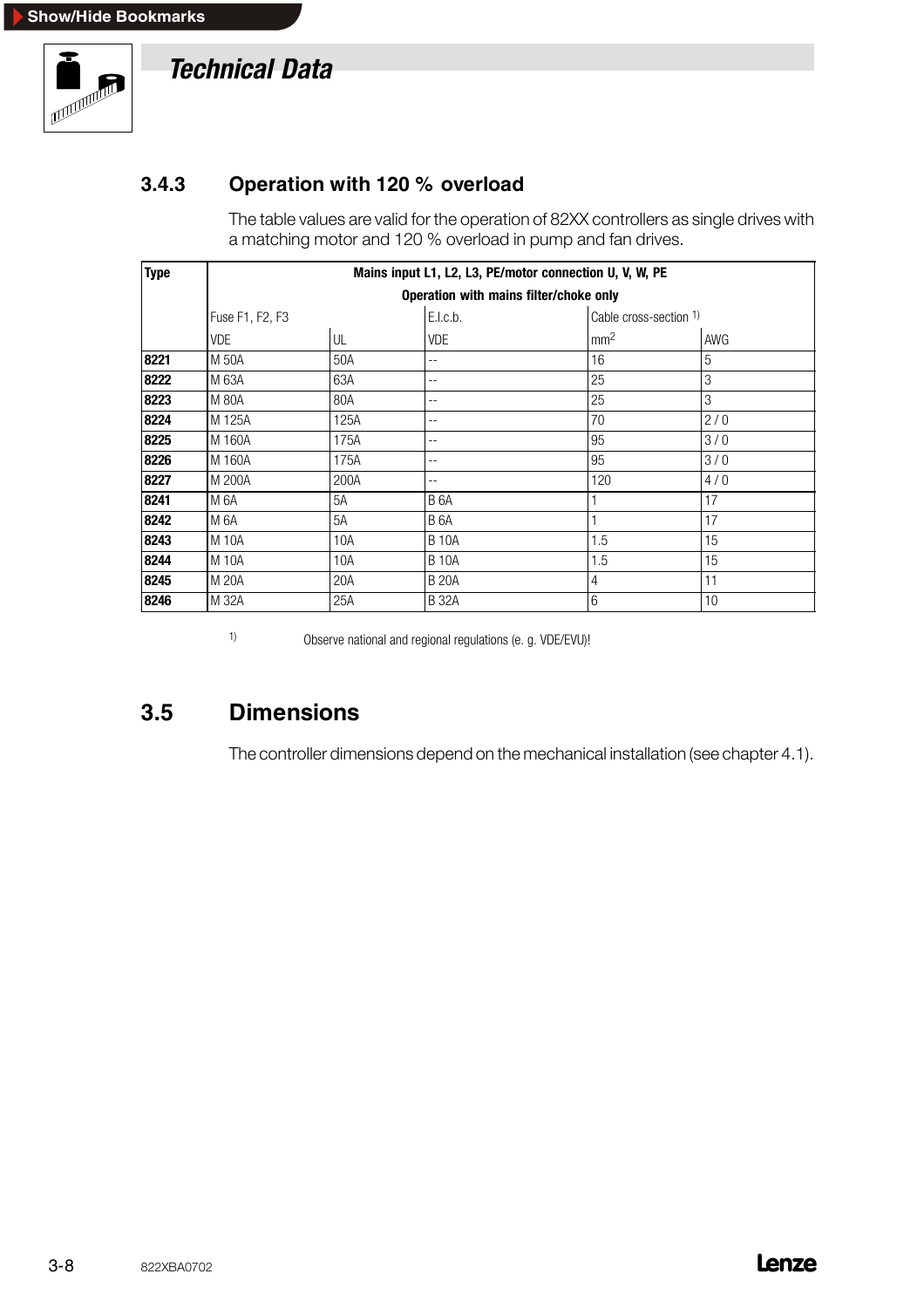![](_page_16_Picture_2.jpeg)

### <span id="page-16-0"></span>Installation  $\overline{\mathbf{4}}$

### **Mechanical installation**  $4.1$

#### $4.1.1$ **Important notes**

- Use the controllers only as built-in devices!
- If the cooling air contains pollutants (dust, fluff, grease, aggressive gases): - take suitable preventive measures, e.g. separate air duct, installation of filters, regular cleaning, etc.
- Observe free space!
	- You can install several controllers next to each other without free space in a control cabinet.
	- Ensure unimpeded ventilation of cooling air and outlet of exhaust air!
	- Allow a free space of 100 mm at the top and at the bottom.
- Do not exceed the ambient temperature permissible during operation (see chapter.  $3.1$ )
- With continuous oscillations or vibrations:
	- Check whether shock absorbers are necessary.

### **Possible mounting positions**

- In vertical position at the back of the control cabinet, terminals point to the front:
	- With attached fixing brackets.
	- Thermally separated with external heat sink ("push-through technology").
	- Variant V003 thermally separated with external cooler in "Cold plate technique" (e.g. with convection cooler).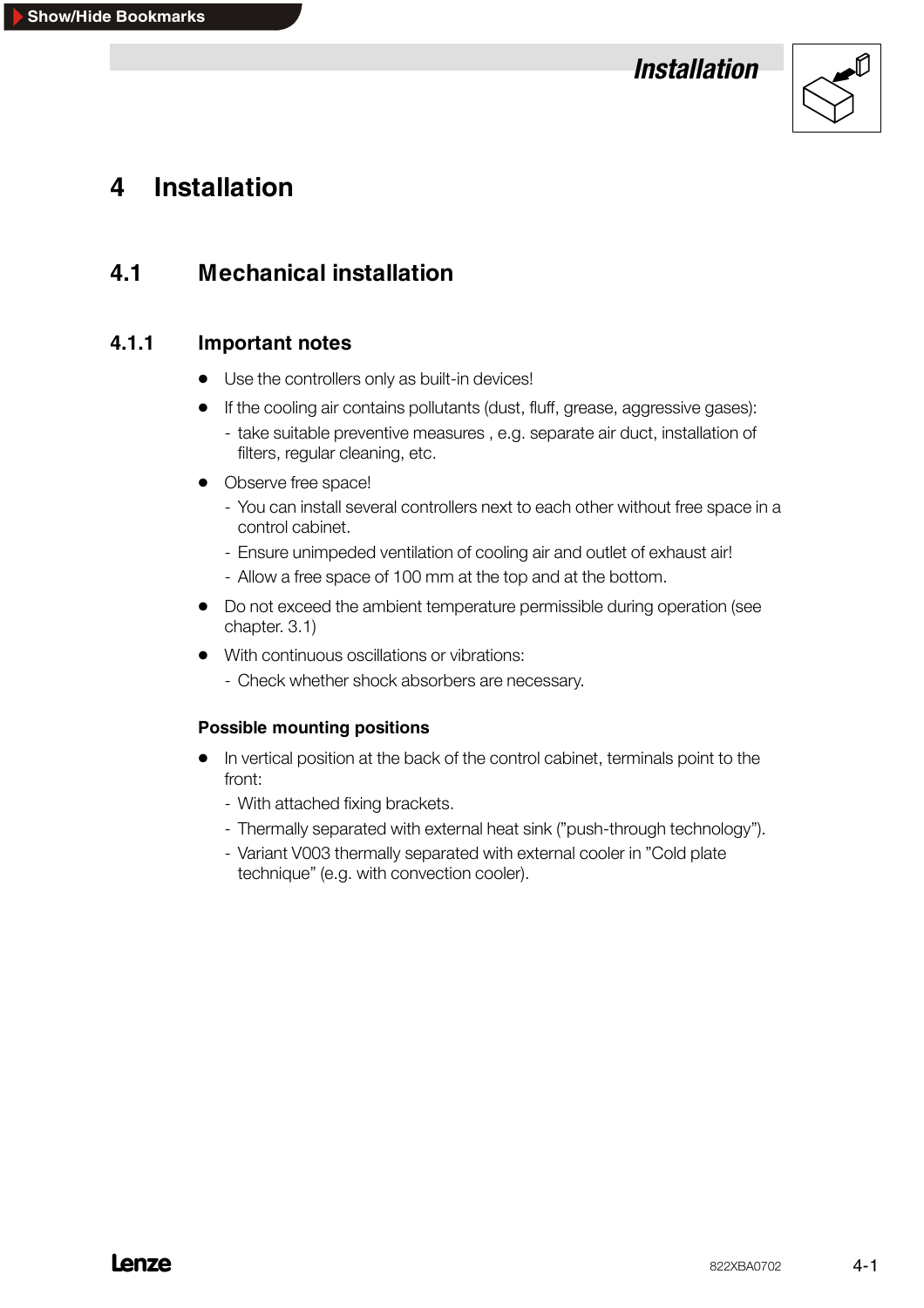<span id="page-17-0"></span>![](_page_17_Picture_1.jpeg)

### $4.1.2$ **Standard assembly with fixing brackets**

| <b>822X assembly preparations</b> (see FIG 4-1)                            |                                               |  |  |  |  |  |  |
|----------------------------------------------------------------------------|-----------------------------------------------|--|--|--|--|--|--|
| To assemble and install the controller it is necessary to remove the unit  | 1. Loosen screws (x).                         |  |  |  |  |  |  |
| cover. The accessory kit inside the controller contains the parts required | 2. Swing cover to the top and detach.         |  |  |  |  |  |  |
| for the assembly and installation.                                         | 3. Bolt the fixing brackets onto the housing. |  |  |  |  |  |  |

![](_page_17_Figure_5.jpeg)

**FIG 4-1** 

Dimensions - standard assembly

 $3)$ 

With attachable fieldbus or I/O module: Observe assembly depth and assembly space required for connection cables

| [mm]               | a   | b     | b1  | c    | c1  | d   | l d1 | $e^{3}$ | l e 1 | g   | ١k | l m |
|--------------------|-----|-------|-----|------|-----|-----|------|---------|-------|-----|----|-----|
| 8221 / 8222 / 8223 | 250 | 402   | 350 | 22   | 206 | 370 | 24   | 250     | 230   | 6.5 | 24 |     |
| 8224               | 340 | 580   | 510 | 28.5 | 283 | 532 | 38   | 285     | 265   |     | 24 | 18  |
| 8225               | 340 | 672   | 591 | 28.5 | 283 | 624 | 38   | 285     | 265   |     | 28 | 18  |
| 8226 / 8227        | 450 | 748.5 | 680 | 30.5 | 389 | 702 | 38   | 285     | 265   |     | 28 | 18  |
| 8241 / 8242        | 78  | 384   | 350 | 39   |     | 365 |      | 250     | 230   | 6.5 | 30 |     |
| 8243 / 8244        | -97 | 384   | 350 | 48.5 |     | 365 |      | 250     | 230   | 6.5 | 30 |     |
| 8245 / 8246        | 135 | 384   | 350 | 21.5 | 92  | 365 |      | 250     | 230   | 6.5 | 30 |     |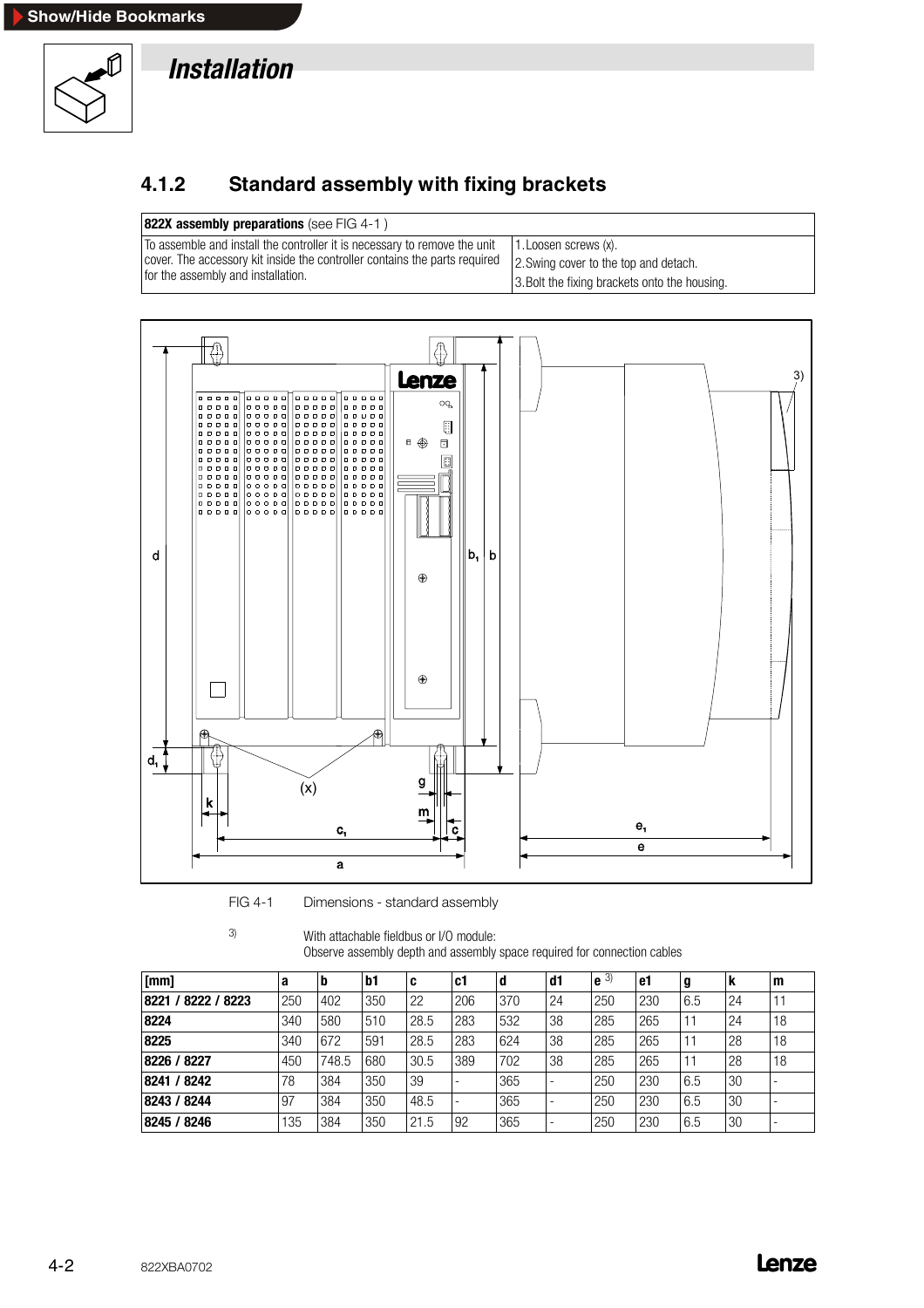![](_page_18_Picture_2.jpeg)

### <span id="page-18-0"></span> $4.1.3$ Assembly of the variant 82XX-C-V003 "Cold Plate"

#### $4.1.3.1$ **Assembly preparation**

Apply the heat-conducting paste before you bolt the cooler onto the cold plate of the controller to reduce the heat-transfer resistance to a minimum. The heat-conducting paste included in the assembly kit is enough for approx.  $1000 \text{ cm}^2$ :

- 1. Clean the contact surfaces of the cooler and cold plate with ethyl alcohol.
- 2. Apply the heat-conducting paste thinly with a scraper or brush.

#### $4.1.3.2$ Assembly 822X-C-V003

- Fix the controller to the heat sink using the fixing screws M5 x 25.
- Tightening torque: 3.4 Nm.

![](_page_18_Figure_11.jpeg)

**FIG 4-2** Dimensions 822X-C-V003: Control-cabinet assembly

 $3)$ 

With attachable fieldbus or I/O module: Observe assembly depth and assembly space required for connection cables

| [mm]                   | ч   | a.  |     | b1  |     | c1  |     | $\sim$<br>$e^{\omega}$   |                      |
|------------------------|-----|-----|-----|-----|-----|-----|-----|--------------------------|----------------------|
| 8221-V003<br>8222-V003 | 234 | 250 | 381 | 350 | 110 | 220 | 367 | $\overline{\phantom{a}}$ | $\sim$ $\sim$<br>6.5 |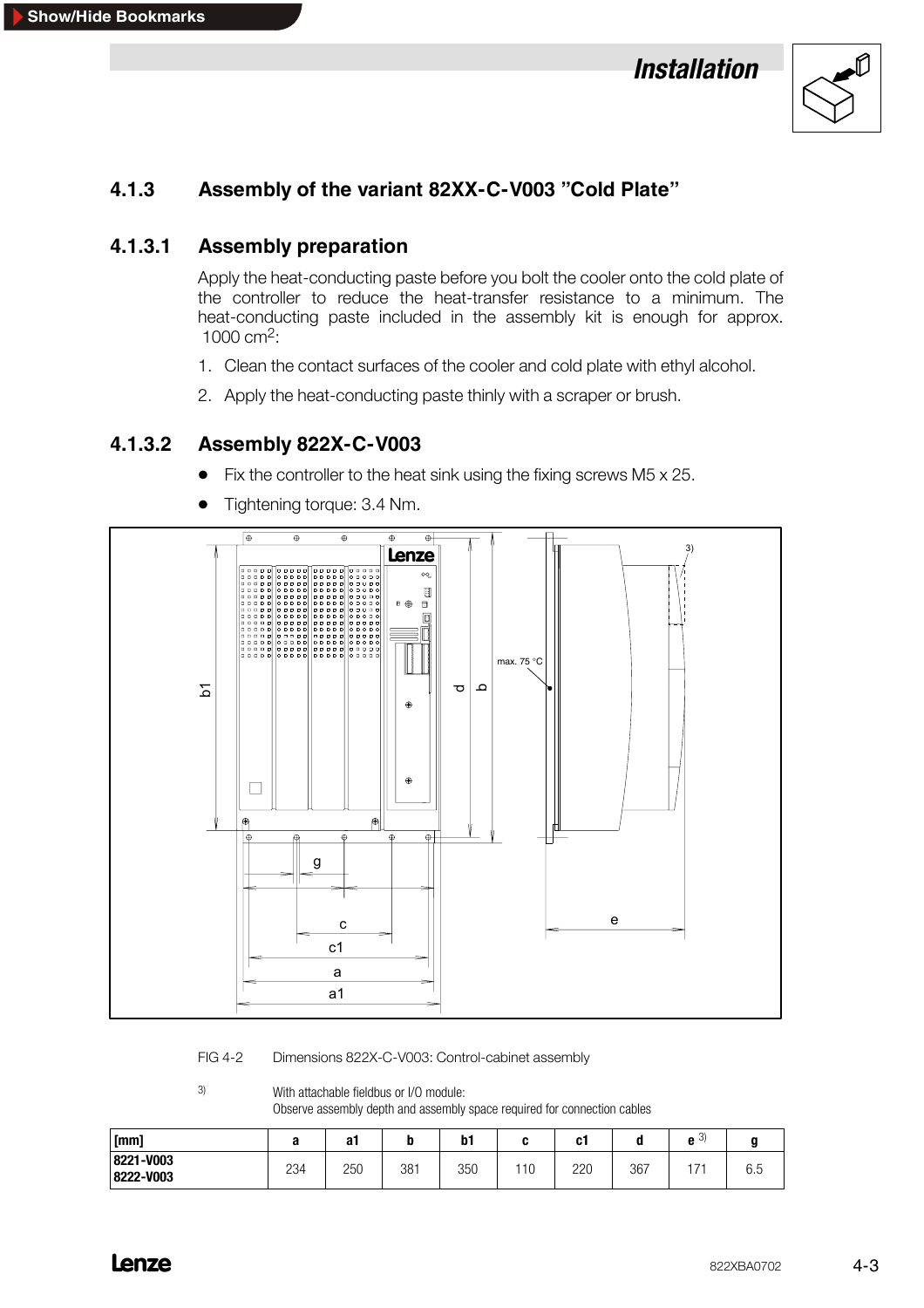<span id="page-19-0"></span>![](_page_19_Picture_1.jpeg)

### **4.1.3.3 Assembly 824X-C-V003**

- Fix the controller to the heat sink using the fixing brackets and the fixing screws M5 x 20.
- $\bullet$  Tightening torque: 3.4 Nm.

![](_page_19_Figure_6.jpeg)

FIG 4-3 Dimensions 824X-C-V003: Control-cabinet assembly

3) With attachable fieldbus or I/O module: Observe assembly depth and required assembly space for connection cables

| [mm]                   | a   | b   | b1  | c   | c2                       | a   | $e^{3}$ |     |
|------------------------|-----|-----|-----|-----|--------------------------|-----|---------|-----|
| 8241-V003<br>8242-V003 | 78  | 381 | 350 | 48  | -                        | 367 | 168     | 6.5 |
| 8243-V003<br>8244-V003 | 97  | 381 | 350 | 67  | $\overline{\phantom{a}}$ | 367 | 168     | 6.5 |
| 8245-V003<br>8246-V003 | 135 | 381 | 350 | 105 | 38                       | 367 | 168     | 6.5 |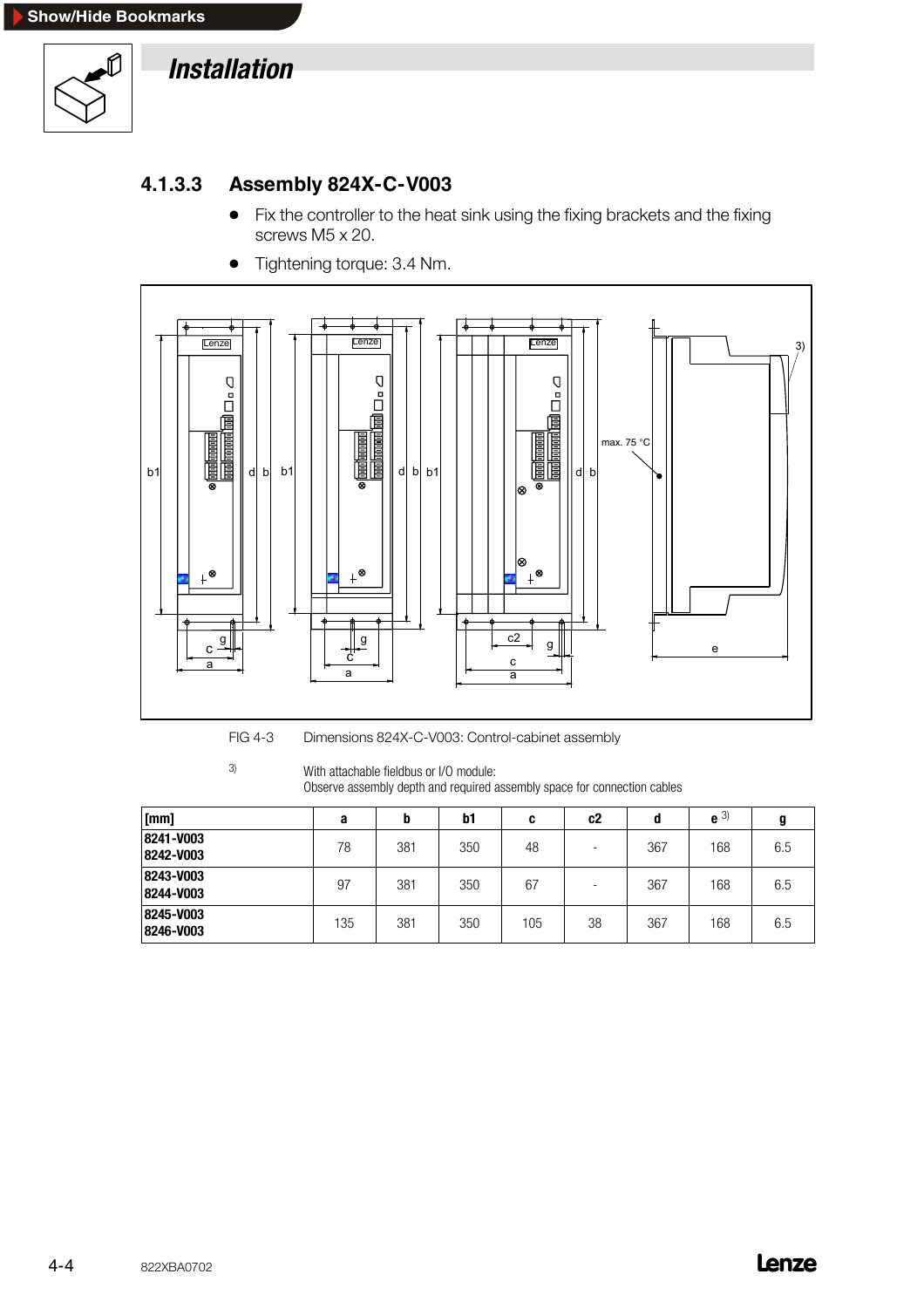![](_page_20_Picture_2.jpeg)

### <span id="page-20-0"></span>**Electrical installation**  $4.2$

#### $4.2.1$ **Important notes**

- For information on the installation according to EMC see chapter 4.3
- Prior to assembly and service operations, the personnel must be free of electrostatic charge.
- Unused control inputs and outputs should be covered with plugs.
- In case of condensation, connect the controller to the mains voltage only after the visible humidity has evaporated.

| <b>Mains</b>                           | <b>Operation of the controllers</b>                                                                                                                                                                                         | <b>Notes</b>                                                                                              |
|----------------------------------------|-----------------------------------------------------------------------------------------------------------------------------------------------------------------------------------------------------------------------------|-----------------------------------------------------------------------------------------------------------|
| With grounded neutral<br>(TT/TN mains) | No restrictions                                                                                                                                                                                                             | Observe controller ratings.                                                                               |
| With isolated neutral<br>(IT mains)    | Possible, if the controller is protected<br>from an earth fault in the supplying<br>mains<br>• by corresponding equipment which<br>detects the earth fault and<br>• immediately separates the controller<br>from the mains. | Safe operation in the event of an earth fault<br>in the output of the controller cannot be<br>quaranteed. |
| With grounded phase                    | Operation is only possible with one<br>variant.                                                                                                                                                                             | Contact Lenze.                                                                                            |
| DC-supply via $+U_G$ /-U <sub>G</sub>  | The DC voltage must be symmetrical to<br>PE.                                                                                                                                                                                | The controller will be destroyed when<br>grounding $+U_G$ -conductor or $-U_G$ -conductor.                |

• Please observe the restricitons of each mains type!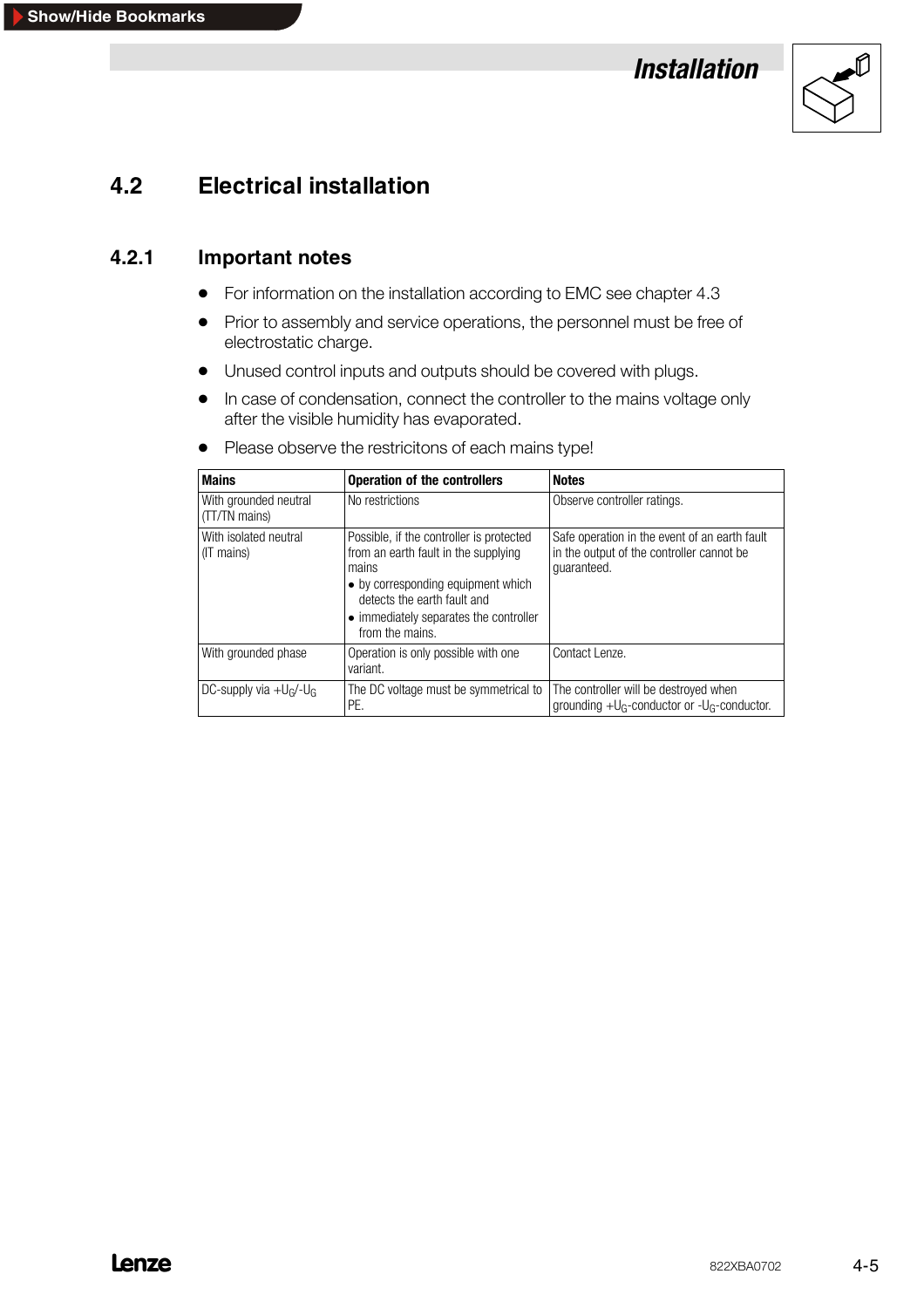<span id="page-21-0"></span>![](_page_21_Picture_1.jpeg)

### **4.2.2 Power connections**

### **4.2.2.1 Mains connection**

![](_page_21_Figure_5.jpeg)

FIG 4-4 Proposal for mains connection 822X/824X

- Connect the mains cables with the screw terminals L1, L2, L3.
	- Tightening torques

|             | <b>Terminals</b>                                 |                      |  |  |  |  |  |
|-------------|--------------------------------------------------|----------------------|--|--|--|--|--|
| <b>Type</b> | $L1, L2, L3, +UG, -UG$                           | <b>PE</b> connection |  |  |  |  |  |
| 8221 - 8223 |                                                  | 4 Nm (35 lbin)       |  |  |  |  |  |
| 8224 - 8225 | 7 Nm (62 lbin)                                   |                      |  |  |  |  |  |
| 8226 - 8227 | 12 Nm (106.2 lbin)                               |                      |  |  |  |  |  |
| 8241 - 8246 | $0.50.6$ Nm $(4.45.3)$ lbin)<br>3.4 Nm (30 lbin) |                      |  |  |  |  |  |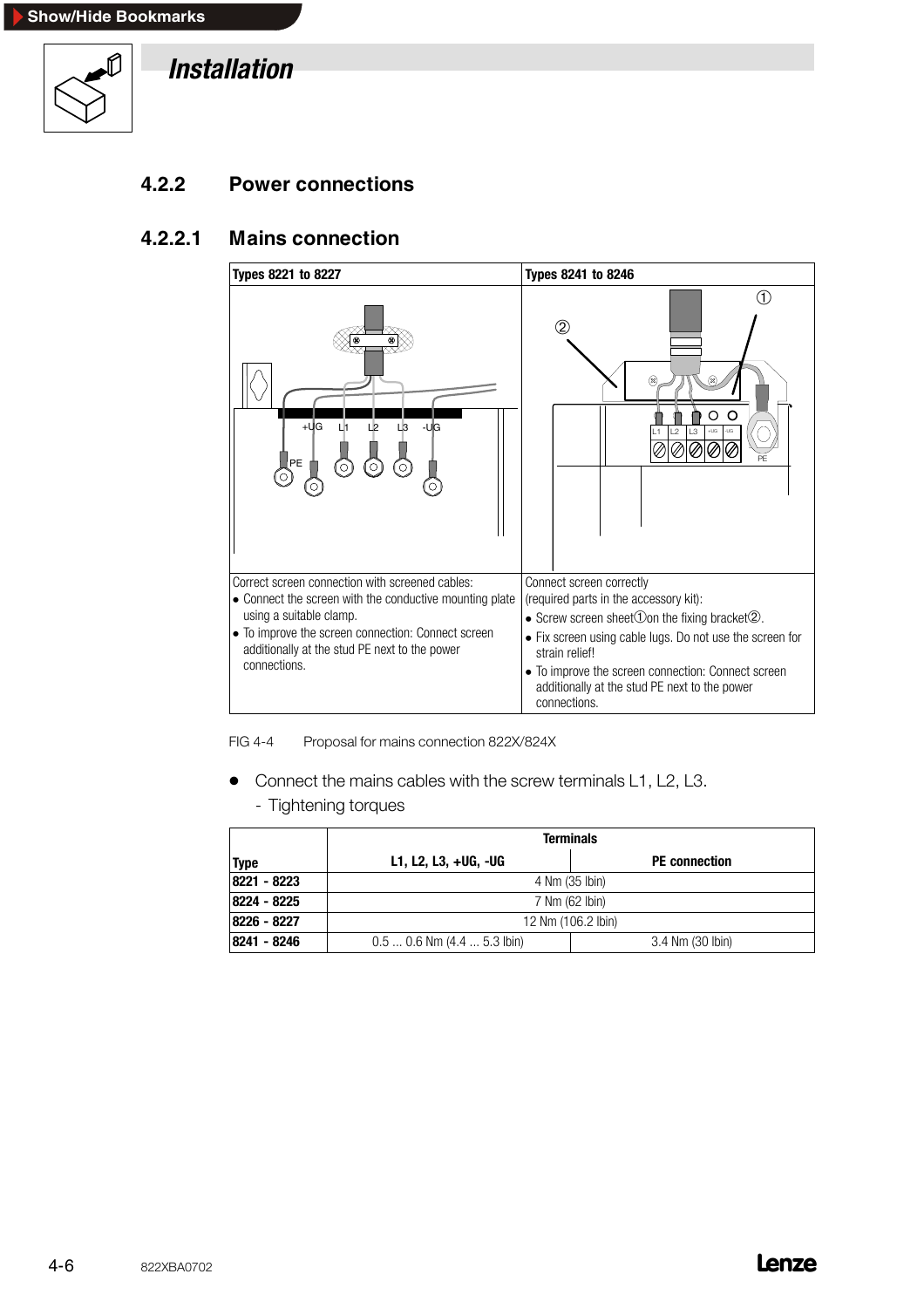![](_page_22_Picture_2.jpeg)

### <span id="page-22-0"></span>**4.2.2.2 Motor connection**

Because of the EMC safety we recommend the use of screened motor cables only.

![](_page_22_Figure_5.jpeg)

FIG 4-5 Proposal for the motor connection with 822X

![](_page_22_Picture_7.jpeg)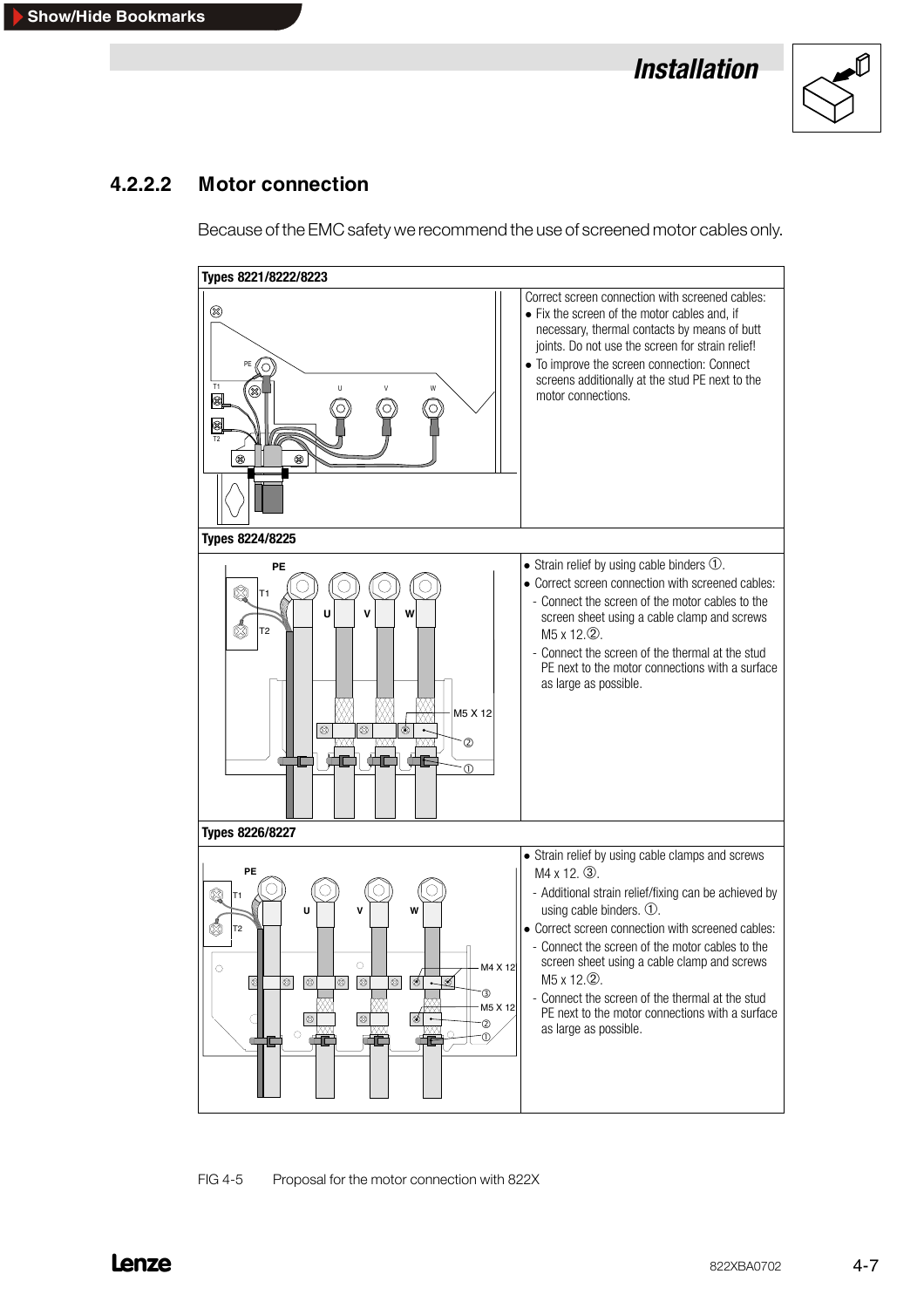![](_page_23_Picture_1.jpeg)

![](_page_23_Figure_3.jpeg)

FIG 4-6 Proposal for the motor connection with 824X

- Connect the motor cables to the screw terminals U, V, W.
	- Observe correct pole connection.
	- Tightening torques

| <b>Type</b> | <b>U, V, W</b>                 | <b>PE</b> connection | Screen/<br>strain relief                     | T1, T2                           |
|-------------|--------------------------------|----------------------|----------------------------------------------|----------------------------------|
| 8221 - 8223 |                                | 4 Nm (35 lbin)       |                                              |                                  |
| 8224 - 8225 |                                | 7 Nm (62 lbin)       | 3.4 Nm (30 lbin)                             |                                  |
| 8226 - 8227 | 12 Nm (106.2 lbin)             |                      | M4: 1.7 Nm (15 lbin)<br>M5: 3.4 Nm (30 lbin) | $0.50.6$ Nm<br>$(4.4 5.3)$ lbin) |
| 8241 - 8246 | $0.50.6$ Nm<br>(4.4  5.3 lbin) | 3.4 Nm<br>(30 lbin)  |                                              |                                  |

- Switching on the motor side of the controller is permitted
	- for safety switch off (emergency switch off).
	- during operation under load.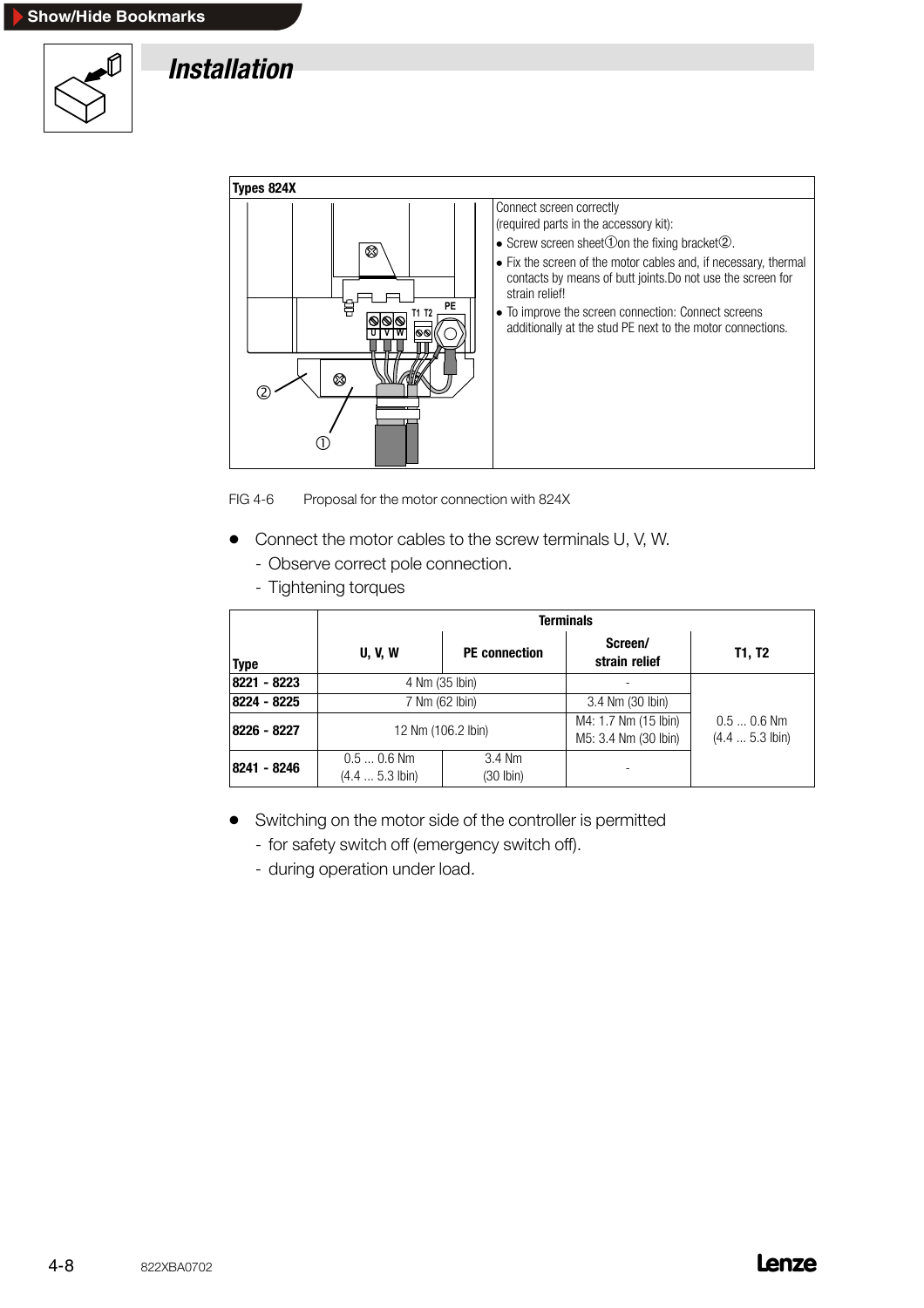![](_page_24_Picture_2.jpeg)

- The motor cable should be as short as possible because of the positive  $\bullet$ effect on the drive characteristic.
	- FIG 4-7 shows the relation between motor-cable length and the possible required output filters.
	- For group drives (several motors connected to one controller) it is necessary to calculate the resulting cable length l<sub>res</sub>:

 $I_{res}$  = Sum of all motor cable lengths  $\cdot \sqrt{N_0}$ . of motor cables

- The conditions stated in FIG 4-7are valid for chopper frequencies  $\leq 8$  kHz  $(C018 = -0-, -1)$ . When using controllers with chopper frequencies > 8 kHz, different measures may be required. Please contact Lenze.
- When using unscreened motor cables, the data indicated in FIG 4-7 are valid for the double motor-cable length.
- Please contact Lenze when the absolute or resulting motor-cable lengths  $are > 200$  m.

| <b>Type</b>                      |      | Output filters additionally required in the motor cable |                 |  |  |  |
|----------------------------------|------|---------------------------------------------------------|-----------------|--|--|--|
| 8221/8222                        |      | Motor filter/motor choke                                | Motor choke     |  |  |  |
| 8223/8224/8225<br>8226/8227      | None | None                                                    | (Contact Lenze) |  |  |  |
| 8241/8242/8243<br>8244/8245/8246 | None | Motor filter/motor choke                                | Sine filter     |  |  |  |
| 0                                | 50   |                                                         | 200<br>100      |  |  |  |

Motor-cable length (resulting), screened in m

**FIG 4-7** Output filters additionally required in the motor cable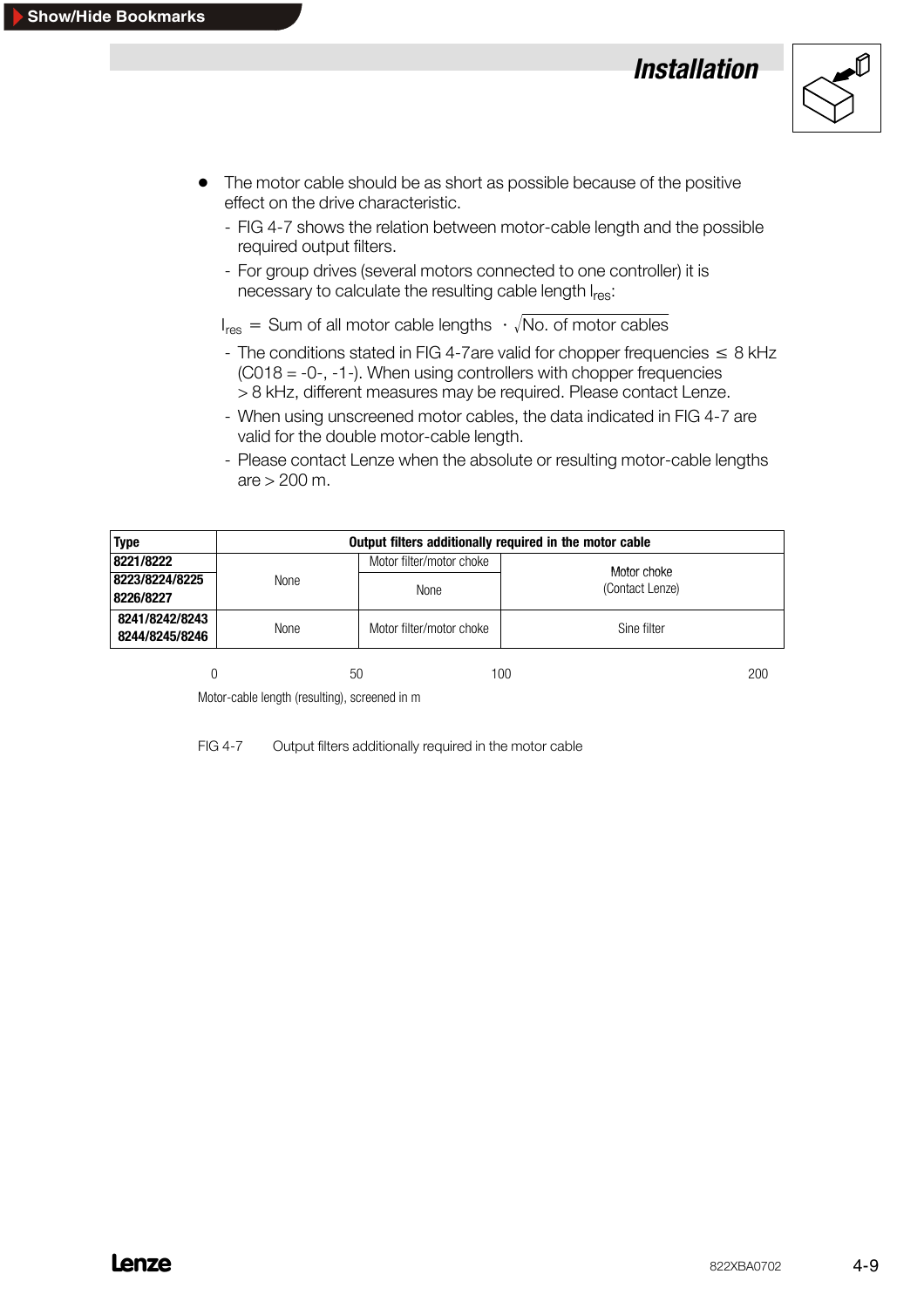<span id="page-25-0"></span>![](_page_25_Picture_1.jpeg)

 $4.2.2.3$ **Connection diagram** 

![](_page_25_Figure_3.jpeg)

**FIG 4-8** 822X/824X power connections

| F1, F2, F3 | <b>Fuses</b> |
|------------|--------------|
|------------|--------------|

- K10 Mains contactor
- $Z1$ Mains choke/mains filter, see Accessoires
	- Types 8222-8227, 8244/8246 operation only with assigned mains choke/mains filter
- $Z<sub>2</sub>$ Motor filter/sine filter, see Accessories
- $Z<sub>3</sub>$ Brake chopper/brake module, see Accessories
- $RB$ Brake resistor, see Accessories
- Temperature monitoring brake resistor  $\vartheta_{\mathsf{RB}}$
- $X1$ Terminal strip in control cabinet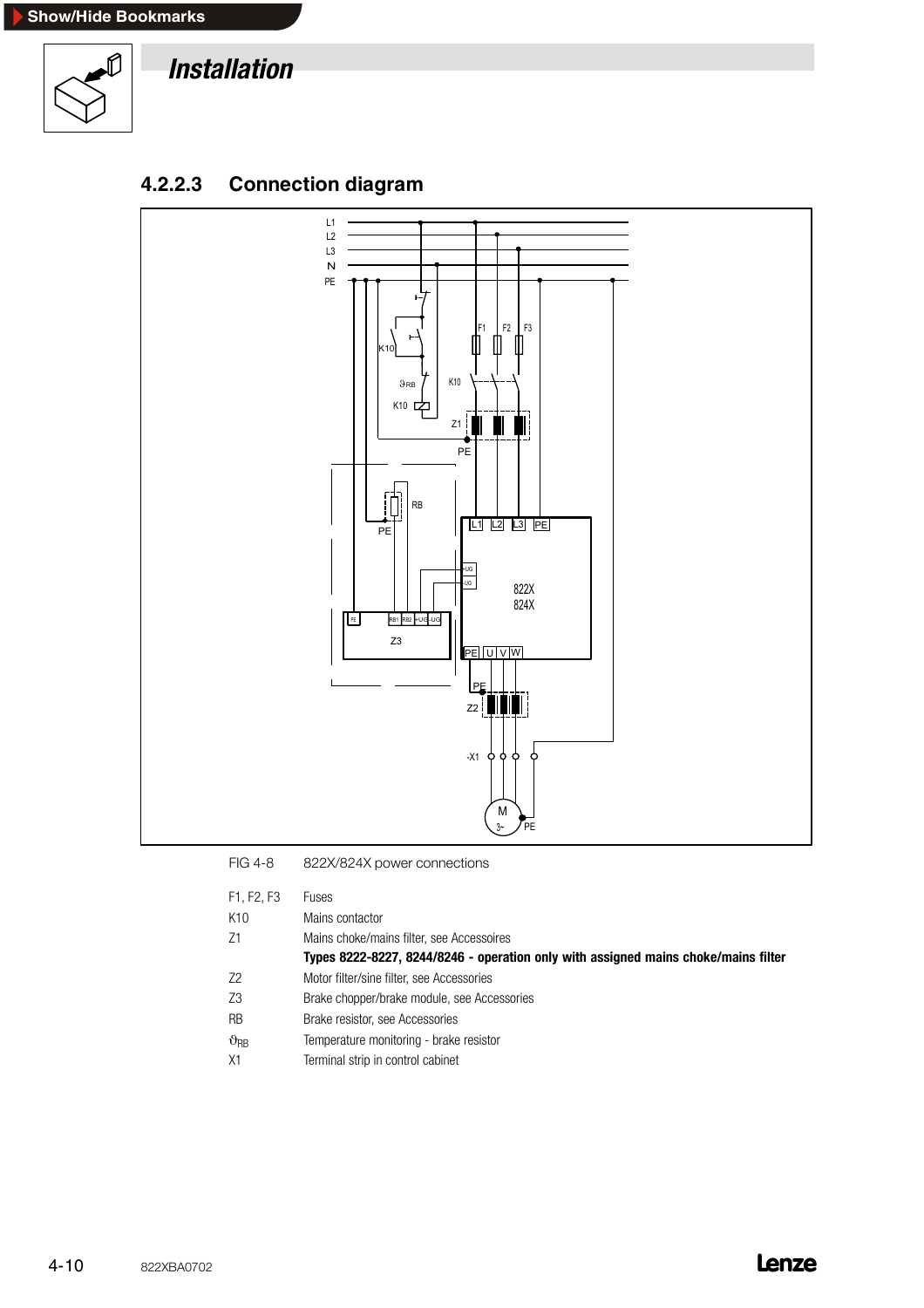![](_page_26_Picture_2.jpeg)

#### <span id="page-26-0"></span>**Control connections**  $4.2.3$

#### $4.2.3.1$ **Control cables**

- We recommend the unilateral screening of all cables for analog signals to avoid signal distortion.
- Connect the screens of the control cables as follows:  $\bullet$ 
	- $-822X, 824X$ With the collective screen sheet on the front metal surface (screw length max.  $12 \text{ mm}$ ).

![](_page_26_Picture_8.jpeg)

- If the control cables are interrupted (terminal strips, relays), the screens must be reconnected over the shortest possible distance.
- Connnect the fixing screw of the setpoint potentiometer to PE.
- If possible, separate the monitoring cables from the motor cable.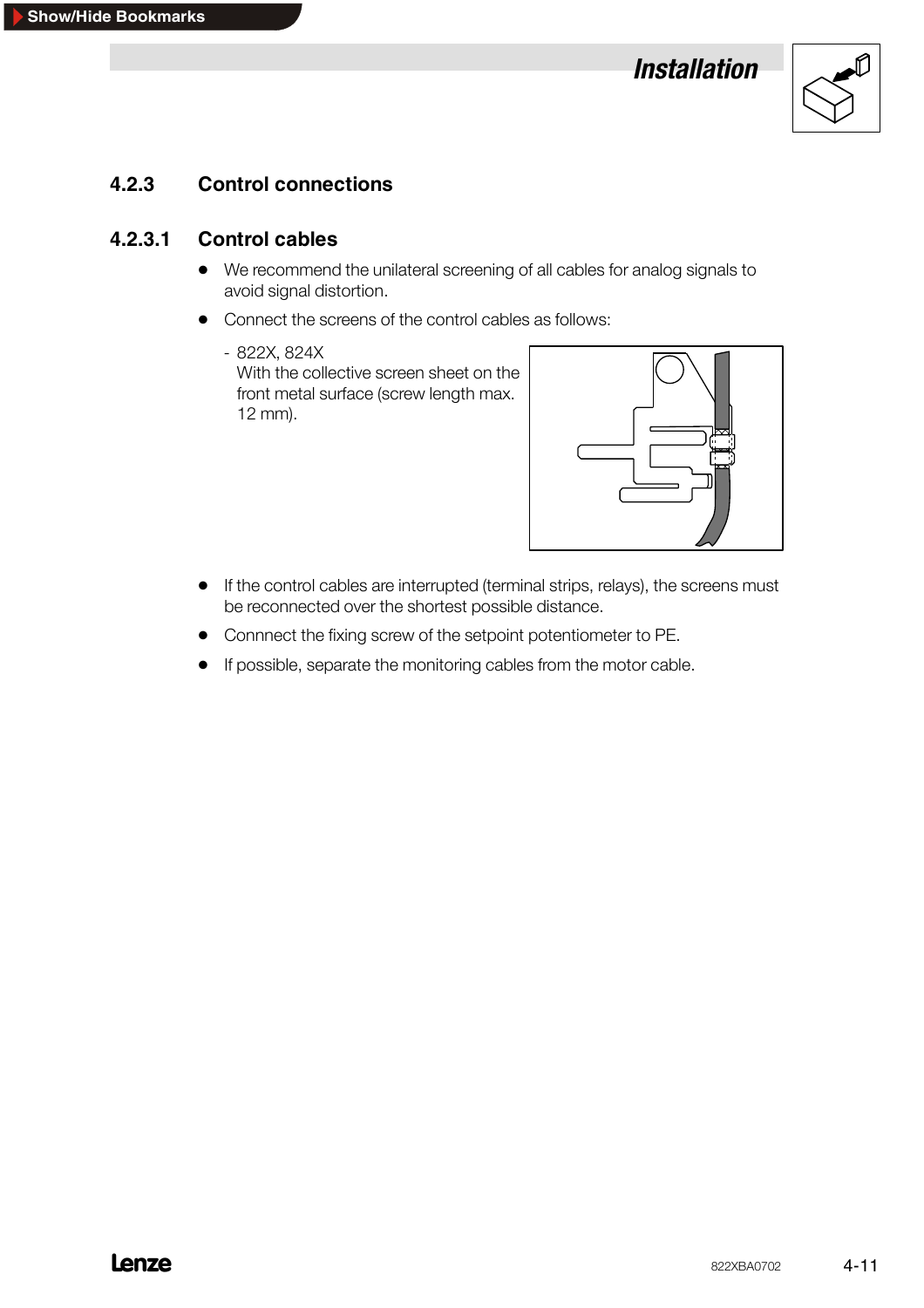<span id="page-27-0"></span>![](_page_27_Picture_1.jpeg)

## **4.2.3.2 Assignment of the control terminals**

| K21<br>O) K22<br>IK24<br>20<br>62<br>$\overline{7}$<br>-28<br>E1<br>8<br>9<br>E <sub>2</sub><br>O)<br>E3<br>K11<br>E4<br>K12<br>Ω<br>39<br>K14 | <b>Protection against contact</b><br>The control terminals have a basic isolation (double insulating distance). The protection<br>against contact is ensured without any additional measures.<br>Protection against polarity reversal<br>The protection against polarity reversal prevents the wrong connection of the internal<br>control inputs. It is however possible to overcome the protection against polarity reversal<br>by applying great force.<br>Motor-temperature monitoring<br>The connections of the motor-temperature monitoring (T1, T2) are next to the connection<br>terminals U, V, W. |
|------------------------------------------------------------------------------------------------------------------------------------------------|-------------------------------------------------------------------------------------------------------------------------------------------------------------------------------------------------------------------------------------------------------------------------------------------------------------------------------------------------------------------------------------------------------------------------------------------------------------------------------------------------------------------------------------------------------------------------------------------------------------|
|------------------------------------------------------------------------------------------------------------------------------------------------|-------------------------------------------------------------------------------------------------------------------------------------------------------------------------------------------------------------------------------------------------------------------------------------------------------------------------------------------------------------------------------------------------------------------------------------------------------------------------------------------------------------------------------------------------------------------------------------------------------------|

FIG 4-9 Position of the control terminals

|                   | <b>Terminal</b> | <b>Use</b>                                                                                                                           |                                                                                    | Level                                    | <b>Data</b>                                               |                                                                                                                                                                                      |
|-------------------|-----------------|--------------------------------------------------------------------------------------------------------------------------------------|------------------------------------------------------------------------------------|------------------------------------------|-----------------------------------------------------------|--------------------------------------------------------------------------------------------------------------------------------------------------------------------------------------|
|                   |                 | (Factory setting is printed in bold)                                                                                                 |                                                                                    |                                          |                                                           |                                                                                                                                                                                      |
| Analog            | 7               | GND <sub>1</sub>                                                                                                                     |                                                                                    |                                          |                                                           |                                                                                                                                                                                      |
| inputs            | 8               | Setpoint input,<br>reference:<br>Terminal 7<br>(0 to 10V)                                                                            | $\Box$ $\Box$<br>$\overline{\blacksquare}$ 3<br>$\Box$<br>$\blacksquare$<br>Jumper | $5 - 6$<br>$5 - 6$<br>$3 - 4$<br>$1 - 2$ | $0$ to $20$ mA<br>4 to 20 mA<br>$0$ to $5$ V<br>0 to 10 V | Resolution: 10 bit<br>Linearity fault: $\pm 0.5$ %<br>Temperature fault: $0.3 % (0+40 °C)$<br>Input resistance<br>Voltage signal: $> 100$ k $\Omega$<br>Current signal: 250 $\Omega$ |
|                   | 9               | Supply for setpoint potentiometer                                                                                                    |                                                                                    |                                          | 5.2V/6mA                                                  |                                                                                                                                                                                      |
| Analog<br>output  | 62              | Analog output, reference: terminal 7<br>(Field frequency)                                                                            |                                                                                    |                                          | 0 6 V / 2 mA                                              | Resolution: 10 bit                                                                                                                                                                   |
| Digital<br>inputs | 20              | Voltage supply for digital inputs<br>15 V/20 mA                                                                                      |                                                                                    |                                          |                                                           |                                                                                                                                                                                      |
|                   | 28              | Controller enable                                                                                                                    |                                                                                    |                                          | <b>HIGH</b>                                               | HIGH:<br>12 V  30 V                                                                                                                                                                  |
|                   | E4              | CW rotation/<br><b>CCW rotation (CW/CCW)</b>                                                                                         |                                                                                    |                                          | CW: LOW<br>CCW: HIGH                                      | LOW:<br>$0 V \dots 3 V$                                                                                                                                                              |
|                   | E3              | <b>DC-injection brake</b>                                                                                                            |                                                                                    |                                          | <b>HIGH</b>                                               |                                                                                                                                                                                      |
|                   | E <sub>2</sub>  | <b>JOG frequencies</b>                                                                                                               |                                                                                    |                                          | Binary code                                               |                                                                                                                                                                                      |
|                   | E <sub>1</sub>  | 20Hz, 30Hz, 40Hz                                                                                                                     |                                                                                    |                                          |                                                           |                                                                                                                                                                                      |
|                   | 39              | GND 2 (reference for external voltages)                                                                                              |                                                                                    |                                          |                                                           |                                                                                                                                                                                      |
| Monitoring        | T1              | Motor-temperature monitoring<br>(PTC thermistor/thermal contact)<br>Motor-temperature monitoring<br>(PTC thermistor/thermal contact) |                                                                                    |                                          | If not used: set parameter $C119 = -0$ -!                 |                                                                                                                                                                                      |
|                   | T <sub>2</sub>  |                                                                                                                                      |                                                                                    |                                          |                                                           |                                                                                                                                                                                      |

|                    | <b>Terminal</b> | <b>Use</b><br>(Factory setting is printed in bold)            | <b>Relay position (switched)</b> | <b>Data</b>                           |
|--------------------|-----------------|---------------------------------------------------------------|----------------------------------|---------------------------------------|
| Relay<br>output K1 | K 11            | Relay output normally-closed contact<br>(TRIP)                | opened                           | 24 V AC / 3,0 A or<br>60 V DC / 0.5 A |
|                    | K12             | Relay mid-position contact                                    |                                  |                                       |
|                    | K 14            | Relay output normally-open contact<br>(TRIP)                  | closed                           |                                       |
| Relay<br>output K2 | K 21            | Relay output normally-closed contact<br>(Ready for operation) | opened                           | 250 V AC / 3,0A or<br>60 V DC / 0.5A  |
|                    | K 22            | Relay mid-position contact                                    |                                  | 250 V AC / 3.0A or<br>60 V DC / 0.5A  |
|                    | K 24            | Relay output normally-open contact<br>(Ready for operation)   | closed                           | 250 V AC / 3.0A or<br>60 V DC / 0.5A  |

![](_page_27_Picture_9.jpeg)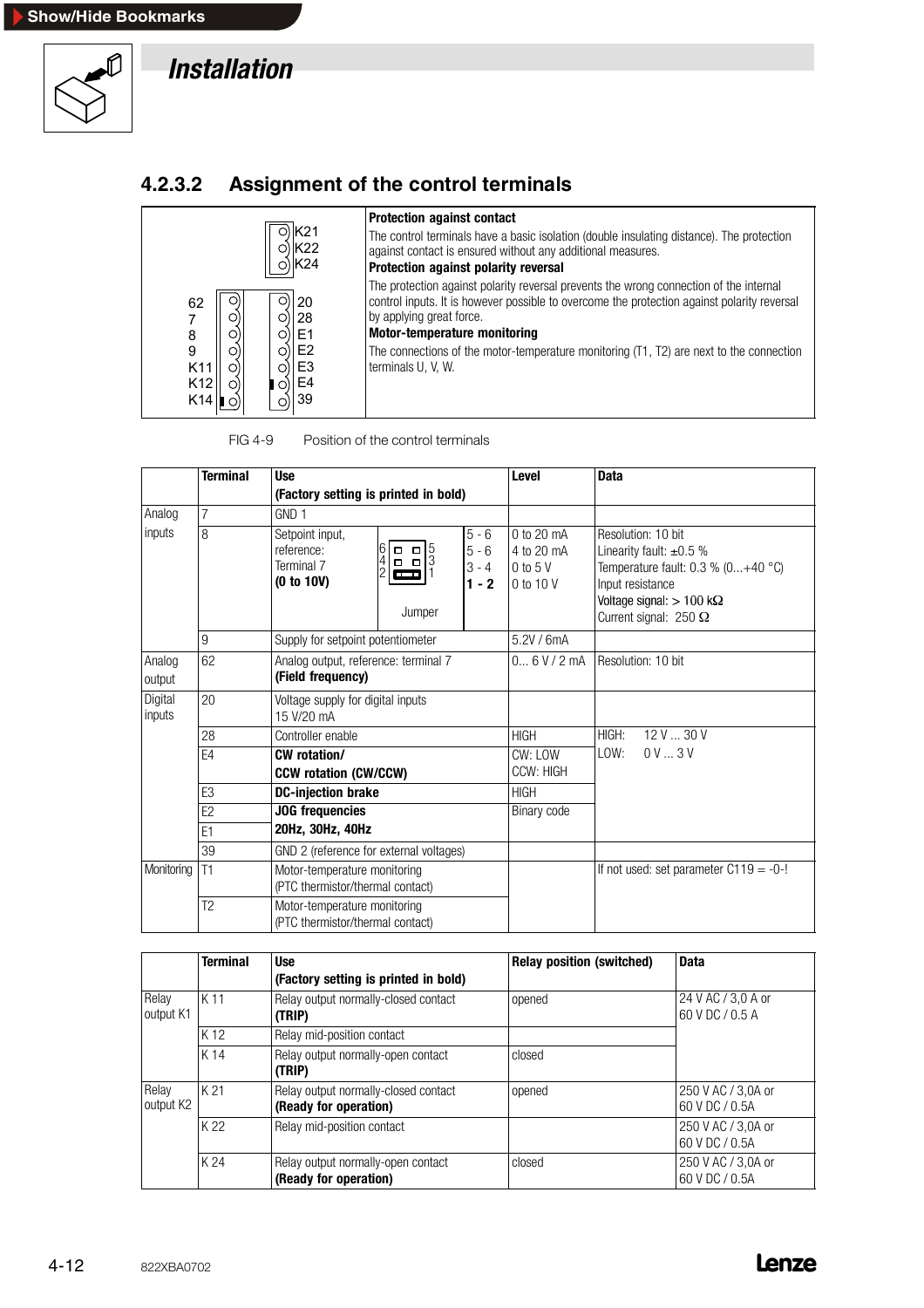#### <span id="page-28-0"></span> $4.2.3.3$ **Connection diagrams**

![](_page_28_Figure_4.jpeg)

FIG 4-10 Control connections: Supply with internal control voltage

![](_page_28_Figure_6.jpeg)

FIG 4-11 Control connections: Supply with external control voltage (+12 ... +30 V)

GND1 Reference for internal voltages

GND<sub>2</sub> Reference for external voltages

GND1 and GND2 have a potential isolation inside the unit.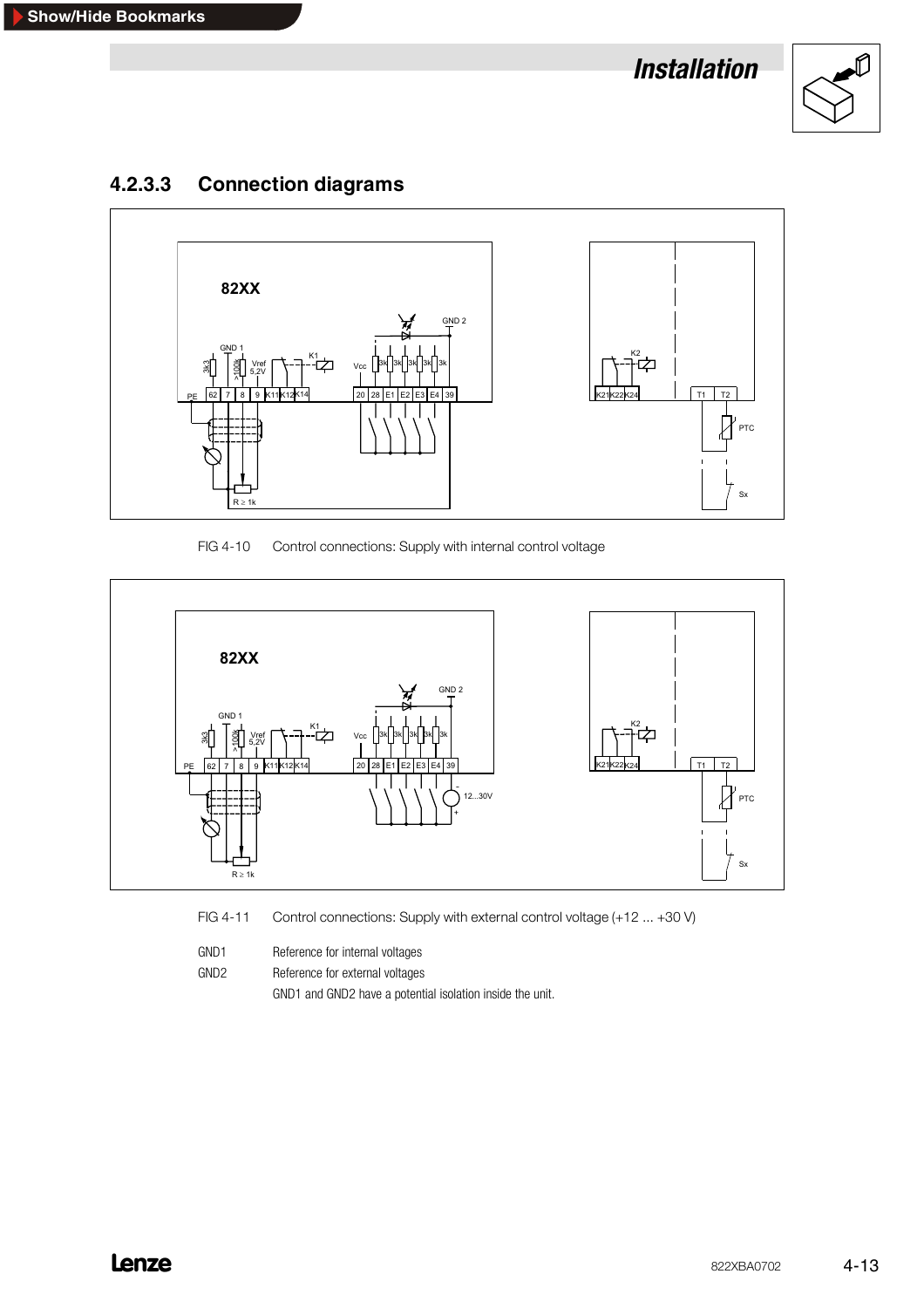<span id="page-29-0"></span>![](_page_29_Picture_1.jpeg)

## **4.3 Installation of a CE-typical drive system**

| General          | • The user is responsible for the compliance of his application with the EC directives.                                   |
|------------------|---------------------------------------------------------------------------------------------------------------------------|
| notes            | - If you observe the following measure you can be sure that the drive system will not cause any EMC problems, i.e.        |
|                  | comply with the EMC Directive when running the machine.                                                                   |
|                  | - If devices which do not comply with the CE requirement concerning noise immunity EN 50082-2 are operated                |
|                  | close to the controller, these devices may be interfered electromagnetically by the controllers.                          |
| <b>Assembly</b>  | • Connect controller, mains choke, and mains filter to the grounded mounting plate with a wire of large a                 |
|                  | cross-section as possible:                                                                                                |
|                  | - Mounting plates with conductive surfaces (zinc-coated, stainless steel) allow permanent contact.                        |
|                  | - Varnished boards should not be used for installation in accordance with EMC                                             |
|                  | • If you use several mounting plates:                                                                                     |
|                  | - Connect as much surface as possible of the mounting plates (e.g. with copper bands).                                    |
|                  | • Ensure the separation of motor cable and signal or mains cable.                                                         |
|                  | • Do not use the same terminal strip for mains input and motor output.                                                    |
|                  | • Cable guides as close as possible to the reference potential. Unguided cables have the same effect as aerials.          |
| <b>Filters</b>   | • Use mains filters or RFI filters and mains chokes which are assigned to the controller:                                 |
|                  | - RFI filters reduce impermissible high-frequency interference to a permissible value.                                    |
|                  | - Mains chokes reduce low-frequency interferences which depend on the motor cable and its length.                         |
|                  | - Mains filters combine the functions of mains choke and RFI filter.                                                      |
| <b>Screening</b> | • Connect the screen of the motor cable with the controller                                                               |
|                  | - to the screen connection of the controller.                                                                             |
|                  | - additionally to the mounting plate with a surface as large as possible.                                                 |
|                  | - Recommendation: For the connection, use ground clamps on bare metal mounting surfaces.                                  |
|                  | • If contactors, motor-protecting switches or terminals are located in the motor cable:                                   |
|                  | - Connect the screens of the connected cables also to the mounting plate, with a surface as large as possible.            |
|                  | • Connect the screen to PE, with a surface as large as possible.                                                          |
|                  | - Metal glands at the motor terminal box ensure a connection of the screen and the motor housing.                         |
|                  | • If the mains cable between mains filter and controller is longer than 300 mm:                                           |
|                  | - Screen mains cables.                                                                                                    |
|                  | - Connect the screen of the mains cable directly to the inverter and to the mains filter and connect it to the            |
|                  | mounting plate with as large a surface as possible.                                                                       |
|                  | • Use of a brake chopper:                                                                                                 |
|                  | - Connect the screen of the brake resistor cable directly to the mounting plate, at the brake chopper and the brake       |
|                  | resistor with as large a surface as possible.                                                                             |
|                  | - Connect the screen of the cable between controller and brake chopper directly to the mounting plate, at the             |
|                  | inverter and the brake chopper with a surface as large as possible.                                                       |
|                  | • Screen the control cables:                                                                                              |
|                  | - Connect both screen ends of the digital control cables.                                                                 |
|                  | - Connect one screen end of the analog control cables.                                                                    |
|                  | - Always connect the screens to the screen connection at the controller over the shortest possible distance.              |
|                  | • Application of the controllers 821X/822X/824X in residential areas:                                                     |
|                  | - Use an additional screen damping $\geq 10$ dB to limit the radio interference. This is usually achieved by installation |
|                  | in enclosed and grounded control cabinets made of metal.                                                                  |
| <b>Grounding</b> | • Ground all metallically conductive components (controller, mains filter, motor filter, mains choke) using suitable      |
|                  | cables connected to a central point (PE bar).                                                                             |
|                  | • Maintain the minimum cross-sections prescribed in the safety regulations:                                               |
|                  | - For EMC, not the cable cross-section is important, but the surface and the contact with a cross-section as large        |
|                  | as possible, i.e. large surface.                                                                                          |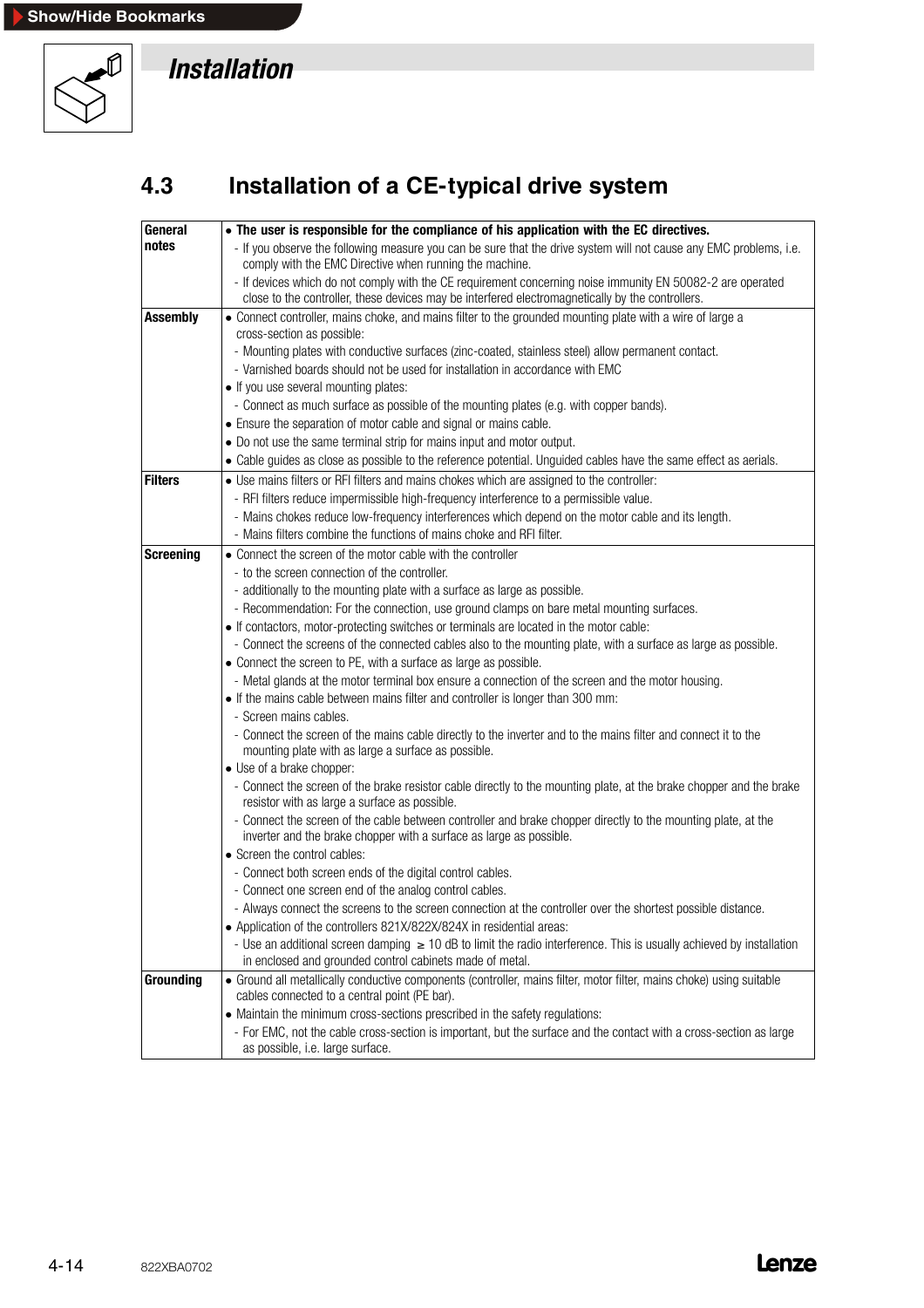![](_page_30_Picture_2.jpeg)

![](_page_30_Figure_3.jpeg)

FIG 4-12 Example for an installation in accordance with the EMC regulations:

| F1              | Fuse                                                                                                          |
|-----------------|---------------------------------------------------------------------------------------------------------------|
| K <sub>10</sub> | Mains contactor                                                                                               |
| Z1              | Mains filter "A" or "B", see Accessories                                                                      |
| Z <sub>2</sub>  | Motor filter/sine filter, see Accessories                                                                     |
| Z <sub>3</sub>  | Brake module/brake chopper, see Accessories                                                                   |
| $-X1$           | Terminal strip in control cabinet                                                                             |
| <b>RB</b>       | Brake resistor                                                                                                |
| <b>PFS</b>      | HF screen because of a PE connection with a surface as large as possible (see "Screening" in this<br>chapter) |
| n               | Number of phases                                                                                              |

![](_page_30_Picture_6.jpeg)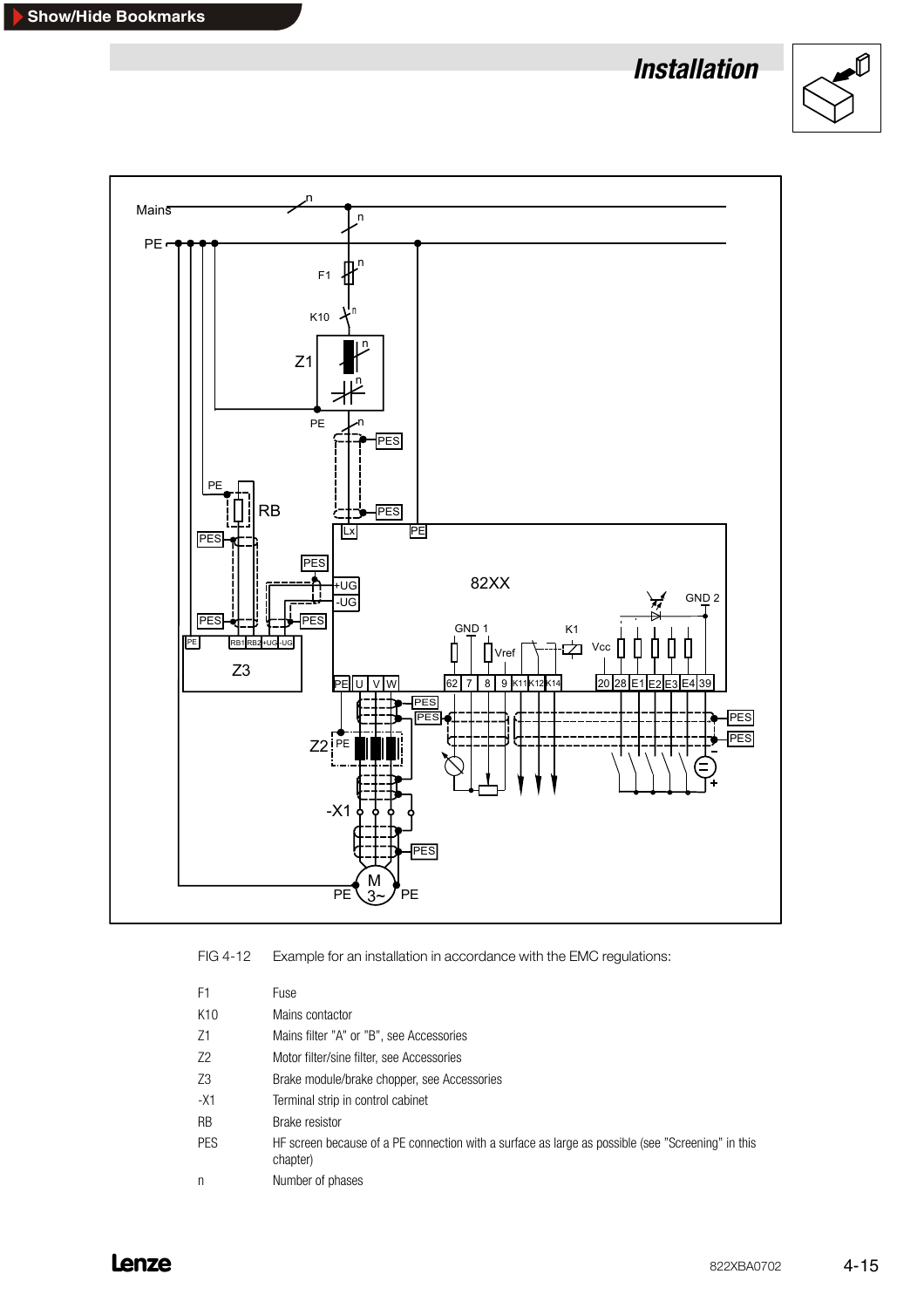![](_page_31_Picture_1.jpeg)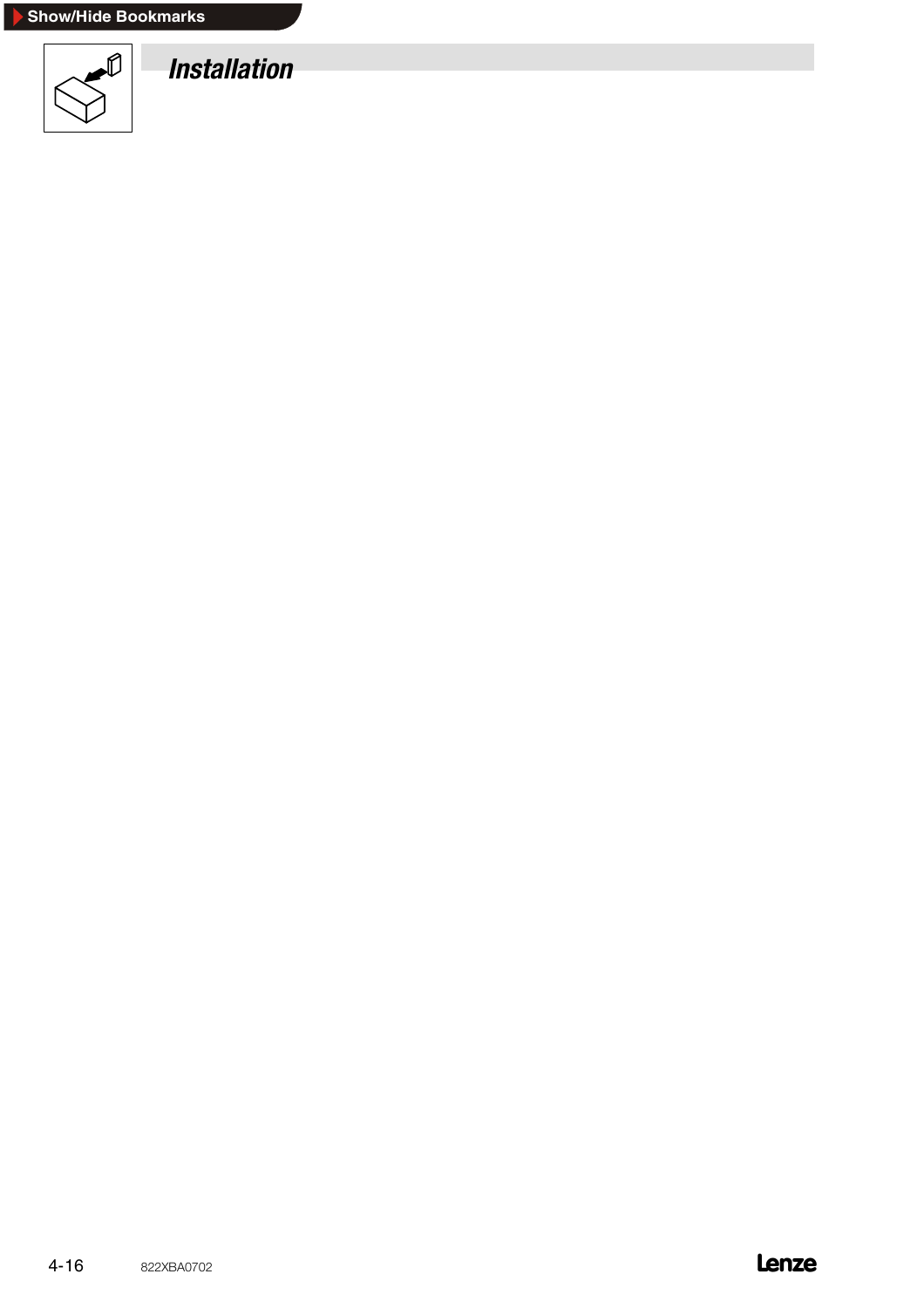![](_page_32_Picture_2.jpeg)

### <span id="page-32-0"></span> $5\phantom{1}$ **Commissioning**

The controllers are factory-set to drive a corresponding four-pole standard asynchronous motor. Further settings are not necessary.

- 230/400 V, 50 Hz  $\bullet$
- $\bullet$  265/460 V, 60 Hz
- 280/480 V, 60 Hz

Only a few settings via the 8201 BB operating module or a fieldbus module are necessary to adapt your drive to your application. The steps required are summarized in chapter 5.3 and chapter 5.4.

#### $5.1$ Before you switch on

Prior to initial switch-on of the controller, check the wiring for completeness, short-circuit, and earth fault:

- Power connection:
	- Via L1, L2 and L3 822X/824X
	- Alternatively via terminals +UG, -UG (DC-group drive)
- Control terminals:
	- Reference potential for the control terminals is terminal 39.
	- Controller enable: terminal 28
	- Selection of direction of rotation: terminal F3 or F4
	- External setpoint selection: terminals 7, 8
	- Check jumper position! Factory setting: 0 10 V (see page 4-12).
	- During operation with an internal voltage supply via terminal 20, bride the terminals 7 and 39.
- In case of condensation connect the controller to mains voltage only after the visible humidity has evaporated.

Maintain the switch-on sequence!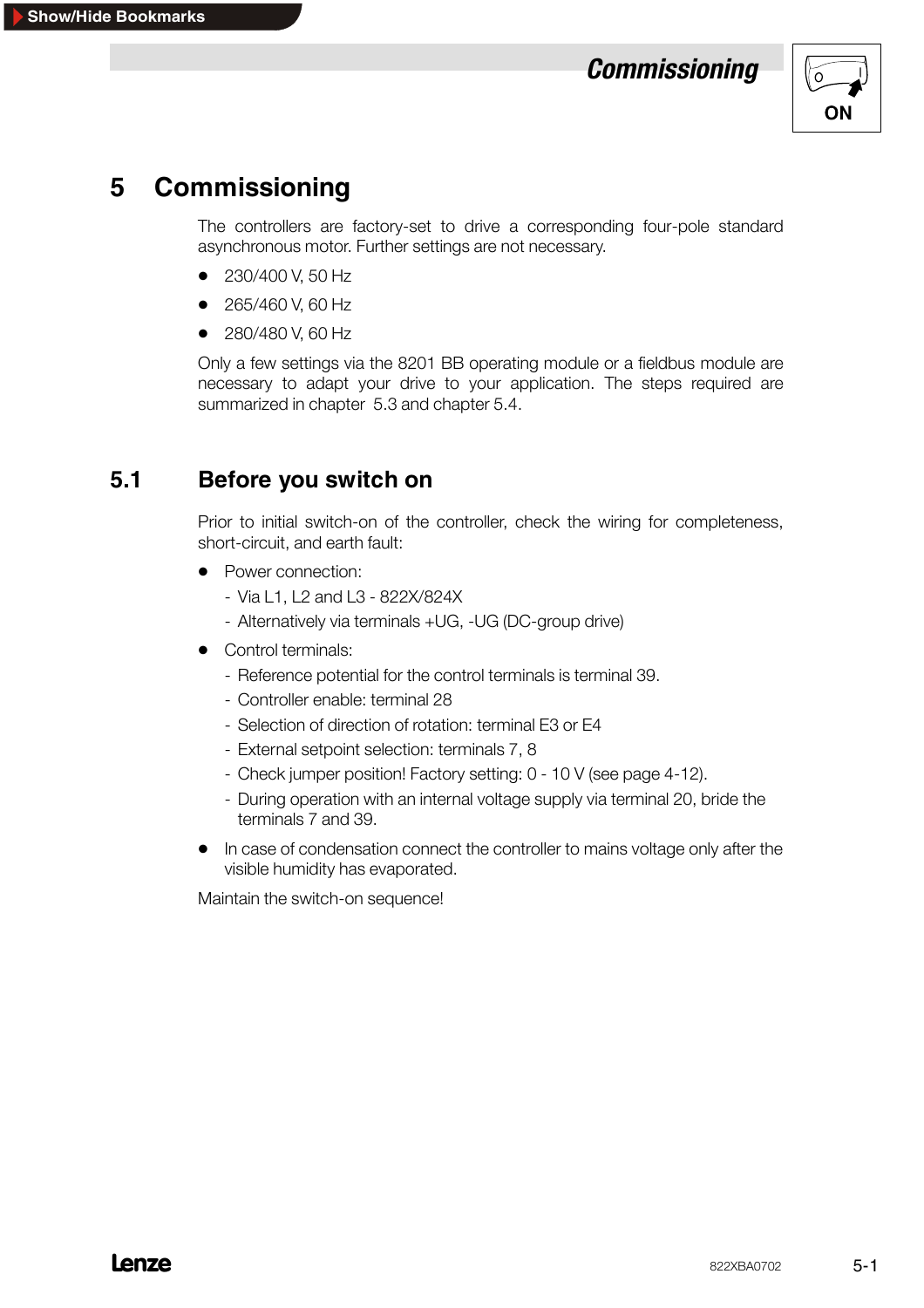<span id="page-33-0"></span>![](_page_33_Picture_1.jpeg)

## **5.2 Short set-up with factory setting**

## **5.2.1 Switch-on sequence**

| Step                                                        |                                                                                                                                        |
|-------------------------------------------------------------|----------------------------------------------------------------------------------------------------------------------------------------|
| 1. Switch on mains voltage                                  |                                                                                                                                        |
| 2. Select the direction of rotation.                        | • CW rotation:<br>- Apply a LOW signal to terminal E4 (0+3V).<br>• CCW rotation:<br>- Apply a HIGH signal to terminal E4 $(+12+30V)$ . |
| 3. Select the setpoint.                                     | Apply a voltage 0+10 V to terminal 8.                                                                                                  |
| 4. Enable the controller.                                   | Apply a HIGH signal (+12+30V) to terminal 28.                                                                                          |
| 5. The drive is now operating according to factory setting. |                                                                                                                                        |

## **5.2.2 Factory setting of the most important drive parameters**

| <b>Setting</b><br>Operating mode |                          | Code             | <b>Factory setting</b> | <b>Adaption to</b><br>the application                                                               |                                      |
|----------------------------------|--------------------------|------------------|------------------------|-----------------------------------------------------------------------------------------------------|--------------------------------------|
|                                  |                          | C001             | $-0-$                  | Setpoint selection via terminal 8<br>Control via terminals<br>Parameter setting via 8201BB          | See the Code<br>Table<br>chapter 7.2 |
| Terminal configuration           |                          | C007             | $-0-$                  | E <sub>4</sub><br>E <sub>3</sub><br>F <sub>2</sub><br>F <sub>1</sub><br>CW/CCW DC brake<br>J0G1/2/3 | See the Code<br>Table<br>chapter 7.2 |
| <b>Machine data</b>              |                          |                  |                        |                                                                                                     | Chapter 5.3 ff.                      |
| Speed range                      | Min. field frequency     | C010             | $0.0$ Hz               |                                                                                                     | See chapter                          |
|                                  | Max. field frequency     | C011             | 50.0 Hz                |                                                                                                     | 5.3.1                                |
| Acceleration and<br>deceleration | Acceleration time        | C012             | 5.0 s                  |                                                                                                     | See chapter<br>5.3.2                 |
| times                            | Deceleration time        | C013             | 5.0 s                  |                                                                                                     |                                      |
| <b>Current limit</b>             | Motor mode               | C022             | 150 %                  |                                                                                                     | See chapter                          |
| values                           | Generator mode           | C <sub>023</sub> | 80 %                   |                                                                                                     | 5.3.3                                |
| Drive performance                |                          |                  |                        |                                                                                                     | Chapter 5.4 ff.                      |
| Current,                         | Operating mode           | C014             | $-4-$                  | Motor-current control                                                                               | Motor-current<br>control, see        |
| torque,<br>power                 | V/f rated frequency      | C015             | 50.0 Hz                |                                                                                                     | chapter 5.4.2.1                      |
| characteristic                   | V <sub>min</sub> setting | C016             | $0\%$                  |                                                                                                     | V/f characteristic<br>control, see   |
|                                  | Slip compensation        | C021             | $0\%$                  |                                                                                                     | chapter 5.4.2.2                      |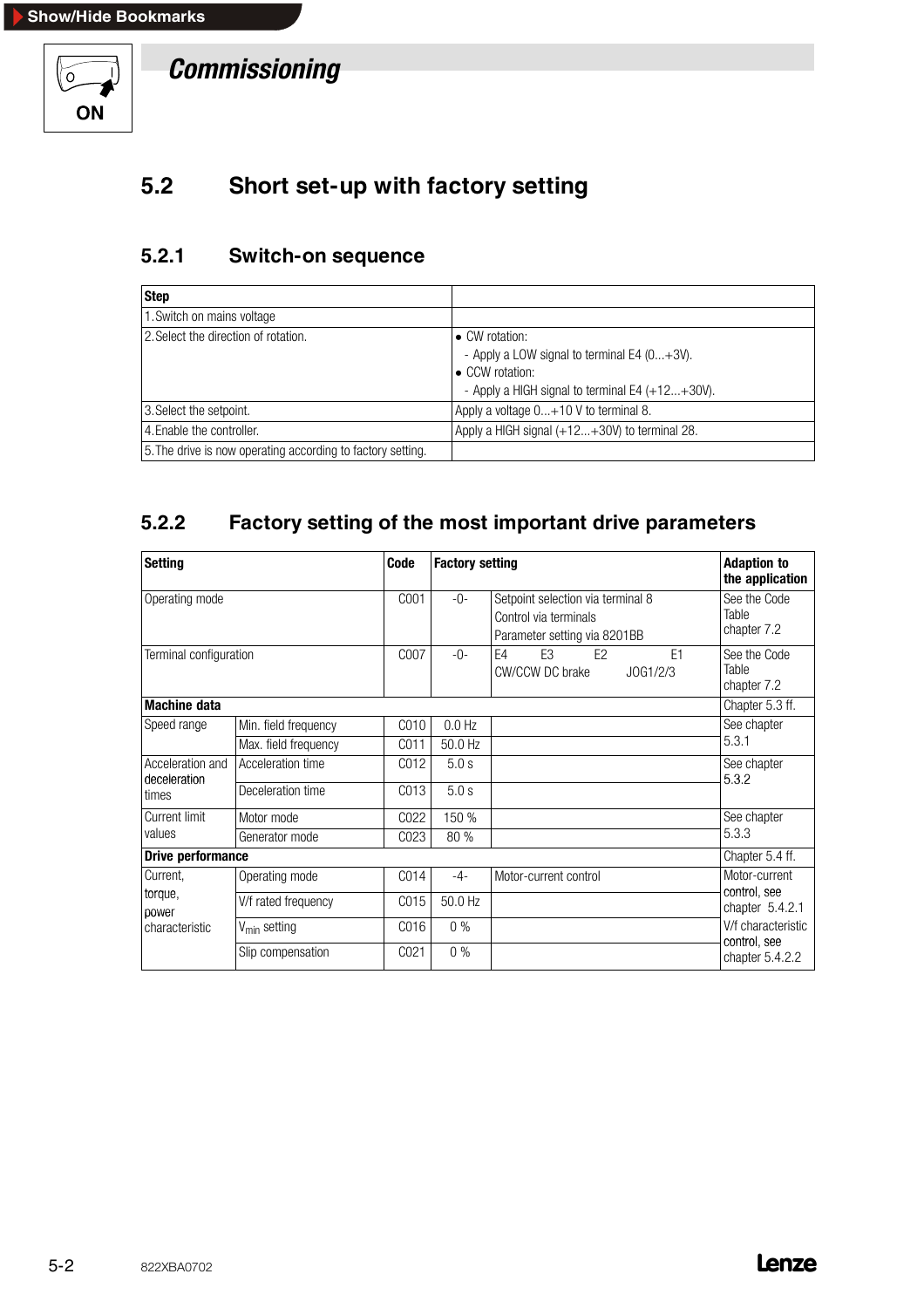![](_page_34_Picture_2.jpeg)

## <span id="page-34-0"></span>**5.3 Adapt machine data**

## 5.3.1 Determine speed range (f<sub>dmin,</sub> f<sub>dmax)</sub>

| Code                                 | Name                       | <b>Possible settings</b>                                                                                                                                                                                                                                                                                                                                                                           |                                                       |                                                                                                                                                                                             |                                                                                                                                                                                                                                                                      |      | <b>IMPORTANT</b>                                                                              |
|--------------------------------------|----------------------------|----------------------------------------------------------------------------------------------------------------------------------------------------------------------------------------------------------------------------------------------------------------------------------------------------------------------------------------------------------------------------------------------------|-------------------------------------------------------|---------------------------------------------------------------------------------------------------------------------------------------------------------------------------------------------|----------------------------------------------------------------------------------------------------------------------------------------------------------------------------------------------------------------------------------------------------------------------|------|-----------------------------------------------------------------------------------------------|
|                                      |                            | Lenze                                                                                                                                                                                                                                                                                                                                                                                              | <b>Selection</b>                                      |                                                                                                                                                                                             |                                                                                                                                                                                                                                                                      | Info |                                                                                               |
| C010                                 | Minimum field<br>frequency | 0.0                                                                                                                                                                                                                                                                                                                                                                                                | 0.0                                                   | ${0.1 Hz}$                                                                                                                                                                                  | 480.0                                                                                                                                                                                                                                                                |      |                                                                                               |
| C011                                 | Maximum field<br>frequency | 50.0                                                                                                                                                                                                                                                                                                                                                                                               | 7.5                                                   | ${0.1Hz}$                                                                                                                                                                                   | 480.0                                                                                                                                                                                                                                                                |      |                                                                                               |
| <b>Function</b>                      |                            |                                                                                                                                                                                                                                                                                                                                                                                                    | frequencies f <sub>dmin</sub> and f <sub>dmax</sub> : |                                                                                                                                                                                             | The speed range required for the application can be selected here by determing the field<br>$\bullet$ f <sub>dmin</sub> corresponds to the speed at 0 % speed setpoint selection.<br>• f <sub>dmax</sub> corresponds to the speed at 100 % speed setpoint selection. |      |                                                                                               |
| <b>Adjustment</b>                    |                            | Relation between field frequency and synchronous motor speed:<br>synchronous motor speed [min <sup>-1</sup> ]<br>$n_{rsyn} = \frac{t_{dmax} \cdot 60}{p}$<br>$n_{rsyn}$<br>max. field frequency [Hz]<br>f <sub>dmax</sub><br>number of pole pairs<br>p<br>Example: 4 pole asynchronous motor:<br>$n_{rsyn} = \frac{50 \cdot 60}{2} = 1500 \text{ min}^{-1}$<br>$p = 2$ , $f_{\text{dmax}} = 50$ Hz |                                                       |                                                                                                                                                                                             |                                                                                                                                                                                                                                                                      |      |                                                                                               |
| Important<br><b>Special features</b> |                            |                                                                                                                                                                                                                                                                                                                                                                                                    | - With analog setpoint selection.                     | $\bullet$ f <sub>dmax</sub> is and internal standardization variable:<br>. Observe the maximum speed of the motor!<br>• f <sub>dmin</sub> is only effective under the following conditions: | • With the setting of $f_{dmin} > f_{dmax}$ the field frequency is limited to $f_{dmax}$ .<br>• When selecting the setpoint by means of JOG values, f <sub>dmax</sub> acts as limitation.                                                                            |      | - Use the LECOM interface only for important modifications, when the controller is inhibited. |
|                                      |                            | - With the motor potentiometer function "DOWN".<br>• With field frequencies $f_d > 300$ Hz:<br>- Avoid chopper frequencies < 8 kHz.<br>$\bullet$ With C500 and C501, you can relate the display value of $f_{dmin}$ and $f_{dmax}$ to a process value.                                                                                                                                             |                                                       |                                                                                                                                                                                             |                                                                                                                                                                                                                                                                      |      |                                                                                               |
|                                      |                            |                                                                                                                                                                                                                                                                                                                                                                                                    | fd ∧<br>C011<br>(fdmax)<br>C010<br>(fdmin)            |                                                                                                                                                                                             |                                                                                                                                                                                                                                                                      |      |                                                                                               |

 $\begin{array}{c}\n 0 \times 100 \times 100 \\
\hline\n 0 \times 100 \times 100\n \end{array}$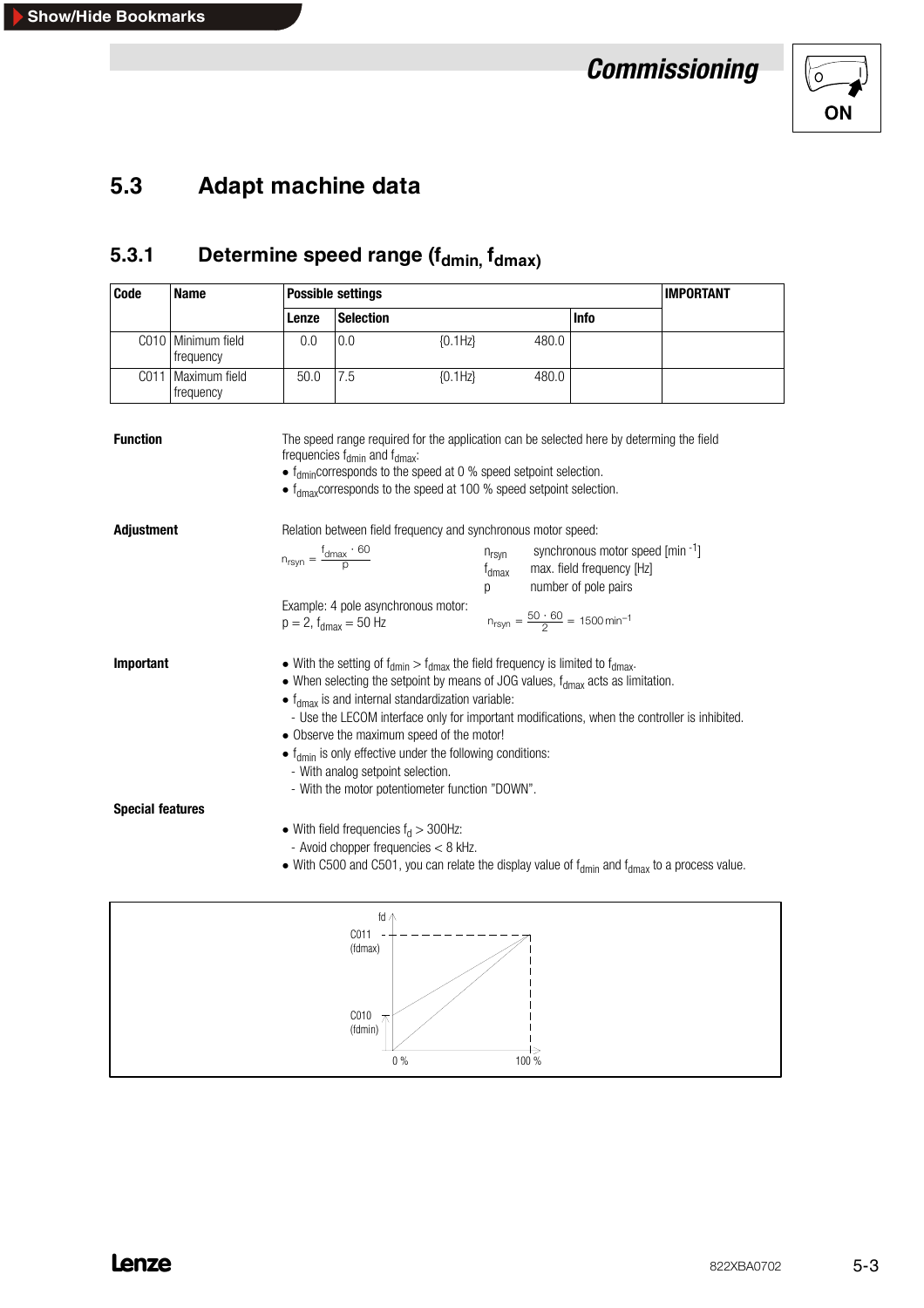<span id="page-35-0"></span>![](_page_35_Picture_1.jpeg)

## **5.3.2 Adjustment of acceleration and deceleration times (Tir , T if)**

| <b>Code</b> | <b>Name</b>            | <b>Possible settings</b> |                  | <b>I</b> IMPORTANT |       |        |  |
|-------------|------------------------|--------------------------|------------------|--------------------|-------|--------|--|
|             |                        | Lenze                    | <b>Selection</b> |                    |       | l Info |  |
|             | C012 Acceleration time | 5.0                      | 0.0              | ${0.1s}$           | 999.0 |        |  |
|             | C013 Deceleration time | 5.0                      | 0.0              | ${0.1s}$           | 999.0 |        |  |

**Function** The accleration and deceleration times determine the time required by the drive to follow a setpoint change.

- Adjustment The acceleration and deceleration times refer to a change of the field frequency from 0 Hz to the max. field frequency set under C011.
	- Calculate the times  $T_{ir}$  and  $T_{if}$ , which must be set under C012 and C013.
	- $t_{ir}$  and  $t_{if}$  are the times required for the change between  $f_{d1}$  and  $f_{d2}$ :

$$
T_{ir} = t_{ir} \cdot \frac{f_{dmax}}{f_{d2} - f_{d1}}
$$

**Important** Under unfavourable operating conditions, too short acceleration and deceleration times can lead to the deactivation of the controller under overload with the indication of TRIP OC5. In these events, the acceleration and deceleration times should be set short enough so that the drive can follow the speed profile without reaching  $I_{\text{max}}$  of the controller.

 $T_{if}$  =  $t_{if} \cdot \frac{f_{dmax}}{f_{d2} - f_{d1}}$ 

![](_page_35_Figure_14.jpeg)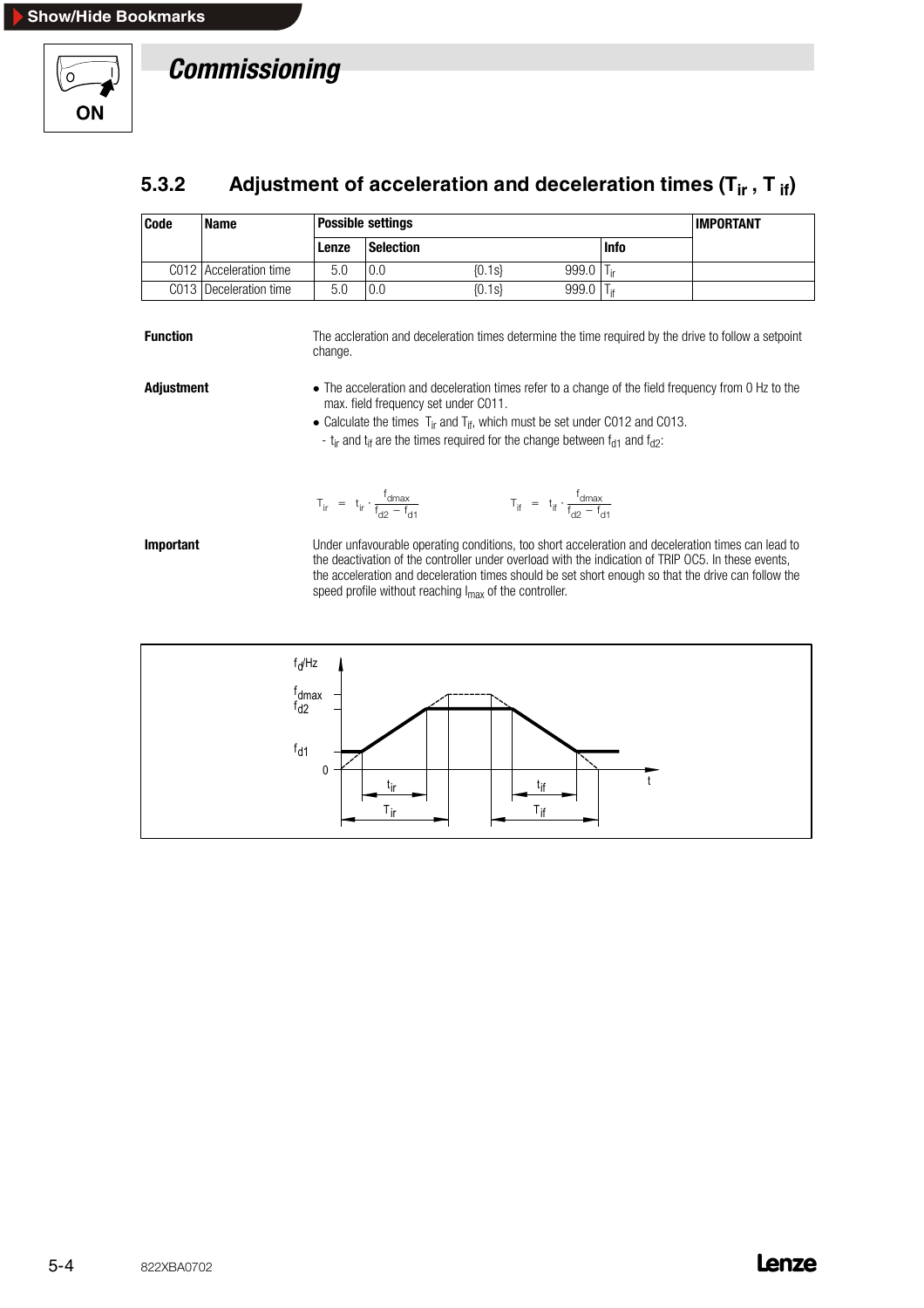![](_page_36_Picture_2.jpeg)

## <span id="page-36-0"></span>**5.3.3** Setting of the current limit (I<sub>max</sub>)

| <b>Code</b> | <b>Name</b>                              | <b>Possible settings</b> |                  |         |     |        | <b>IMPORTANT</b> |
|-------------|------------------------------------------|--------------------------|------------------|---------|-----|--------|------------------|
|             |                                          | Lenze                    | <b>Selection</b> |         |     | l Info |                  |
|             | $C022$ $I_{max}$ limit<br>motor mode     | 150                      | 30               | ${1 %}$ | 150 |        |                  |
|             | $CO23$ $I_{max}$ limit<br>generator mode | 80                       | 30               | ${1 %}$ | 110 |        |                  |

| <b>Function</b>                                       | The controllers are equipped with a current-limit control which determines the dynamic response<br>under load. The measured load is compared with the limit values set under C022 for motor load and<br>under C023 for generator load. If the current-limit values are exceeded, the controller will change<br>its dynamic response.                                                                                                                                                    |
|-------------------------------------------------------|-----------------------------------------------------------------------------------------------------------------------------------------------------------------------------------------------------------------------------------------------------------------------------------------------------------------------------------------------------------------------------------------------------------------------------------------------------------------------------------------|
| Adjustment                                            | The acceleration and decleration time should be set short enough so that the drive can follow the<br>speed profile without reaching $I_{\text{max}}$ of the controller.                                                                                                                                                                                                                                                                                                                 |
| Drive characteristic when<br>reaching the limit value | • During acceleration:<br>- Expansion of the acceleration ramp.<br>• During deceleration:<br>- Expansion of the deceleration ramp.<br>• When the load increases at constant speed:<br>- When the motor-current limit value is reached:<br>Reduction of the field frequency to 0.<br>- When the generator-current limit value is reached:<br>Increase the field frequency to the maximum frequency (C011).<br>- Stop the field-frequency change if the load falls below the limit value. |
| <b>Important</b>                                      | • In the generator mode the current can only be controlled correctly when you connect a brake unit<br>or in group drive with energy exchange.<br>• For operation with chopper frequencies $> 8$ kHz, the current limit values should be set to the<br>currents $"l_{max}$ for 60 s" indicated in the rated data (see chapter 3.2, derating with higher chopper<br>frequencies).                                                                                                         |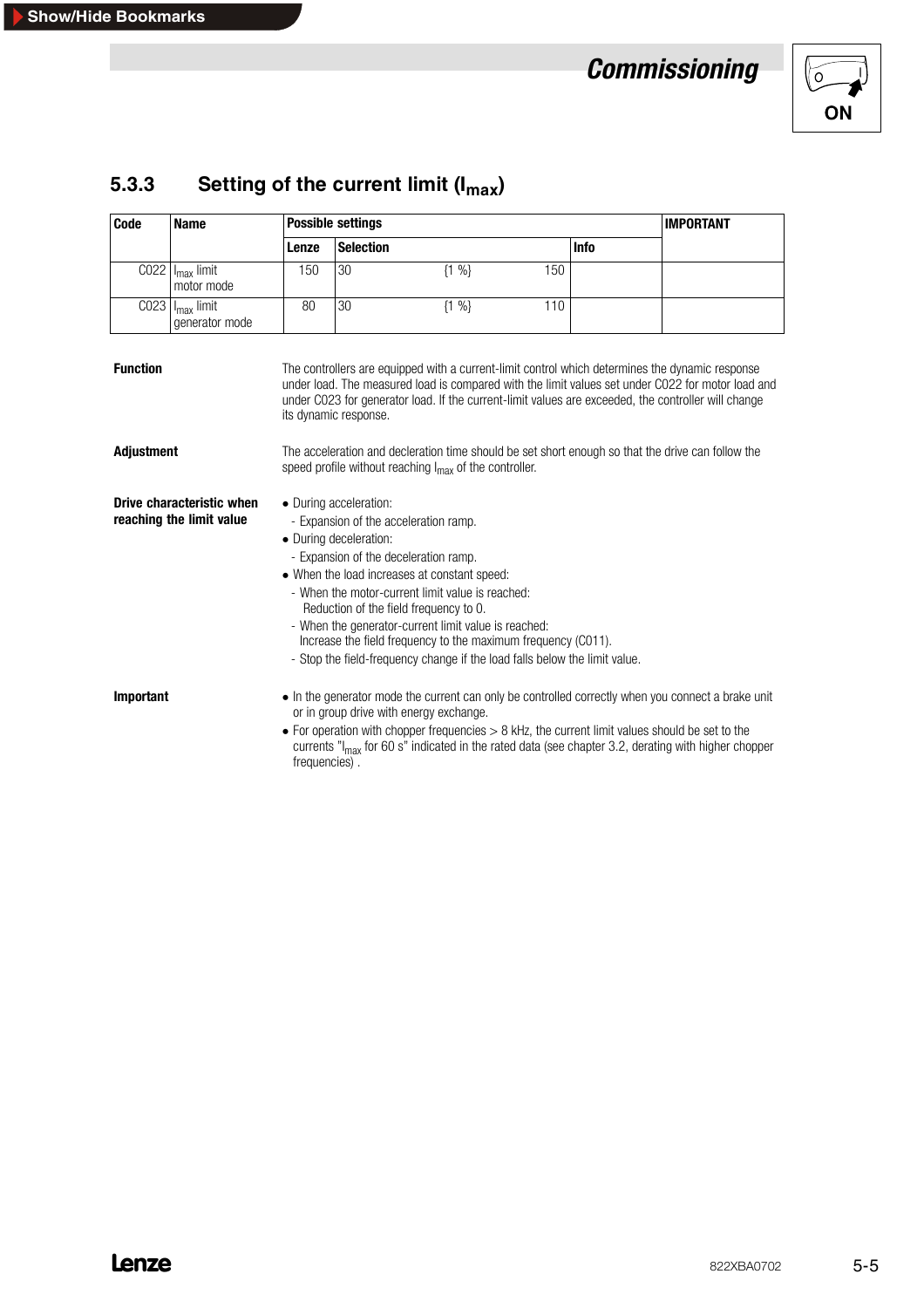<span id="page-37-0"></span>![](_page_37_Picture_1.jpeg)

### Optimize the operating characteristic of the drive  $5.4$

By means of the following settings you can influence the current, torque and power characteristic or the connected motor. You can choose between the control modes "motor-current control" and "V/f-characteristic control". In chapter 5.4.1 you will find some more information to help you with the selection.

#### $5.4.1$ Select the control mode

| <b>Code</b> | <b>Name</b>           |       | <b>Possible settings</b>                                                                                                                                                                          |                                                   | <b>IMPORTANT</b> |
|-------------|-----------------------|-------|---------------------------------------------------------------------------------------------------------------------------------------------------------------------------------------------------|---------------------------------------------------|------------------|
|             |                       | Lenze | <b>Selection</b>                                                                                                                                                                                  | <b>Info</b>                                       |                  |
|             | C014   Operating mode | -4-   | Linear characteristic $V \sim f_d$ with<br>-2-<br>constant $V_{min}$ boost<br>Square characteristic $V \sim f_d^2$ with<br>-3-<br>constant $V_{\text{min}}$ boost<br>Motor-current control<br>-4- | Control modes<br>of the voltage<br>characteristic |                  |

**Function** 

• Under C014 you can set the control mode and the voltage characteristic.

• The motor-current control enables a "Sensorless Speed Control". Compared with the V/f characteristic control, the drive can operate with a considerable higher torque and consumes less current during idle running.

 $C014 = -2$ Linear characteristic

 $C014 = -3$ Square-law characteristic (e. g. for pumps, fans)

![](_page_37_Figure_12.jpeg)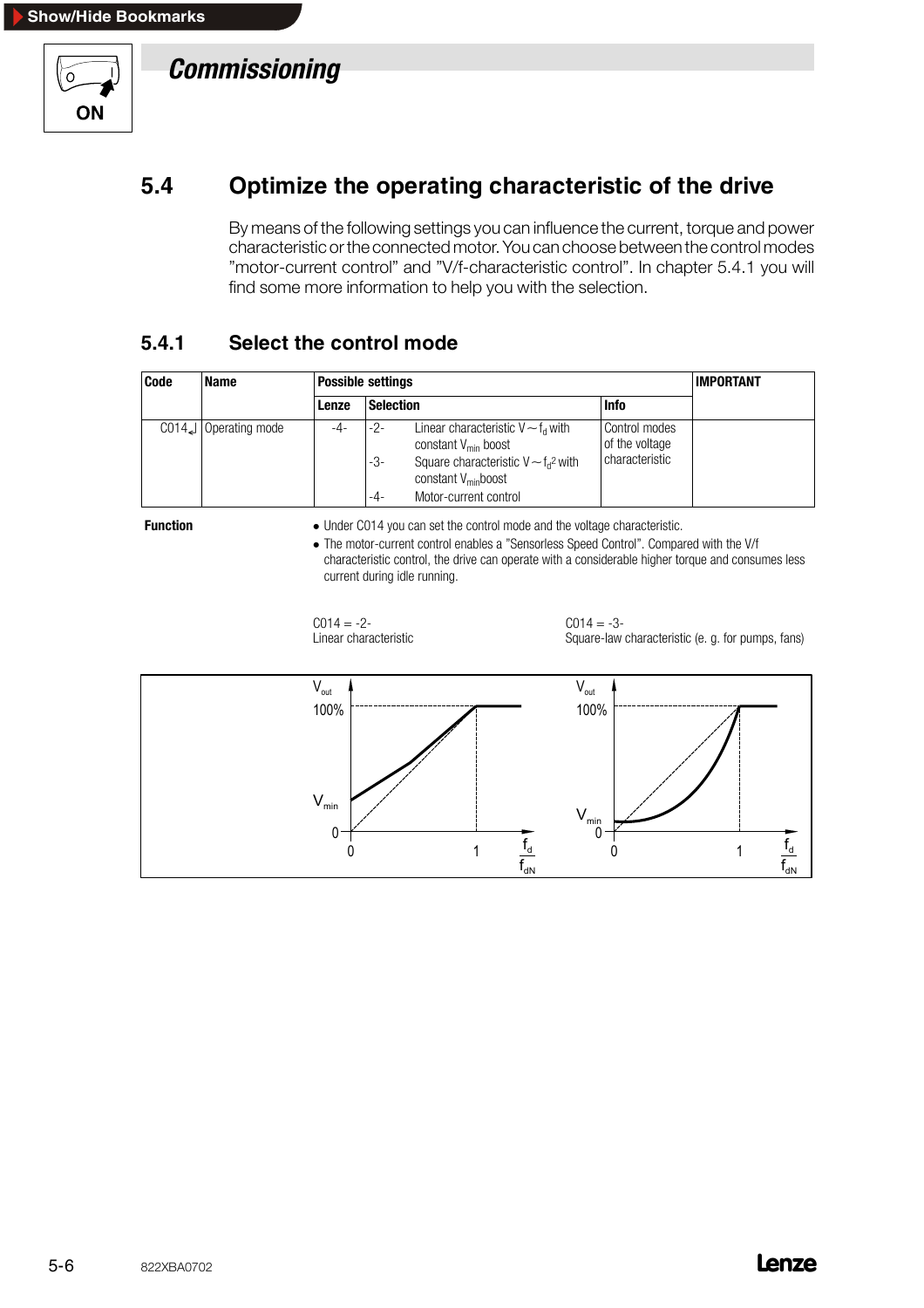![](_page_38_Picture_2.jpeg)

| <b>Help for decision</b>                                             |                                                 | <b>Motor cable</b> |                                           |               |  |  |  |  |
|----------------------------------------------------------------------|-------------------------------------------------|--------------------|-------------------------------------------|---------------|--|--|--|--|
|                                                                      | screened $\leq 50$ m<br>unscreened $\leq 100$ m |                    | screened $> 50$ m<br>unscreened $> 100$ m |               |  |  |  |  |
|                                                                      |                                                 | C014               |                                           |               |  |  |  |  |
| <b>Single drives</b>                                                 | recommended                                     | alternatively      | recommended                               | alternatively |  |  |  |  |
| with constant load                                                   | -4-                                             | $-2-$              | $-2-$                                     |               |  |  |  |  |
| with changing loads                                                  | $-4-$                                           | $-2-$              | $-2-$                                     |               |  |  |  |  |
| with heavy start conditions                                          | $-4-$                                           | $-2-$              | $-2-$                                     |               |  |  |  |  |
| Positioning and feed drives with high dynamic response               | $-2-$                                           |                    | $-2-$                                     |               |  |  |  |  |
| Hoists                                                               | $-4-$                                           | $-2$ -/-4-         | $-2-$                                     |               |  |  |  |  |
| Pumps and fan drives                                                 | $-3-$                                           | $-2-$              | $-3-$                                     | $-2-$         |  |  |  |  |
| Three phase reluctance motors                                        | $-2-$                                           |                    | $-2-$                                     |               |  |  |  |  |
| Three phase sliding-rotor motors                                     | $-2-$                                           |                    | $-2-$                                     |               |  |  |  |  |
| Three phase motors with assigned frequency-voltage<br>characteristic | $-2-$                                           |                    | $-2-$                                     |               |  |  |  |  |
| <b>Group drives</b> (depending on the resulting motor-cable length)  | $I_{res} = \sqrt{i} \cdot (l_1 + l_2 +  + l_i)$ |                    |                                           |               |  |  |  |  |
| same motors and loads                                                | $-4-$                                           | $-2-$              | $-2-$                                     |               |  |  |  |  |
| different motors and/or changing loads                               | $-2-$                                           |                    | $-2-$                                     |               |  |  |  |  |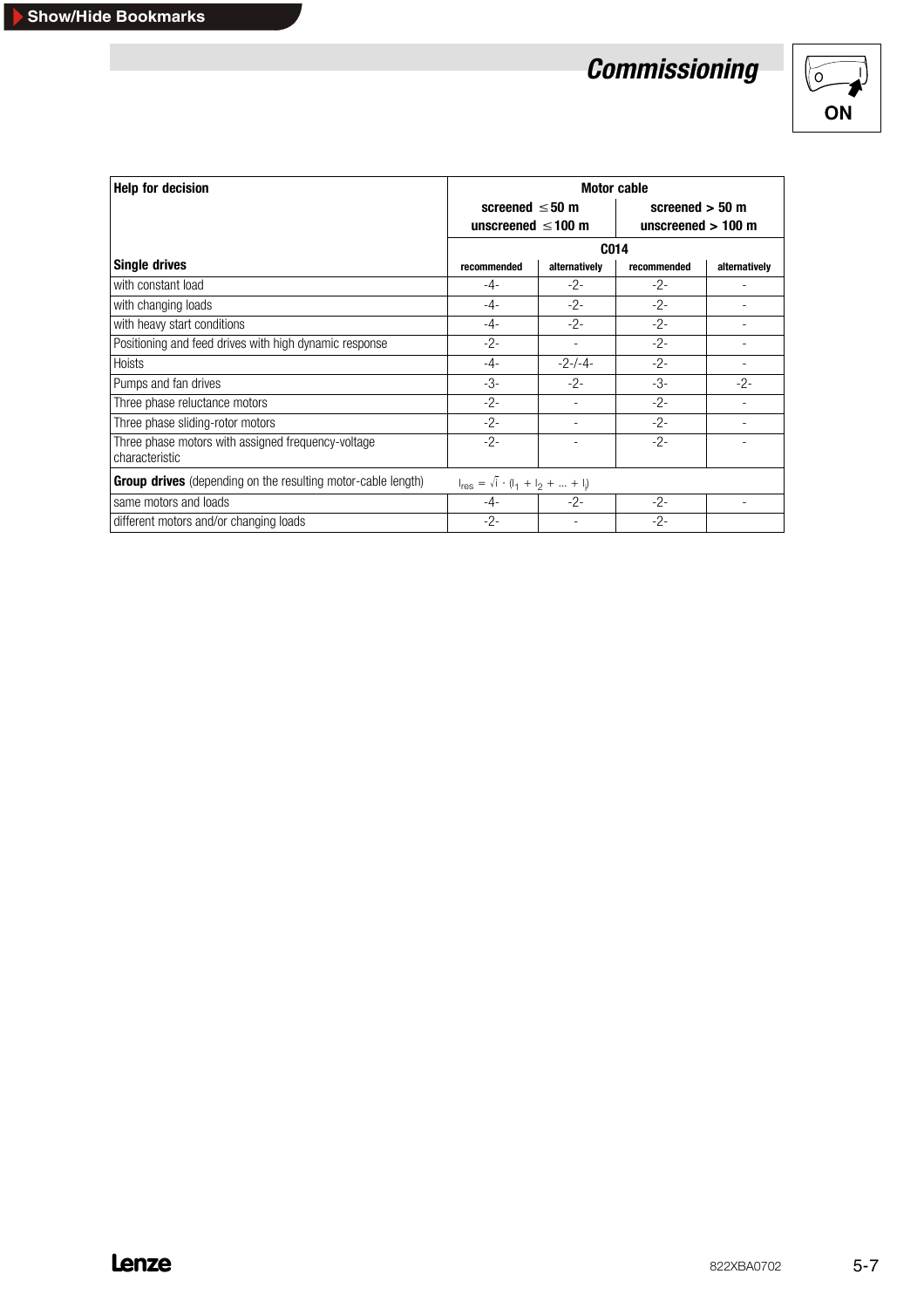<span id="page-39-0"></span>![](_page_39_Picture_1.jpeg)

## **5.4.2 Optimize control modes**

## **5.4.2.1 Optimize motor-current control**

## **Codes required**

| Code                    | <b>Name</b>                                                  |                                            | <b>Possible settings</b>                          |                                                                                                                                                                                                                                                                                                                                                                                                                                                                                                                                                                                                                                                                 |                                        |       |                                                                                                                                                                      | <b>IMPORTANT</b>            |                      |
|-------------------------|--------------------------------------------------------------|--------------------------------------------|---------------------------------------------------|-----------------------------------------------------------------------------------------------------------------------------------------------------------------------------------------------------------------------------------------------------------------------------------------------------------------------------------------------------------------------------------------------------------------------------------------------------------------------------------------------------------------------------------------------------------------------------------------------------------------------------------------------------------------|----------------------------------------|-------|----------------------------------------------------------------------------------------------------------------------------------------------------------------------|-----------------------------|----------------------|
|                         |                                                              | Lenze                                      | <b>Selection</b>                                  |                                                                                                                                                                                                                                                                                                                                                                                                                                                                                                                                                                                                                                                                 |                                        |       | Info                                                                                                                                                                 |                             |                      |
|                         | C015 V/f-rated frequency                                     | 50.0                                       | 7.5                                               | ${0.1 Hz}$                                                                                                                                                                                                                                                                                                                                                                                                                                                                                                                                                                                                                                                      |                                        | 960.0 |                                                                                                                                                                      |                             |                      |
| C021                    | Slip compensation                                            | 0                                          | 0                                                 | ${1 %}$                                                                                                                                                                                                                                                                                                                                                                                                                                                                                                                                                                                                                                                         |                                        | 20    |                                                                                                                                                                      |                             |                      |
|                         | C088 Rated motor current                                     | $\star$                                    |                                                   | 0.0  1.2 · rated output current                                                                                                                                                                                                                                                                                                                                                                                                                                                                                                                                                                                                                                 |                                        |       | * depends on                                                                                                                                                         |                             | Input only necessary |
| C091                    | Motor cos $\varphi$                                          | $\star$                                    | 0.4                                               | ${0.1}$                                                                                                                                                                                                                                                                                                                                                                                                                                                                                                                                                                                                                                                         |                                        | 1.0   | the unit                                                                                                                                                             | when motors not<br>adapted. |                      |
| <b>Setting sequence</b> |                                                              | application.                               | - Drives with special motors.                     | • Drives with matching 4 pole standard motors 230/400 V in star connection do not need to be<br>adapted. After having started the drive, the controller itself detects all further motor data.<br>• The following drives can be optimized by entering the nameplate data "rated motor current" and<br>"cos o" under C088 or C091:<br>- Motor one power class smaller than the motor assigned to the controller.<br>- Motor one or two power classes smaller than the motor assigned to the controller.<br>- Drives with 2, 6, 8, 10 and 12 pole standard motors.<br>• With the slip compensation C021, you can optimize the "sensorless speed control" for your |                                        |       |                                                                                                                                                                      |                             |                      |
| -4-.                    | 1. If necessary, select $CO14 =$                             | (factory setting)                          |                                                   |                                                                                                                                                                                                                                                                                                                                                                                                                                                                                                                                                                                                                                                                 |                                        |       |                                                                                                                                                                      |                             |                      |
| $(C015)$ .              | 2. Select V/f-rated frequency                                | <b>Motor voltage</b>                       |                                                   |                                                                                                                                                                                                                                                                                                                                                                                                                                                                                                                                                                                                                                                                 |                                        |       | <b>Motor</b>                                                                                                                                                         | connection                  | C015                 |
|                         |                                                              | 220/380 V                                  |                                                   |                                                                                                                                                                                                                                                                                                                                                                                                                                                                                                                                                                                                                                                                 |                                        |       | Υ                                                                                                                                                                    |                             | 52,6 Hz              |
|                         |                                                              |                                            |                                                   | 230/400 V, 265/460 V, 280/480 V                                                                                                                                                                                                                                                                                                                                                                                                                                                                                                                                                                                                                                 |                                        |       | Υ                                                                                                                                                                    |                             | 50 Hz                |
|                         |                                                              | 220/380 V, 230/400 V, 265/460 V, 280/480 V |                                                   |                                                                                                                                                                                                                                                                                                                                                                                                                                                                                                                                                                                                                                                                 |                                        | Δ     |                                                                                                                                                                      | 87 Hz                       |                      |
|                         |                                                              | 380/660 V                                  |                                                   |                                                                                                                                                                                                                                                                                                                                                                                                                                                                                                                                                                                                                                                                 |                                        | Δ     |                                                                                                                                                                      | 52,6 Hz                     |                      |
|                         |                                                              | 400/690 V                                  |                                                   |                                                                                                                                                                                                                                                                                                                                                                                                                                                                                                                                                                                                                                                                 |                                        |       | Δ                                                                                                                                                                    |                             | 50 Hz                |
| (C088, C091).           | 3. If necessary, enter the motor<br>data of unadapted motors |                                            |                                                   |                                                                                                                                                                                                                                                                                                                                                                                                                                                                                                                                                                                                                                                                 |                                        |       |                                                                                                                                                                      |                             |                      |
|                         | 4. Set slip compensation                                     |                                            |                                                   | Rough setting by means of the motor data:                                                                                                                                                                                                                                                                                                                                                                                                                                                                                                                                                                                                                       |                                        |       |                                                                                                                                                                      |                             |                      |
| $(C021)$ :              |                                                              | $n_{rsyn} = \frac{f_{dr} \cdot 60}{p}$     | $s = \frac{n_{rsyn} - n_r}{n_{rsvn}} \cdot 100\%$ |                                                                                                                                                                                                                                                                                                                                                                                                                                                                                                                                                                                                                                                                 | S<br>$n_{rsvn}$<br>n,<br>$t_{dr}$<br>p |       | Slip constant (CO21)<br>Synchronous motor speed [min-1]<br>Rated speed to motor nameplate [min-1]<br>Rated frequency to motor nameplate [Hz]<br>Number of pole pairs |                             |                      |
|                         |                                                              | Precise setting:                           |                                                   |                                                                                                                                                                                                                                                                                                                                                                                                                                                                                                                                                                                                                                                                 |                                        |       |                                                                                                                                                                      |                             |                      |
|                         |                                                              |                                            |                                                   | Change C021 under constant load until the speed is near the synchronous speed.<br>If C021 is set to too high values, the drive may become instable (overcompensation).                                                                                                                                                                                                                                                                                                                                                                                                                                                                                          |                                        |       |                                                                                                                                                                      |                             |                      |
| <b>Important</b>        |                                                              | controller.                                | enabling the controller.                          | • The change from V/f-characteristic control to motor-current control should only be carried out<br>when the controller is inhibited.<br>• The idle current of the motor (magnetizing current) must not exceed the rated current of the<br>• With very small friction values it is possible that an angle offset of up to 180° occurs when                                                                                                                                                                                                                                                                                                                      |                                        |       |                                                                                                                                                                      |                             |                      |

![](_page_39_Picture_8.jpeg)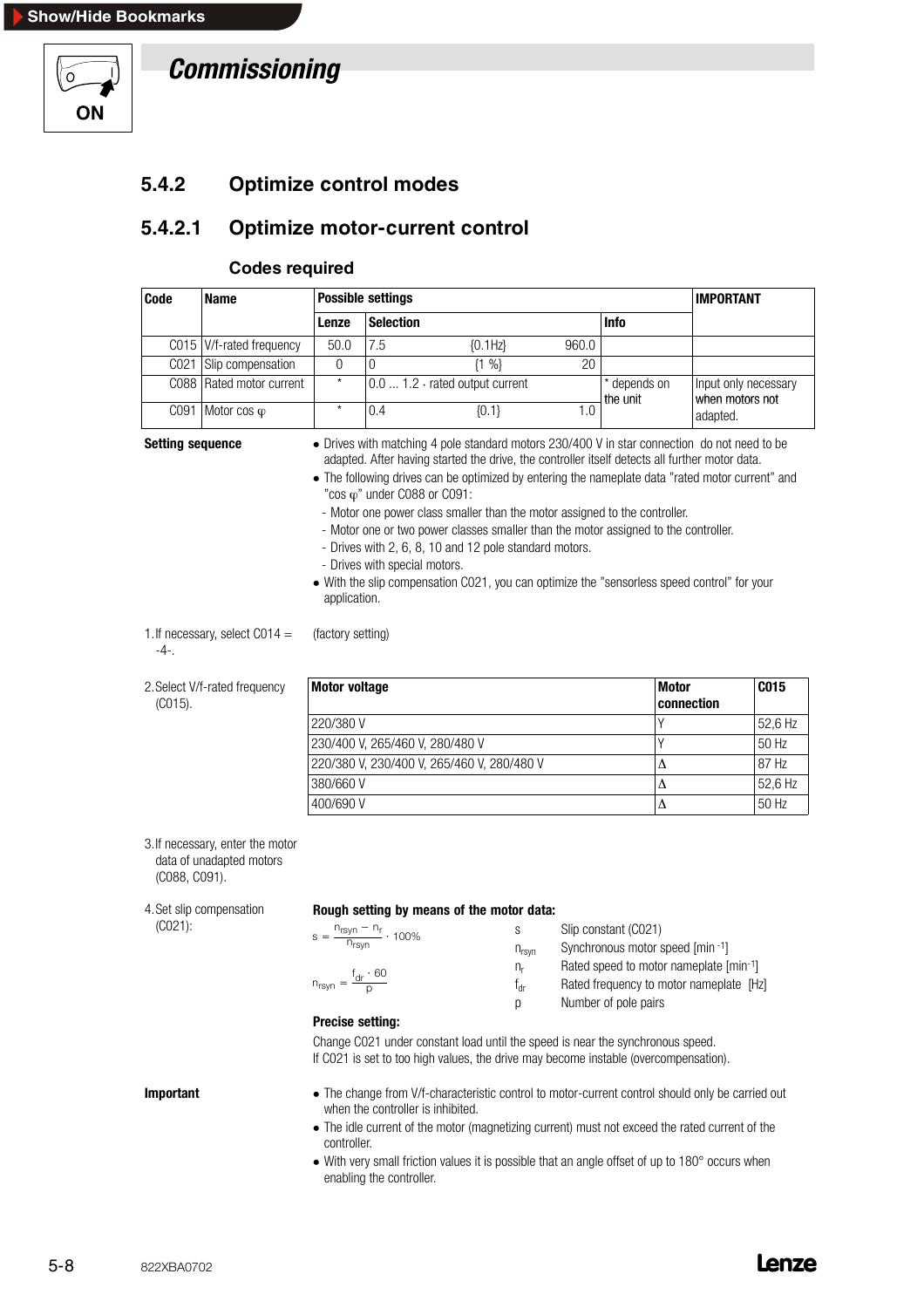![](_page_40_Picture_2.jpeg)

### <span id="page-40-0"></span>**5.4.2.2 Optimize V/f-characteristic control**

### **Codes required**

| <b>Code</b>      | <b>Name</b>                |         | <b>Possible settings</b> | <b>IMPORTANT</b> |       |        |  |
|------------------|----------------------------|---------|--------------------------|------------------|-------|--------|--|
|                  |                            | l Lenze | <b>Selection</b>         |                  |       | l Info |  |
|                  | C015   V/f-rated frequency | 50.0    | 7.5                      | ${0.1Hz}$        | 960.0 |        |  |
|                  | C016 $V_{min}$ setting     |         |                          | %}               | 40    |        |  |
| C <sub>021</sub> | Slip compensation          |         |                          | %}               | 20    |        |  |

### **Setting sequence**

(C015).

1.If necessary, select V/f characteristic (C014).

2.Select V/f-rated frequency

• The V/f-rated frequency determines the slope of the V/f characteristic and has considerable influence on the current, torque and power performance of the motor.

 $\bullet$  An internal mains voltage compensation compensates deviations in the mains during operation. They therefore do not have to be considered for the setting of C015.

### **Adjustment**

Calculate the frequency to be set under C015

 $\text{C015 [Hz]} = \frac{400 \text{V}}{\text{U}_{\text{rated motor}}[\text{V}]}}$ · Rated motor frequency [Hz]

 $CO14 = -2-$ Linear characteristic

![](_page_40_Figure_14.jpeg)

![](_page_40_Figure_15.jpeg)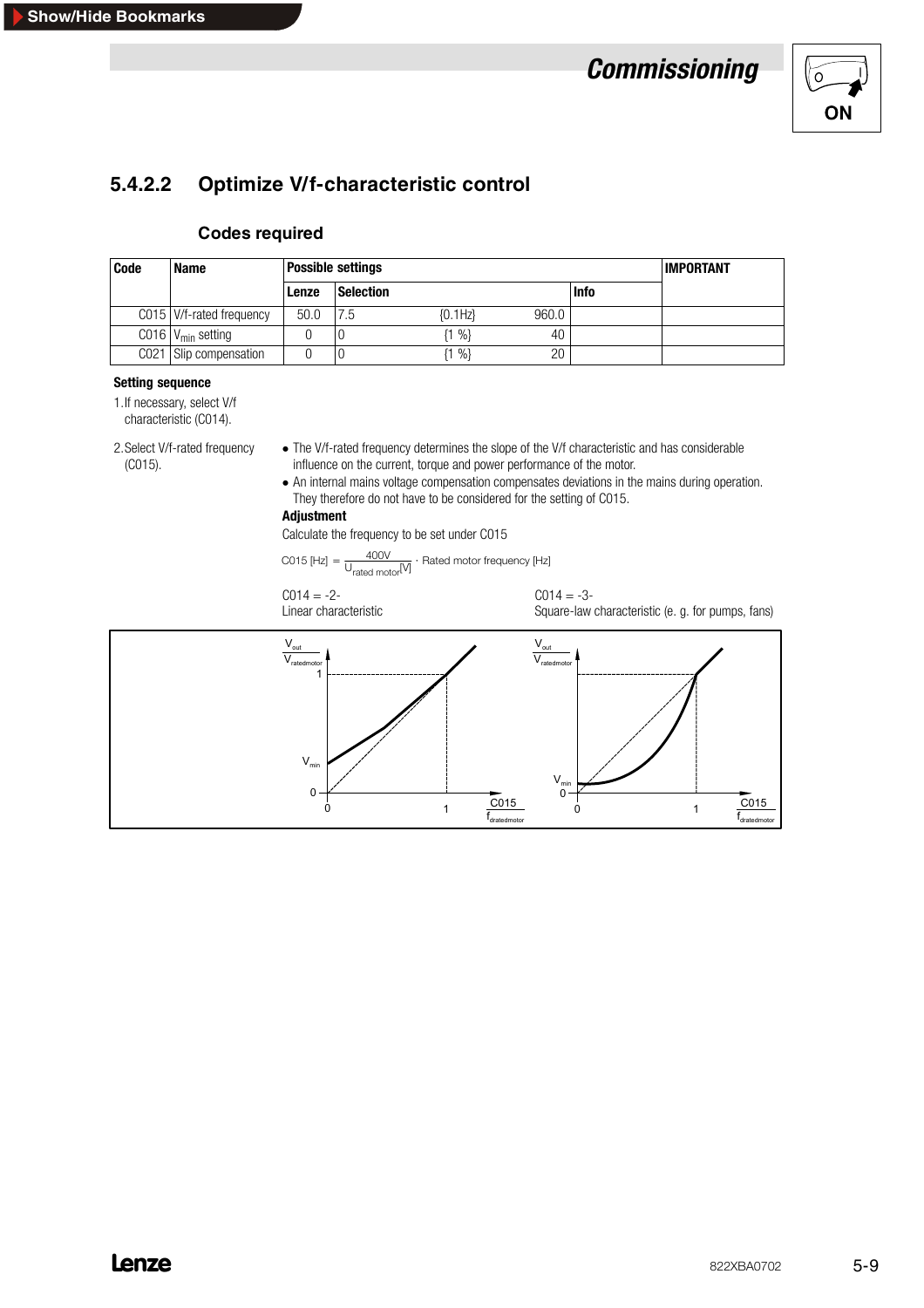![](_page_41_Picture_1.jpeg)

| 3. Set the Vmin boost (C016). | • Load-independent boost of the motor voltage for field frequencies below the U/f-rated<br>frequency. You can thus optimize the torque performance of the inverter drive.<br>• It is absolutely necessary to adapt the asynchronous motor used, since otherwise, the motor can<br>be destroyed by overtemperatue:                                                                                                                                                                                                                                                                                                                                                                                                                                                                                                                                                                                                                         |  |
|-------------------------------|-------------------------------------------------------------------------------------------------------------------------------------------------------------------------------------------------------------------------------------------------------------------------------------------------------------------------------------------------------------------------------------------------------------------------------------------------------------------------------------------------------------------------------------------------------------------------------------------------------------------------------------------------------------------------------------------------------------------------------------------------------------------------------------------------------------------------------------------------------------------------------------------------------------------------------------------|--|
|                               | <b>Adjustment</b><br>Please note the thermal characteristic of the connected motor under small field frequencies:<br>• Usually, standard asynchronous motors with insulation class B can be operated for a short time<br>with rated current and frequencies between $0Hz \le f_d \le 25Hz$ .<br>• Please ask the motor manufacturer for the exact setting values for the motor current.<br>A Operate the motor in idle running with a slip frequency of $f_d \approx$ :<br>$-P_{Mot} \le 7.5$ kW: $f_d \approx 5$ Hz<br>$- P_{\text{mot}} > 7.5$ kW: $f_{\text{d}} \approx 2$ Hz<br>B Increase $V_{\text{min}}$ until you reach the following motor current:<br>- Motor in short-term operation at $0Hz \le f_d \le 25Hz$ .<br>with self-ventilated motors:<br>$I_{Motor} \leq I_{N motor}$<br>with forced-ventilated motors:<br>$I_{\text{motor}} \leq I_{\text{N motor}}$<br>- Motor in permanent operation at $0Hz \le f_d \le 25Hz$ . |  |
|                               | with self-ventilated motors<br>$I_{\text{Motor}} \leq 0.8 \cdot I_{\text{N motor}}$<br>with forced-ventilated motors:<br>$I_{\text{motor}} \leq I_{\text{N motor}}$                                                                                                                                                                                                                                                                                                                                                                                                                                                                                                                                                                                                                                                                                                                                                                       |  |
| 4. Set slip compensation      | Rough setting by means of the motor data:                                                                                                                                                                                                                                                                                                                                                                                                                                                                                                                                                                                                                                                                                                                                                                                                                                                                                                 |  |
| $(C021)$ .                    | Slip constant (CO21)<br>$s = \frac{n_{rsyn} - n_r}{n_{rsvn}} \cdot 100\%$<br>S<br>synchronous motor speed [min <sup>-1</sup> ]<br>$n_{rsvn}$<br>rated speed to motor nameplate [min <sup>-1</sup> ]<br>$n_{r}$<br>$n_{rsyn} = \frac{f_{dr} \cdot 60}{p}$<br>rated frequency to motor nameplate [Hz]<br>$f_{dr}$<br>Number of pole pairs<br>р                                                                                                                                                                                                                                                                                                                                                                                                                                                                                                                                                                                              |  |
|                               | Precise setting:<br>Change C021 under constant load until the speed is near the synchronous speed.<br>If C021 is set to too high values, the drive may become instable (overcompensation).                                                                                                                                                                                                                                                                                                                                                                                                                                                                                                                                                                                                                                                                                                                                                |  |
|                               | .                                                                                                                                                                                                                                                                                                                                                                                                                                                                                                                                                                                                                                                                                                                                                                                                                                                                                                                                         |  |

**Important** The change from V/f-characteristic control to motor-current control should only be made when the controller is inhibited.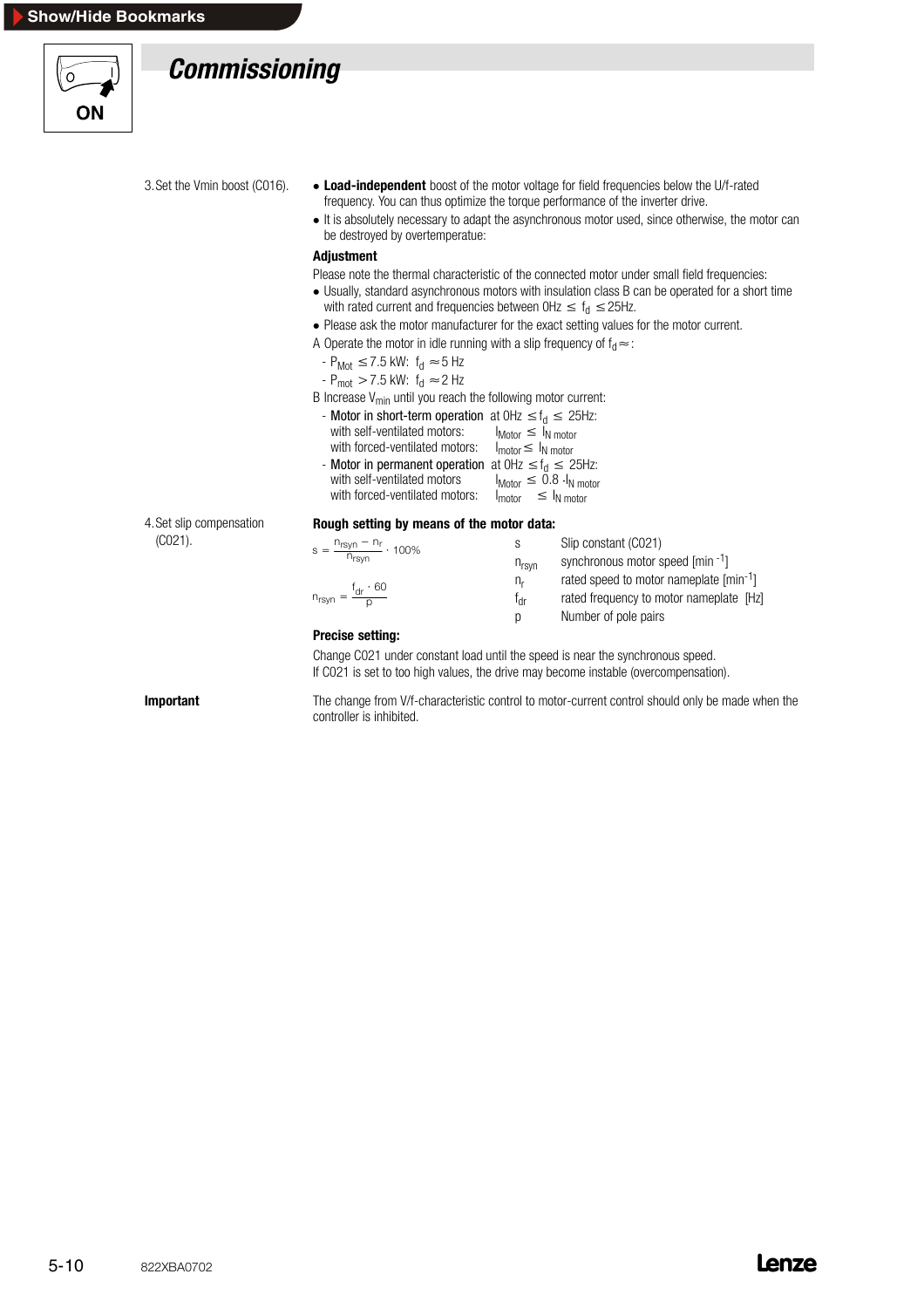## **During operation**

### <span id="page-42-0"></span>**During operation** 6

• Replace defective fuses with the prescribed type only when no voltage is applied.

There are no fuses in the controller.

- Cyclic mains switching:
	- Do not switch on the controller more than every 3 minutes, otherwise the internal initial-current limitation can be overloaded.
- Switching on the motor side:
	- Permissible for emergency switch-off.
	- Monitoring messages can be activated when switching the motor when the controller is enabled.
- Depending on the controller settings, the connected motor can be overheated:
	- For instance, longer DC-braking operations.
	- Longer operation of self-ventilated motors at low speed.
- The controllers generate an output frequency of up to 480 Hz when setting it correspondingly:
	- If an inappropriate motor is connected, a hazardous overspeed may occur.
- If you use the function CW/CCW (selection of the direction of rotation) with the configuration  $COO7 = -0$ - to -13-:
	- The drive can reverse the direction of rotation in the event of a control-voltage failure or a cable break.
- If you use the function "Flying-restart circuit" (C142 = -2-, -3-) with machines with low inertia torque and friction:
	- The motor can start for a short time or reverse the direction of rotation for a short time after enabling the controller when the motor is in standstill.
- The controllers 822X/824X have a temperature-dependent fan circuit:
	- The fans are only activated when the heat sink temperature, which is a fixed factory setting, is exceeded.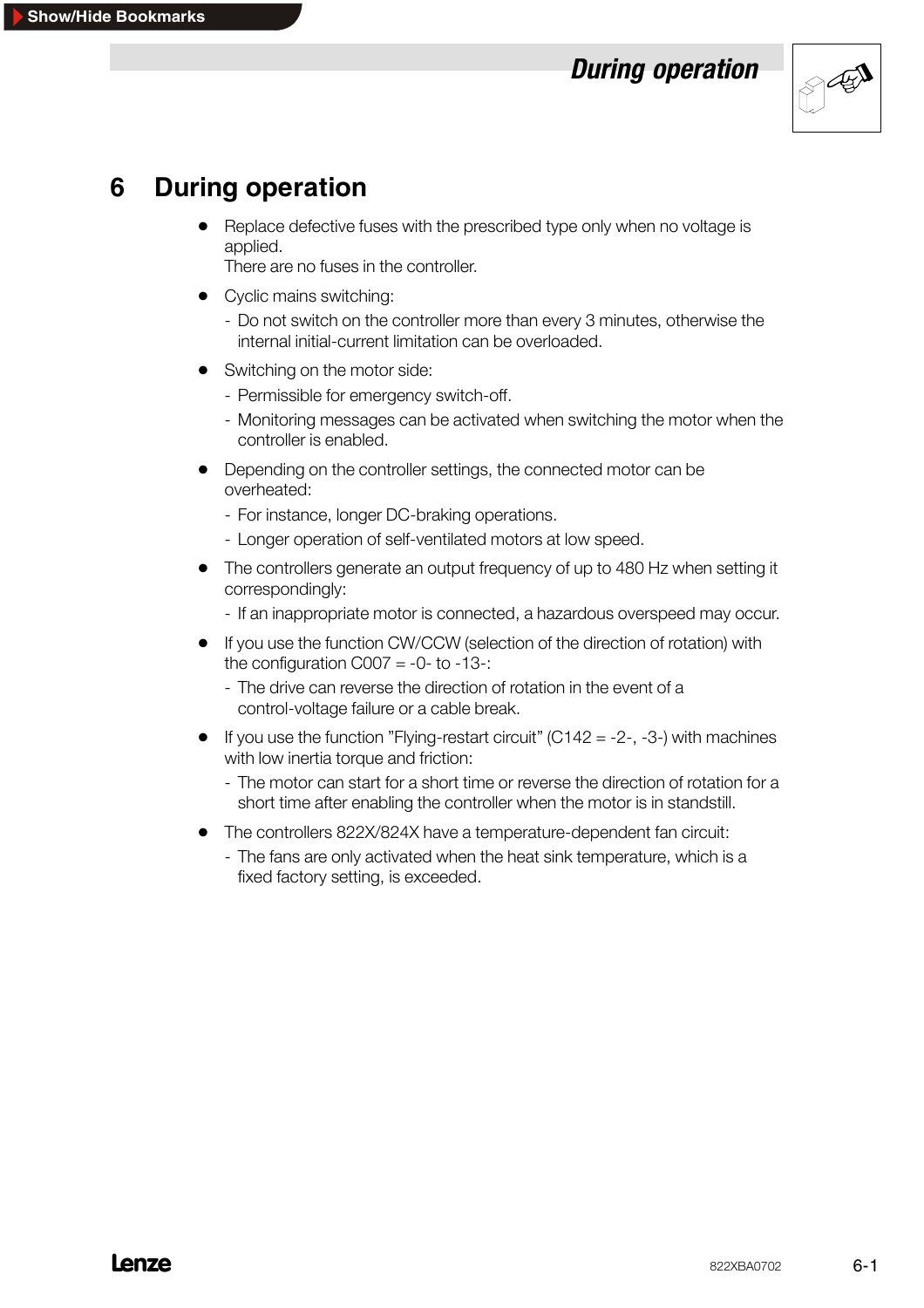![](_page_43_Picture_1.jpeg)

## **During operation**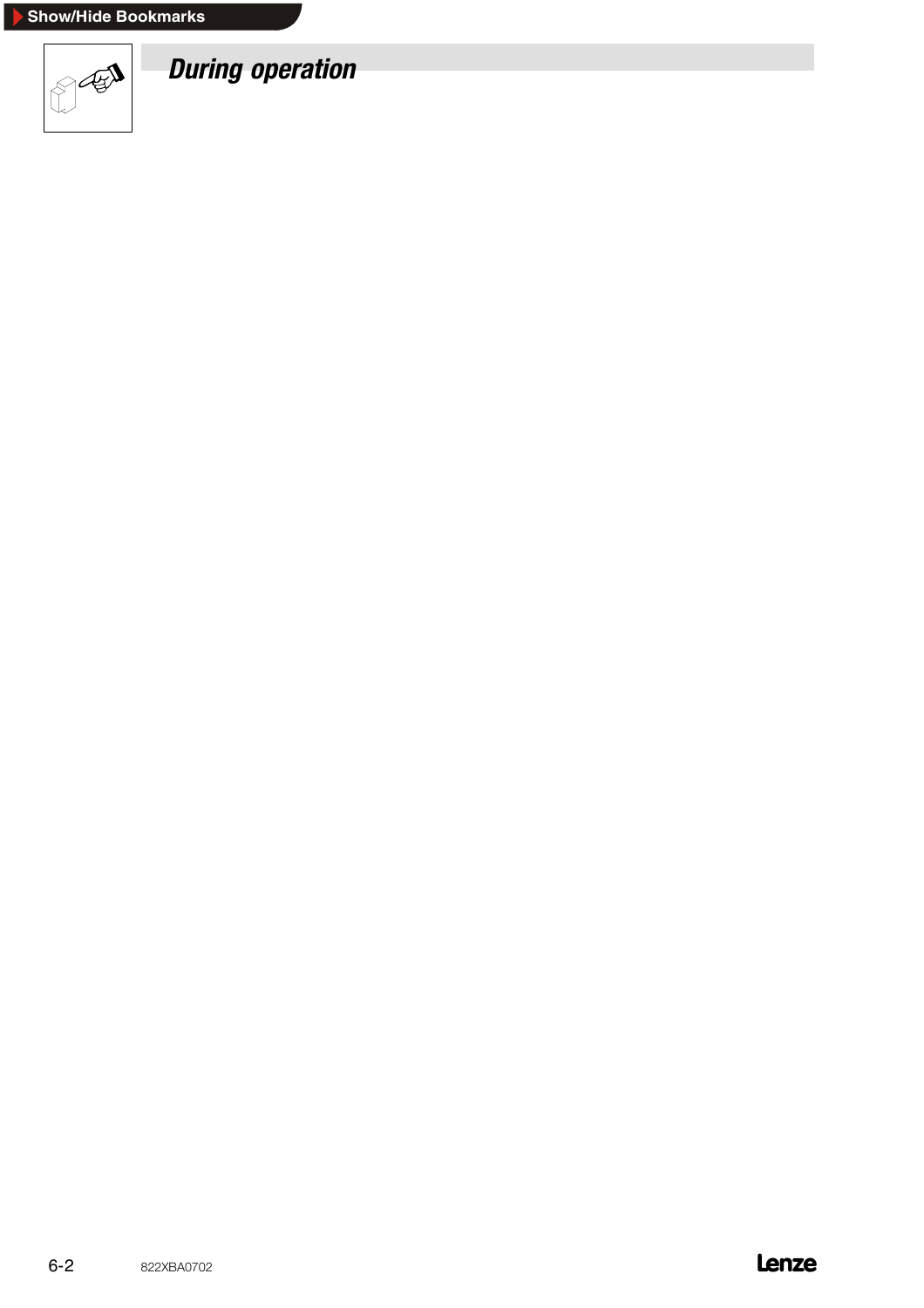![](_page_44_Picture_2.jpeg)

### <span id="page-44-0"></span>Configuration  $\overline{\mathbf{7}}$

#### **Basics**  $7.1$

- $\bullet$ The configuration of the controller is used to adapt the drive to your applications.
- For this, you have the following functions available:
	- Operating functions
	- Control function
	- Display functions
	- Monitoring functions
- The possible function settings are organized in codes:
	- Codes are numerically sorted, starting from the code with the smallest number to the one with the highest number. All codes start with a "C".
	- They are listed in the code table.
	- Each code provides parameters which can be used to adjust and optimize your drive.
- The configuration of the controller can be entered by means of the keypad of the 8201BB operating module or by means of a fieldbus via the serial interface.
	- The operating module and fieldbus modules are available as accessories.
- The changing of parameters by means of the operating module or fieldbus modules is described
	- in the Operating Instructions of the modules.
	- in the Manual.
- All functions of the controller are described shortly in the code table. A detailed description can be obtained from the Manual.

Lenze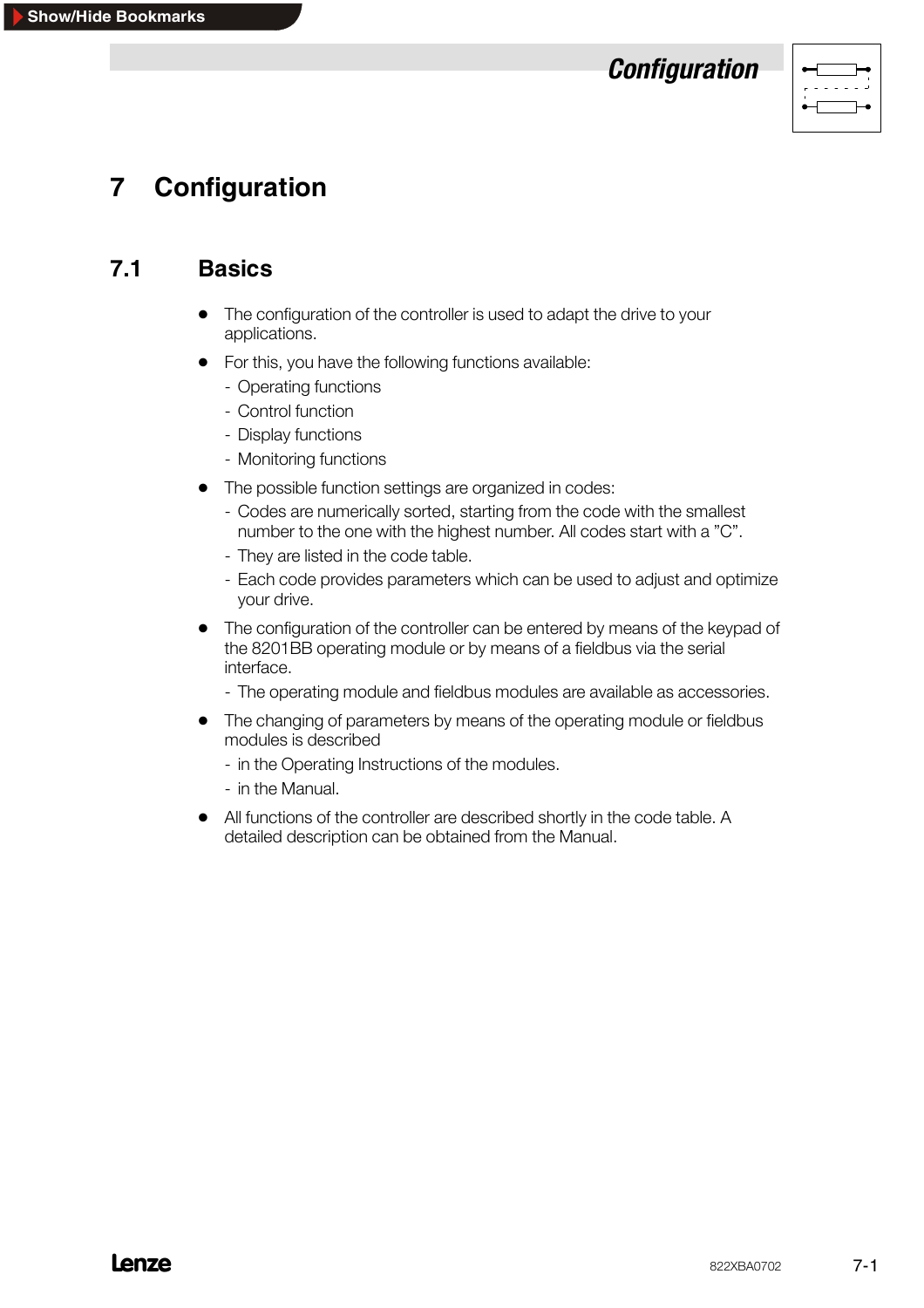<span id="page-45-0"></span>![](_page_45_Picture_1.jpeg)

## **7.2 Code table**

### **How to read the code table:**

| <b>Column</b>    | <b>Abbreviation</b> |         | <b>Meaning</b>                                                                                                                                  |  |  |
|------------------|---------------------|---------|-------------------------------------------------------------------------------------------------------------------------------------------------|--|--|
| Code             | C <sub>0</sub> 13   |         | Code C013<br>• The parameter of the code can be different in PAR1 and PAR2.<br>• The parameter value is accepted immediately (ONLINE).          |  |  |
|                  | $C009*$             |         | • The parameter value of the code is always the same in PAR1 and PAR2, but is<br>always displayed in PAR1.                                      |  |  |
|                  | C001                |         | • The parameter value of the code will be accepted after pressing SH+PRG.                                                                       |  |  |
|                  | [COO2]              |         | • The parameter value of the code will be accepted after pressing SH+PRG but<br>only if the controller is inhibited.                            |  |  |
| Name             |                     |         | Name of the code.<br>820X Unit-specific setting possibilites (here for 820X).<br>Without unit designation the code is valid for all unit types. |  |  |
| Lenze            |                     |         | Factory setting of the code                                                                                                                     |  |  |
|                  | $\star$             |         | The column "Important" contains further information                                                                                             |  |  |
| Selection        |                     | ${1 %}$ | 99 Minimum value<br>{smallest step/unit}<br>maximum value                                                                                       |  |  |
| Info             |                     |         | Meaning of the code                                                                                                                             |  |  |
| <b>IMPORTANT</b> |                     |         | Additional, important explanations of the code                                                                                                  |  |  |

| Code                  | <b>Name</b>       |       | <b>Possible settings</b> |                                                                                                                        | <b>IMPORTANT</b> |  |
|-----------------------|-------------------|-------|--------------------------|------------------------------------------------------------------------------------------------------------------------|------------------|--|
|                       |                   | Lenze | <b>Selection</b>         |                                                                                                                        | <b>Info</b>      |  |
| C001                  | Operating mode    | $-0-$ | $-0-$                    | Setpoint selection via term. 8<br>Control via terminals<br>Parameter setting via 8201BB                                |                  |  |
|                       |                   |       | $-1-$                    | Setpoint selection via 8201BB or via<br>LECOM<br>Control via terminals                                                 |                  |  |
|                       |                   |       | -2-                      | Parameter setting via 8201BB<br>Setpoint selection via term. 8<br>Control via terminals<br>Parameter setting via LECOM |                  |  |
|                       |                   |       | -3-                      | Setpoint selection via LECOM<br>Control via LECOM<br>Parameter setting via LECOM                                       |                  |  |
| $[COO2]$ <sup>*</sup> | Parameter set     |       | -0-                      | Function executed                                                                                                      |                  |  |
|                       |                   |       | $-1-$                    | Overwrite PAR1 with factory setting                                                                                    |                  |  |
|                       |                   |       | -2-                      | Overwrite PAR2 with factory setting                                                                                    |                  |  |
|                       |                   |       | $-3-$                    | Overwrite PAR1 and PAR2 with the<br>data of the operating module                                                       |                  |  |
|                       |                   |       | -4-                      | Overwrite PAR1 with the data of the<br>operating module                                                                |                  |  |
|                       |                   |       | -5-                      | Overwrite PAR2 with the data of the<br>operating module                                                                |                  |  |
|                       |                   |       | -6-                      | Transmit PAR1 and PAR2 to the<br>operating module                                                                      |                  |  |
| CO04                  | Switch-on display | $-0-$ | $-0-$                    | Field frequency f <sub>d</sub>                                                                                         |                  |  |
|                       |                   |       | $-1-$                    | Controller load                                                                                                        |                  |  |
|                       |                   |       | -2-                      | Motor current                                                                                                          |                  |  |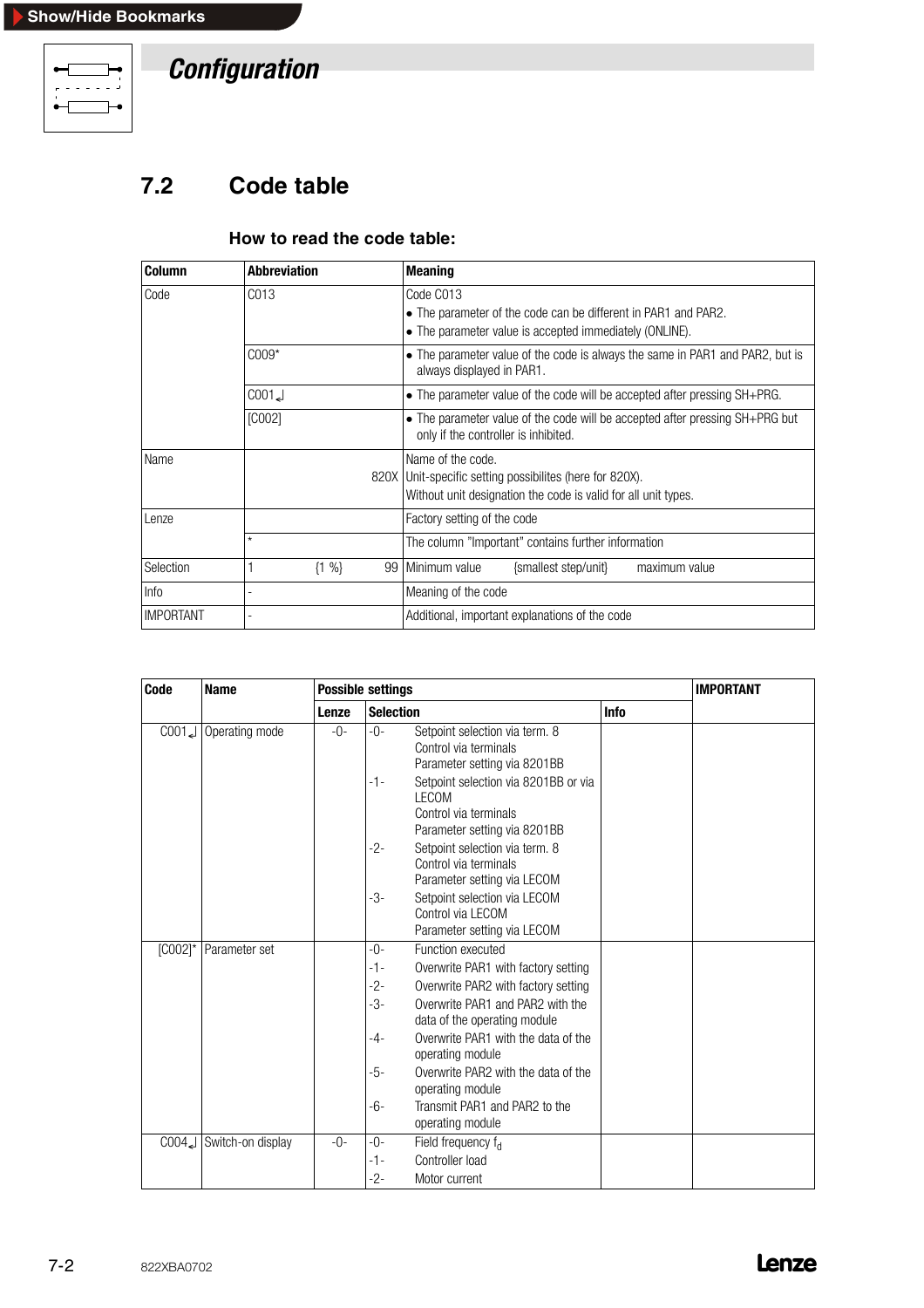![](_page_46_Picture_2.jpeg)

| <b>Code</b>      | <b>Name</b>                        |       | <b>Possible settings</b>                                                                                                                                                                                                                                                                                                                                                                                                                                                                                                                                                                                                                                                                                                                                                                                                                                                                                                                                                                                                                                     | <b>IMPORTANT</b>                                                                                                                                                                                                                                                                                                                               |
|------------------|------------------------------------|-------|--------------------------------------------------------------------------------------------------------------------------------------------------------------------------------------------------------------------------------------------------------------------------------------------------------------------------------------------------------------------------------------------------------------------------------------------------------------------------------------------------------------------------------------------------------------------------------------------------------------------------------------------------------------------------------------------------------------------------------------------------------------------------------------------------------------------------------------------------------------------------------------------------------------------------------------------------------------------------------------------------------------------------------------------------------------|------------------------------------------------------------------------------------------------------------------------------------------------------------------------------------------------------------------------------------------------------------------------------------------------------------------------------------------------|
|                  |                                    | Lenze | <b>Selection</b>                                                                                                                                                                                                                                                                                                                                                                                                                                                                                                                                                                                                                                                                                                                                                                                                                                                                                                                                                                                                                                             | Info                                                                                                                                                                                                                                                                                                                                           |
| $[COO7]$ *       | Terminal<br>configuration          | $-0-$ | E3<br>E <sub>2</sub><br>E <sub>1</sub><br>E4<br>CW/CCW<br>DC brake<br>J0G1/2/3<br>-0-<br><b>CW/CCW</b><br>PAR<br>J0G1/2/3<br>-1-<br><b>CW/CCW</b><br>QSP<br>-2-<br>J0G1/2/3<br>-3-<br><b>CW/CCW</b><br>PAR<br>DC brake JOG1<br>CW/CCW<br>QSP<br>PAR<br>JOG1<br>-4-<br><b>CW/CCW</b><br>DC brake Trip set JOG1<br>-5-<br>CW/CCW<br>PAR<br>Trip set JOG1<br>-6-<br>CW/CCW<br>PAR<br>DC brake Trip set<br>-7-<br>QSP<br>CW/CCW<br>PAR<br>Trip set<br>-8-<br>QSP<br><b>CW/CCW</b><br>Trip set JOG1<br>-9-<br>-10- CW/CCW<br>UP<br><b>DOWN</b><br>Trip set<br>-11- CW/CCW<br>DC brake<br>UP<br><b>DOWN</b><br>-12- CW/CCW<br>PAR<br>UP<br><b>DOWN</b><br>-13- CW/CCW<br>QSP<br>UP<br><b>DOWN</b><br>-14- CCW/QSP CW/QSP DC brake JOG1<br>-15- CCW/QSP CW/QSP<br>PAR<br>JOG1<br>-16- CCW/QSP CW/QSP<br>J0G1/2/3<br>-17- CCW/QSP CW/QSP<br>PAR<br>DC brake<br>-18- CCW/QSP CW/QSP<br>PAR<br>Trip set<br>-19- CCW/QSP CW/QSP DC brake Trip set<br>-20- CCW/QSP CW/QSP Trip set JOG1<br>-21- CCW/QSP CW/QSP<br>UP<br><b>DOWN</b><br>-22- CCW/QSP CW/QSP<br>UP<br>JOG1 | $\bullet$ CW $=$<br>CW rotation<br>$\bullet$ CCW $=$<br>CCW rotation<br>$\bullet$ DC brake $=$<br>DC injection brake<br>$\bullet$ PAR $=$<br>Change of<br>parameter sets<br>$\bullet$ JOG =<br>JOG frequency<br>$\bullet$ QSP =<br>Quick stop<br>• Trip-Set $=$<br>External fault<br>$\bullet$ UP/DOWN $=$<br>Motor potentiometer<br>functions |
|                  | COO8   Function relay K1           | $-1-$ | $-0-$<br>Ready for operation<br>$-1-$<br>TRIP fault message<br>Motor is running<br>-2-<br>Motor is running / CW rotation<br>-3-<br>Motor is running / CCW rotation<br>$-4-$<br>-5-<br>Field frequency $f_d = 0$<br>-6-<br>f <sub>dset</sub> reached<br>-7-<br>$Q_{\text{min}}$ reached<br>-8-<br>$I_{\text{max}}$ reached<br>Overtemperature ( $\Theta_{\text{max}}$ -10 °C)<br>-9-<br>-10-<br>TRIP or $Q_{\text{min}}$ or IMP                                                                                                                                                                                                                                                                                                                                                                                                                                                                                                                                                                                                                               |                                                                                                                                                                                                                                                                                                                                                |
|                  | C009* Device address               | 1     | $\vert$ 1<br>99<br>${1}$                                                                                                                                                                                                                                                                                                                                                                                                                                                                                                                                                                                                                                                                                                                                                                                                                                                                                                                                                                                                                                     | Only for LECOM<br>applications                                                                                                                                                                                                                                                                                                                 |
|                  | C010 Minimum field<br>frequency    | 0.0   | ${0.1 Hz}$<br>0.0<br>480.0                                                                                                                                                                                                                                                                                                                                                                                                                                                                                                                                                                                                                                                                                                                                                                                                                                                                                                                                                                                                                                   |                                                                                                                                                                                                                                                                                                                                                |
| C <sub>011</sub> | Maximum field<br>frequency<br>820X | 50.0  | 30.0<br>${0.1 Hz}$<br>480.0                                                                                                                                                                                                                                                                                                                                                                                                                                                                                                                                                                                                                                                                                                                                                                                                                                                                                                                                                                                                                                  |                                                                                                                                                                                                                                                                                                                                                |
|                  | 821X                               | 50.0  | 7.5<br>${0.1 Hz}$<br>480.0                                                                                                                                                                                                                                                                                                                                                                                                                                                                                                                                                                                                                                                                                                                                                                                                                                                                                                                                                                                                                                   | (Software 2x)                                                                                                                                                                                                                                                                                                                                  |
|                  |                                    |       | 480.0<br>30.0<br>${0.1 Hz}$                                                                                                                                                                                                                                                                                                                                                                                                                                                                                                                                                                                                                                                                                                                                                                                                                                                                                                                                                                                                                                  | (Software 1x)                                                                                                                                                                                                                                                                                                                                  |
|                  | 822X/824X                          | 50.0  | ${0.1 Hz}$<br>480.0<br>7.5                                                                                                                                                                                                                                                                                                                                                                                                                                                                                                                                                                                                                                                                                                                                                                                                                                                                                                                                                                                                                                   |                                                                                                                                                                                                                                                                                                                                                |
|                  | C012 Acceleration time             | 5.0   | 999.0<br>0.0<br>${0.1s}$                                                                                                                                                                                                                                                                                                                                                                                                                                                                                                                                                                                                                                                                                                                                                                                                                                                                                                                                                                                                                                     |                                                                                                                                                                                                                                                                                                                                                |
|                  | C013 Deceleration time             | 5.0   | 999.0<br>0.0<br>${0.1s}$                                                                                                                                                                                                                                                                                                                                                                                                                                                                                                                                                                                                                                                                                                                                                                                                                                                                                                                                                                                                                                     |                                                                                                                                                                                                                                                                                                                                                |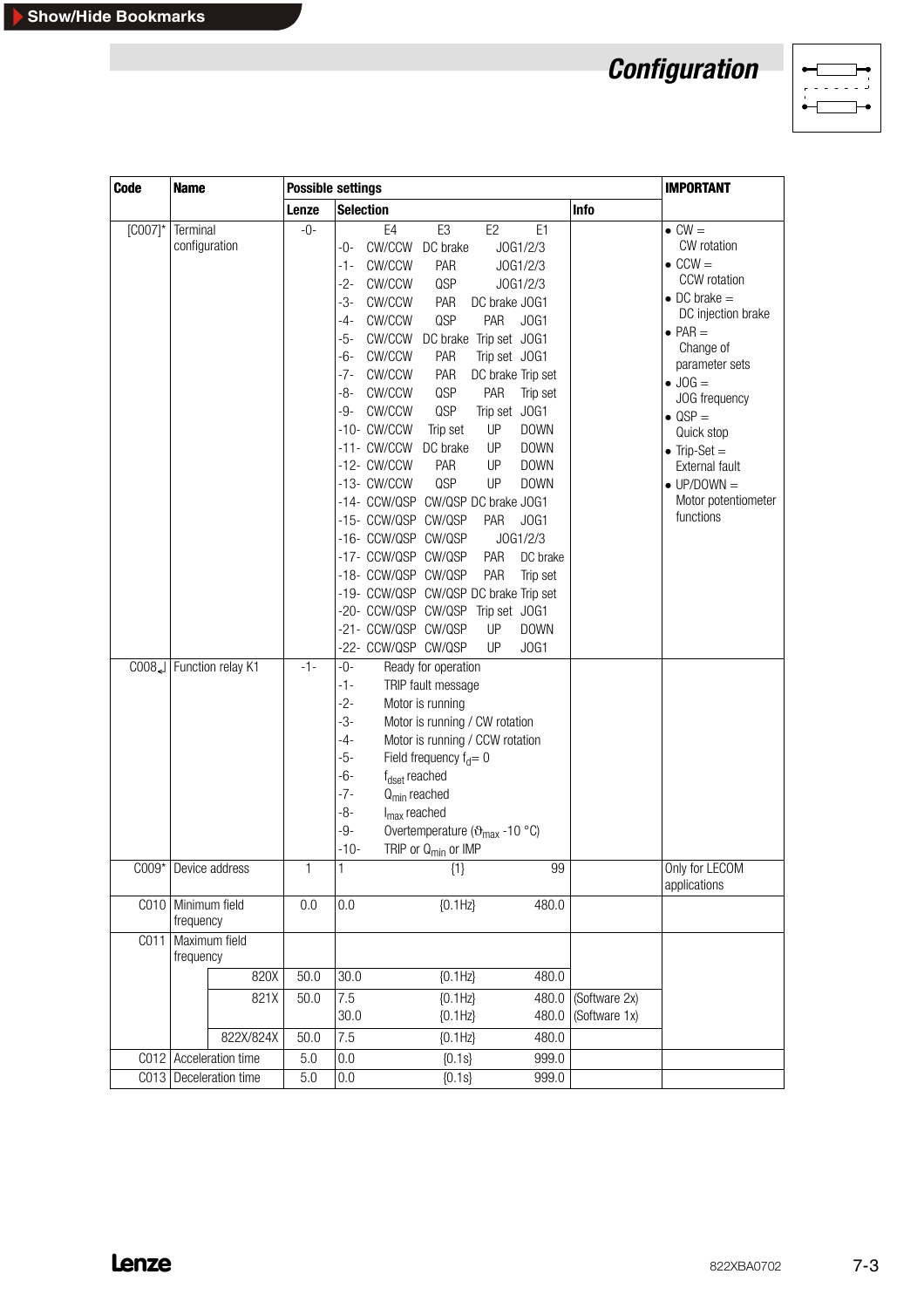![](_page_47_Picture_1.jpeg)

| <b>Code</b>      | <b>Possible settings</b><br><b>Name</b>  |                  |                                                  | <b>IMPORTANT</b>                                                                                                                                           |                                |                       |
|------------------|------------------------------------------|------------------|--------------------------------------------------|------------------------------------------------------------------------------------------------------------------------------------------------------------|--------------------------------|-----------------------|
|                  |                                          | Lenze            | <b>Selection</b>                                 |                                                                                                                                                            | Info                           |                       |
| CO14             | Operating mode                           |                  |                                                  |                                                                                                                                                            |                                |                       |
|                  | 820X                                     | $-0-$            | $-0-$<br>$-1-$                                   | Linear characteristic $V \sim f_d$ with auto<br>boost<br>Square characteristic $V \sim f_d^2$ with<br>auto boost                                           |                                |                       |
|                  |                                          |                  | $-2-$<br>$-3-$                                   | Linear characteristic $V \sim f_d$ with<br>constant V <sub>min</sub> boost<br>Square characteristic $V \sim f_d^2$ with<br>constant V <sub>min</sub> boost |                                |                       |
|                  | 821X/822X/<br>824X                       | $-4-$            | $-4-$                                            | Motor-current control                                                                                                                                      |                                |                       |
| C015             | V/f-rated frequency                      |                  |                                                  |                                                                                                                                                            |                                |                       |
|                  | 820X                                     | 50.0             | 30.0                                             | ${0.1 Hz}$<br>960.0                                                                                                                                        |                                |                       |
|                  | 821X                                     | 50.0             | 7.5<br>30.0                                      | ${0.1 Hz}$<br>960.0<br>960.0<br>${0.1 Hz}$                                                                                                                 | (Software 2x)<br>(Software 1x) |                       |
|                  | 822X/824X                                | 50.0             | 7.5                                              | ${0.1 Hz}$<br>960.0                                                                                                                                        |                                |                       |
| C <sub>016</sub> | V <sub>min</sub> setting                 |                  |                                                  |                                                                                                                                                            |                                |                       |
|                  | 820X                                     | $\star$          | $\boldsymbol{0}$                                 | ${1 %}$<br>40                                                                                                                                              |                                | * depends on the unit |
|                  | 821X/822X/<br>824X                       | $\overline{0}$   | $\boldsymbol{0}$                                 | ${1 %}$<br>40                                                                                                                                              |                                |                       |
| C017             | Threshold Q <sub>min</sub>               | 0.0              | 0.0                                              | ${0.1 Hz}$<br>480.0                                                                                                                                        |                                |                       |
| CO18             | Chopper frequency<br>821X/822X/824X      | $-1-$            | -0-<br>$-1-$<br>$-2-$<br>$-3-$<br>$-4-$<br>$-5-$ | 4 kHz<br>8 kHz<br>12 kHz<br>16 kHz<br>12 kHz noise optimized<br>16 kHz noise optimized                                                                     |                                |                       |
| C019             | Threshold auto DC<br>brake               |                  |                                                  |                                                                                                                                                            |                                |                       |
|                  | 821X/822X/824X                           | 0.1              | 0.1                                              | ${0.1 Hz}$<br>5.0                                                                                                                                          |                                |                       |
| C021 Slip        | compensation                             |                  |                                                  |                                                                                                                                                            |                                |                       |
|                  | 820X                                     | $\boldsymbol{0}$ | $\boldsymbol{0}$                                 | $\{1\% \}$<br>12                                                                                                                                           |                                |                       |
|                  | 821X                                     | 0                | $\overline{0}$<br>$\boldsymbol{0}$               | ${1 %}$<br>20<br>${1 %}$<br>12                                                                                                                             | (Software 2x)<br>(Software 1x) |                       |
|                  | 822X/824X                                | $\overline{0}$   | $\boldsymbol{0}$                                 | ${1 %}$<br>20                                                                                                                                              |                                |                       |
| C022             | $I_{\text{max}}$ limit<br>motor mode     | 150              | 30                                               | $\sqrt{1 \%}$<br>150                                                                                                                                       |                                |                       |
| C023             | $I_{\text{max}}$ limit<br>generator mode | 80               | 30                                               | ${1 %}$<br>110                                                                                                                                             |                                |                       |
| CO34             | Master current                           | $-0-$            | $-0-$<br>$-1-$                                   | 0 to 20mA /<br>0 to 5V / 0 to 10V<br>4 to 20mA                                                                                                             |                                |                       |
| C <sub>036</sub> | Voltage for DC brake                     | $\star$          | $\boldsymbol{0}$                                 | ${1 %}$<br>40                                                                                                                                              |                                | * depends on the unit |
| C037             | JOG value 1                              | 20               | $\boldsymbol{0}$                                 | 480<br>${1 Hz}$                                                                                                                                            |                                |                       |
| C038             | JOG value 2                              | 30               | $\boldsymbol{0}$                                 | ${1 Hz}$<br>480                                                                                                                                            |                                |                       |
| C039             | JOG value 3                              | 40               | $\boldsymbol{0}$                                 | 480<br>${1 Hz}$                                                                                                                                            |                                |                       |
| $CO50*$          | Output frequency                         |                  |                                                  |                                                                                                                                                            |                                | Only display          |
| $CO52*$          | Motor voltage                            |                  |                                                  |                                                                                                                                                            |                                | Only display          |
| $CO54*$          | Motor current                            |                  |                                                  |                                                                                                                                                            |                                | Only display          |

![](_page_47_Picture_5.jpeg)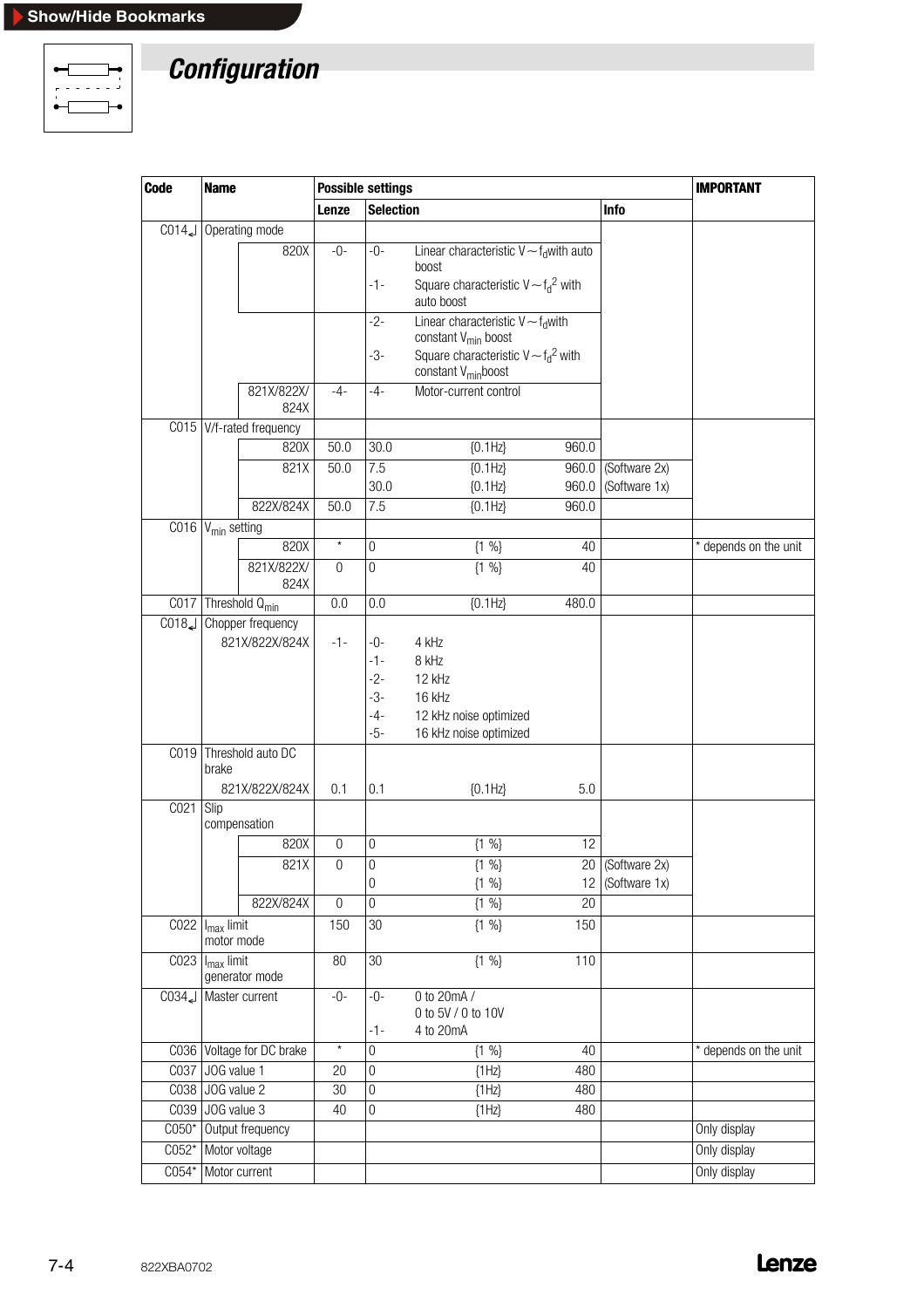![](_page_48_Picture_2.jpeg)

| <b>Code</b> | <b>Name</b>                  |         | <b>Possible settings</b> |                                                |        | <b>IMPORTANT</b> |                                    |
|-------------|------------------------------|---------|--------------------------|------------------------------------------------|--------|------------------|------------------------------------|
|             |                              | Lenze   | <b>Selection</b>         |                                                |        | Info             |                                    |
| C056*       | Controller load              |         |                          |                                                |        |                  | Only display                       |
| C061*       | Heat sink                    |         |                          |                                                |        |                  | Only display                       |
|             | temperature                  |         |                          |                                                |        |                  |                                    |
| C079        | Oscillation damping          |         |                          |                                                |        |                  | Is not transferred when            |
|             | 822X/824X                    | 5       | 0                        | ${1}$                                          | 80     |                  | transferring<br>parameters via the |
|             |                              |         |                          |                                                |        |                  | operating module.                  |
|             | C088 Rated motor current     | $\star$ |                          |                                                |        |                  | * depends on the unit              |
|             | 821X/822X/824X               |         |                          | 0.0  1.2 · rated output current                |        |                  |                                    |
|             | C091 Motor cos $\varphi$     | $\star$ |                          |                                                |        |                  | * depends on the unit              |
|             | 821X/822X/824X               |         | 0.4                      | ${0.1}$                                        | 1.0    |                  |                                    |
| C093*       | Type                         |         |                          |                                                |        |                  | Only display                       |
|             | 820X                         |         | 820X                     |                                                |        |                  |                                    |
|             | 821X                         |         | 821X                     |                                                |        |                  |                                    |
|             | 822X/824X                    |         | 822X                     |                                                |        |                  |                                    |
| $CO99*$     | Software version             |         |                          |                                                |        |                  | Only display                       |
|             | 820X                         |         | 82 1x                    | (Software 1x)                                  |        |                  |                                    |
|             | 821X                         |         | 82 2x                    | (Software 2x)                                  |        |                  |                                    |
|             |                              |         | 82 1x                    | (Software 1x)                                  |        |                  |                                    |
|             | 822X/824X                    |         | 82 1x                    | (Software 1x)                                  |        |                  |                                    |
|             | C105 Deceleration time       |         |                          |                                                |        |                  |                                    |
|             | quick stop<br>821X/822X/824X | 5.00    | 0.00                     | ${0.01s}$                                      | 999.00 |                  |                                    |
|             | C106 Holding time for        |         |                          |                                                |        |                  |                                    |
|             | autom. DC injection          |         |                          |                                                |        |                  |                                    |
|             | brake                        |         |                          |                                                |        |                  |                                    |
|             | 820X                         | 0.00    | 0.00                     | ${0.01s}$                                      | 50.00  |                  |                                    |
|             | 821X/822X                    | 0.02    | 0.00                     | ${0.01s}$                                      | 999.00 |                  |                                    |
|             | 824X                         |         |                          |                                                |        |                  |                                    |
| $C108*$     | Gain (C111)                  |         |                          |                                                |        |                  |                                    |
|             | 820X                         | 220     | $\overline{0}$           | ${1}$                                          | 255    |                  |                                    |
|             | 821X                         | 128     | $\boldsymbol{0}$         | ${1}$                                          | 255    |                  |                                    |
|             | 822X/824X                    | 128     | 0                        | ${1}$                                          | 255    |                  |                                    |
|             | C111 J Monitor signal        | $-()$ - | $-0-$                    | Field frequency                                |        |                  |                                    |
|             |                              |         | $-1-$                    | Controller load                                |        |                  |                                    |
|             |                              |         | $-2-$<br>-3-             | Motor current<br>DC-bus voltage                |        |                  |                                    |
| C117        | Function relay K2            |         |                          |                                                |        |                  |                                    |
|             | 822X/824X                    | $-0-$   | $-0-$                    | Ready for operation                            |        |                  |                                    |
|             |                              |         | $-1-$                    | TRIP fault message                             |        |                  |                                    |
|             |                              |         | $-2-$                    | Motor is running                               |        |                  |                                    |
|             |                              |         | $-3-$                    | Motor is running / CW rotation                 |        |                  |                                    |
|             |                              |         | -4-                      | Motor is running / CCW rotation                |        |                  |                                    |
|             |                              |         | -5-                      | Field frequency $f_d = 0$                      |        |                  |                                    |
|             |                              |         | $-6-$                    | $f_{dSet}$ reached                             |        |                  |                                    |
|             |                              |         | $-7-$                    | Q <sub>min</sub> reached                       |        |                  |                                    |
|             |                              |         | -8-                      | I <sub>max</sub> reached                       |        |                  |                                    |
|             |                              |         | $-9-$                    | Overtemperature ( $\Theta_{\text{max}}$ -10°C) |        |                  |                                    |
|             |                              |         | $-10-$                   | TRIP or $Q_{\text{min}}$ or IMP                |        |                  |                                    |
|             |                              |         | $-11-$                   | PTC warning                                    |        |                  |                                    |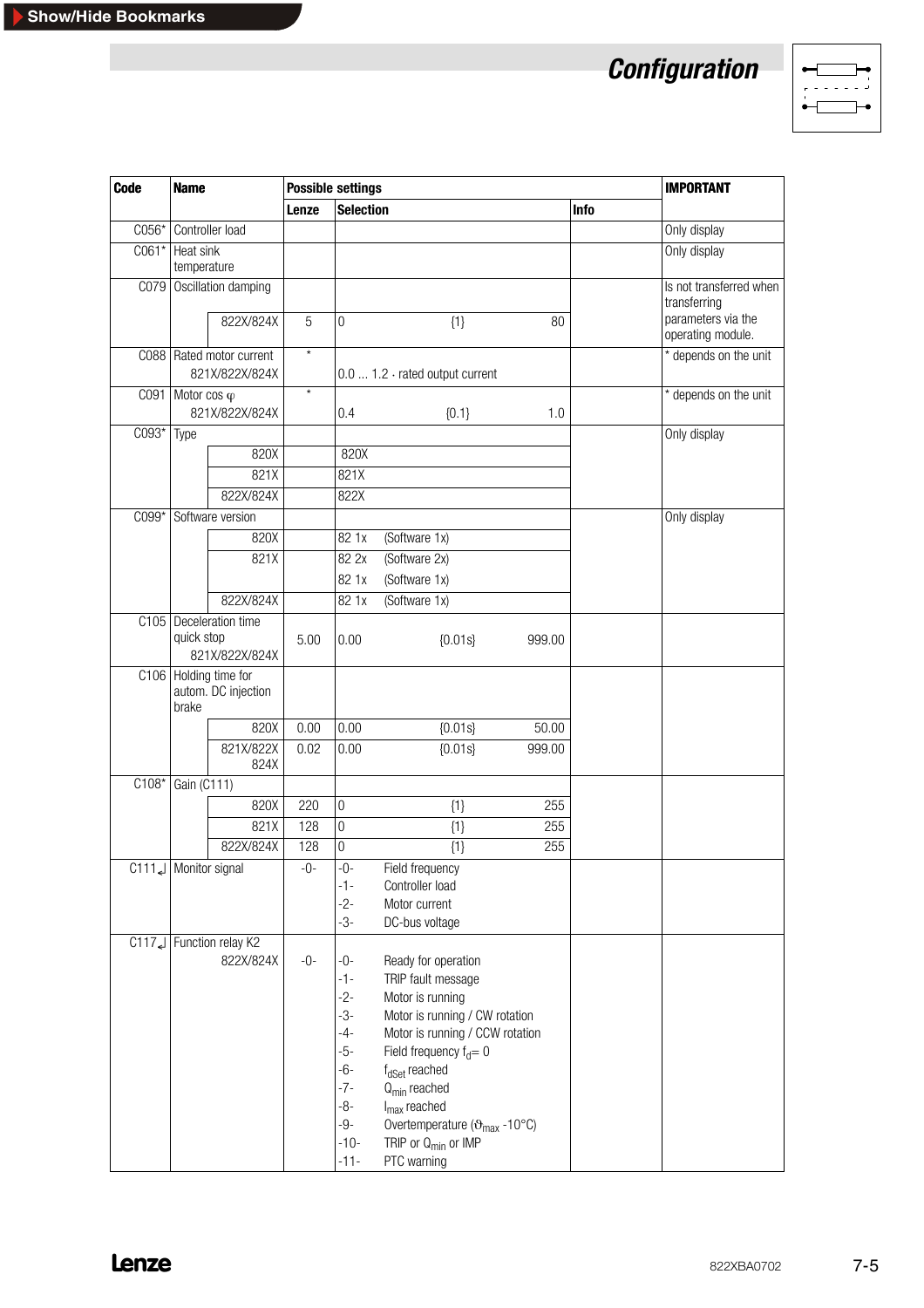![](_page_49_Picture_1.jpeg)

| <b>Code</b>         | <b>Name</b>                                                             | <b>Possible settings</b> |                                           | <b>IMPORTANT</b>                                                                                                                                                                                                                                                               |             |                                                    |
|---------------------|-------------------------------------------------------------------------|--------------------------|-------------------------------------------|--------------------------------------------------------------------------------------------------------------------------------------------------------------------------------------------------------------------------------------------------------------------------------|-------------|----------------------------------------------------|
|                     |                                                                         | Lenze                    | <b>Selection</b>                          |                                                                                                                                                                                                                                                                                | <b>Info</b> |                                                    |
| C119                | Function PTC<br>822X/824X                                               | $-0-$                    | $-0-$<br>$-1-$<br>$-2-$                   | PTC input inactive<br>PTC input active,<br>TRIP and IMP (pulse inhibit) are set<br>PTC input active, warning                                                                                                                                                                   |             |                                                    |
| C120                | $1^2 \cdot t$ switch off                                                |                          |                                           |                                                                                                                                                                                                                                                                                |             |                                                    |
|                     | 822X/824X                                                               | $\boldsymbol{0}$         | $\boldsymbol{0}$                          | ${1 %}$<br>100                                                                                                                                                                                                                                                                 |             |                                                    |
| $C125$ <sup>*</sup> | <b>LECOM</b> baud rate                                                  | $-0-$                    | $-0-$<br>$-1-$<br>$-2-$<br>$-3-$<br>$-4-$ | 9600<br>baud<br>4800 baud<br>2400 baud<br>1200 baud<br>19200 baud                                                                                                                                                                                                              |             | Only for LECOM<br>applications                     |
| C142                | Start condition                                                         | $-1-$                    | -0-<br>$-1-$<br>$-2-$<br>$-3-$            | Automatic start inhibited,<br>flying-restart circuit inactive<br>Automatic start, if term. 28 HIGH,<br>flying-restart circuit not active<br>Automatic start inhibited,<br>flying-restart circuit active<br>Automatic start, if term. 28 HIGH,<br>flying-restart circuit active |             |                                                    |
| C144                | Chopper-frequency                                                       |                          |                                           |                                                                                                                                                                                                                                                                                |             |                                                    |
|                     | reduction<br>821X/822X/824X                                             | $-1-$                    | $-0-$<br>$-1-$                            | No chopper-frequency reduction<br>Automatic chopper-frequency<br>lowering when $\Theta_{\text{max}}$ - 10 °C                                                                                                                                                                   |             |                                                    |
| $C161*$             | Current fault                                                           |                          |                                           |                                                                                                                                                                                                                                                                                |             | Only display                                       |
| $C162*$             | Last fault                                                              |                          |                                           |                                                                                                                                                                                                                                                                                |             | Only display                                       |
| $C163*$             | Last but one fault                                                      |                          |                                           |                                                                                                                                                                                                                                                                                |             | Only display                                       |
| $C164*$             | Last but two fault                                                      |                          |                                           |                                                                                                                                                                                                                                                                                |             | Only display                                       |
| C170                | TRIP-reset selection                                                    |                          | $-0-$<br>$-1-$                            | TRIP-reset by pressing the STP key<br>or LOW signal at ctrl. enable<br>Auto-TRIP-Reset                                                                                                                                                                                         |             |                                                    |
| C <sub>171</sub>    | Delay for<br>Auto-TRIP-Reset                                            | 0                        | $\overline{0}$                            | 60<br>${1s}$                                                                                                                                                                                                                                                                   |             |                                                    |
| $C178*$             | Operating time                                                          |                          |                                           |                                                                                                                                                                                                                                                                                |             | Only display                                       |
| $C179*$             | Mains switch-on<br>time                                                 |                          |                                           |                                                                                                                                                                                                                                                                                |             | Only display                                       |
| C377                | Gain Zk-voltage<br>detection<br>822X/824X                               |                          |                                           |                                                                                                                                                                                                                                                                                |             | Should only be<br>changed by the<br>Lenze Service! |
| $C500*$             | Display factor<br>application datum<br>numerator<br>821X/822X/824X      | 2000                     | $\vert$ 1                                 | 25000<br>${1}$                                                                                                                                                                                                                                                                 |             |                                                    |
| $C501*$             | Display factor for<br>process variable<br>denominator<br>821X/822X/824X | 10                       | $\overline{1}$                            | ${1}$<br>25000                                                                                                                                                                                                                                                                 |             |                                                    |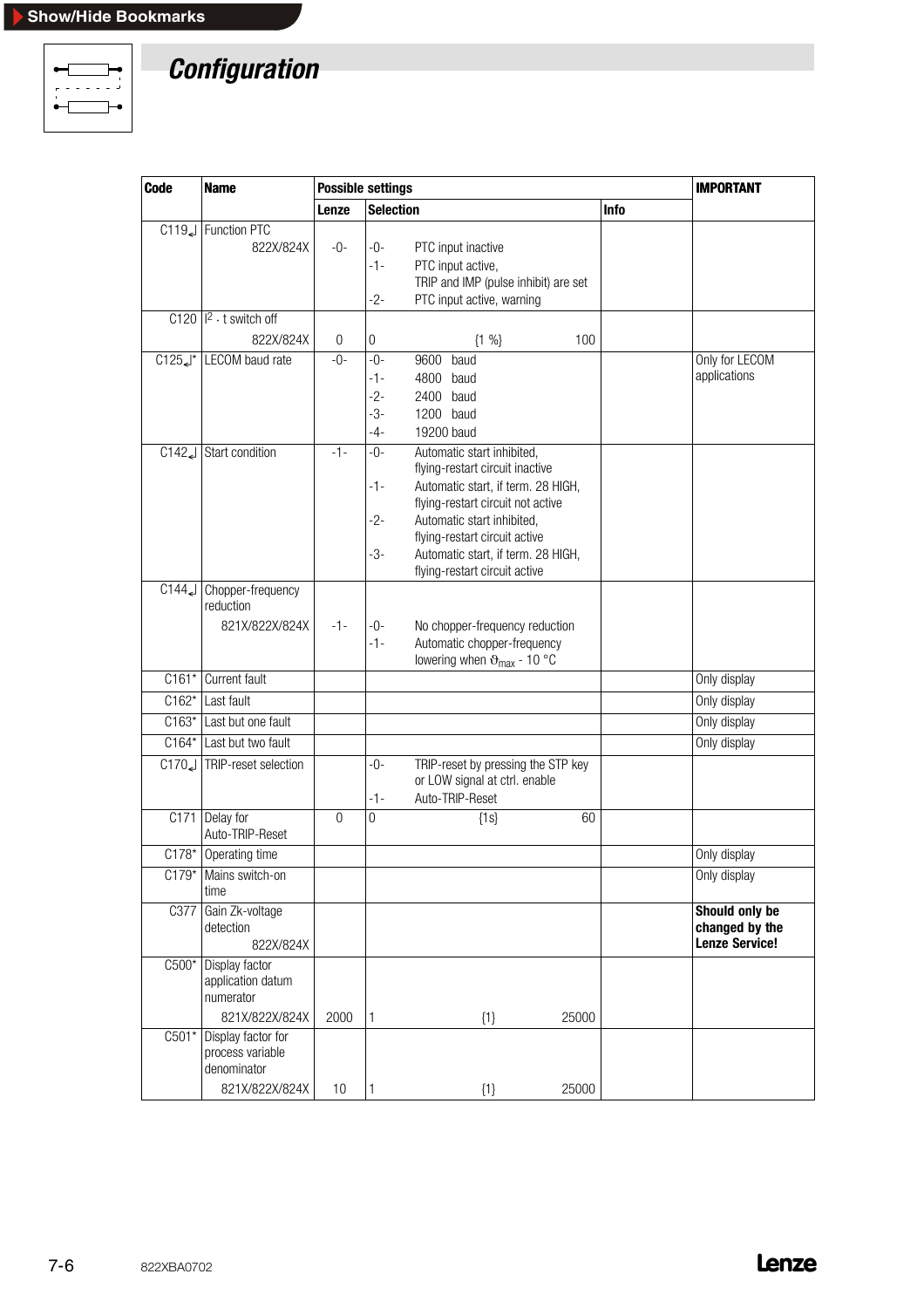![](_page_50_Picture_2.jpeg)

## <span id="page-50-0"></span>**8 Troubleshooting and fault elimination**

- You can recognize immediately whether a fault has occurred by display elements or status information (chapter 8.1).
- The fault can be analysed by using the history buffer (chapter 8.2) and the list in chapter 8.3. The list helps you with the elimination of faults.

## **8.1 Troubleshooting**

### **8.1.1 Display at the controller**

During operation without an operating module, the operating state of the controller is displayed on two LEDs at the front of the unit.

| <b>LED</b> |                            | <b>Operating status</b>                                 |
|------------|----------------------------|---------------------------------------------------------|
| green      | red                        |                                                         |
| on         | off                        | Controller enabled                                      |
| on         | on                         | Mains switched on and automatic start inhibited (AS LC) |
| blinking   | off                        | Controller inhibited                                    |
| off        | blinking every second      | Fault message, check under C161                         |
| off        | blinking every 0.4 seconds | Undervoltage switch-off                                 |
| off        | off                        | Programming mode                                        |

### **8.1.2 Display at the operating module**

Status indications in the display indicate the controller status.

| <b>Display</b> | <b>Meaning</b>                        |
|----------------|---------------------------------------|
| <b>OV</b>      | Overvoltage                           |
| <b>UV</b>      | Undervoltage                          |
| <b>IMAX</b>    | Set current limit exceeded            |
| <b>TEMP</b>    | Heat sink temperature near switch-off |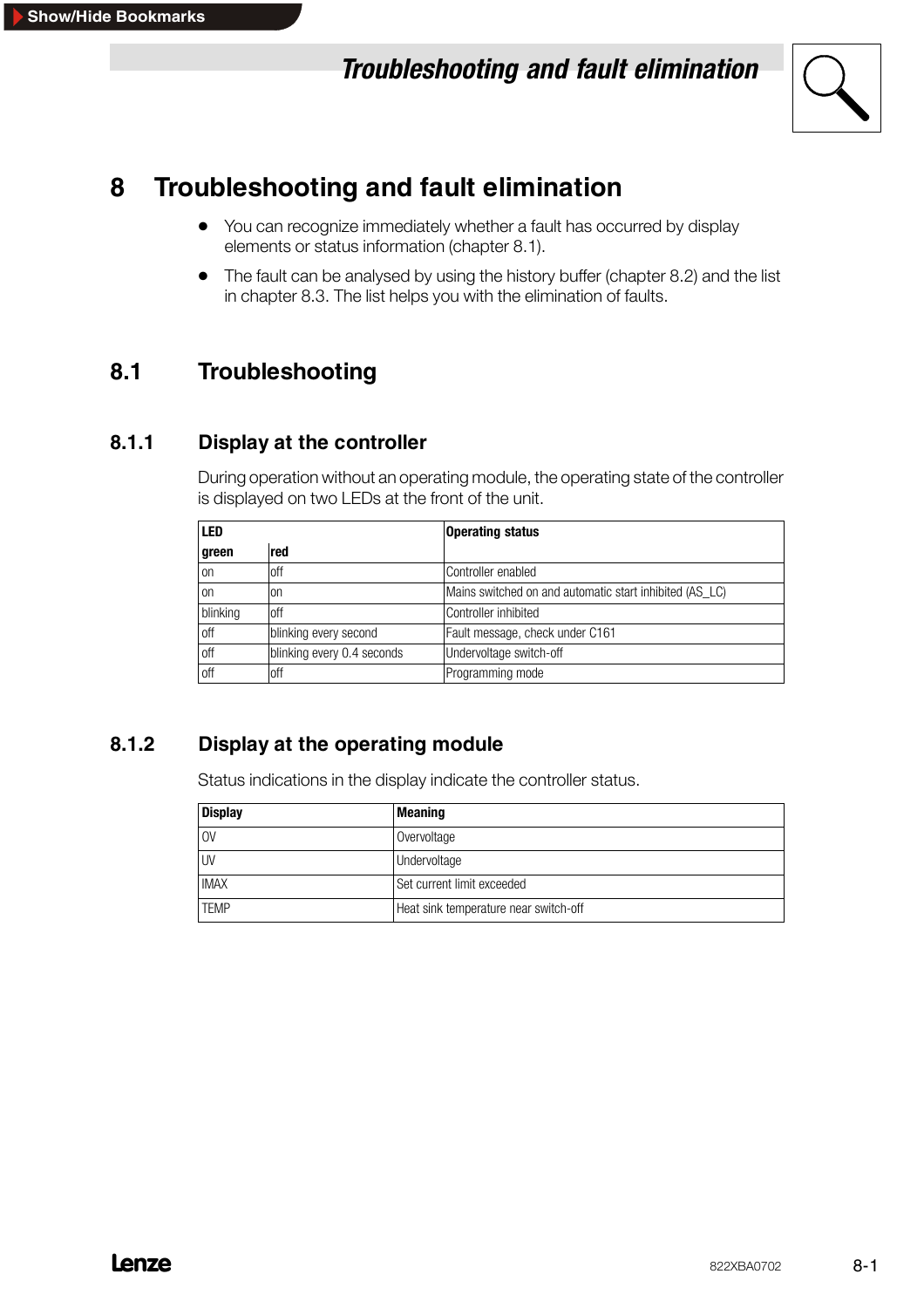<span id="page-51-0"></span>![](_page_51_Picture_1.jpeg)

### **8.1.3 Maloperation of the drive**

| <b>Maloperation</b>                             | <b>Possible causes</b>                                                                                                                                                                                                                                                                                                                                                                                                   |
|-------------------------------------------------|--------------------------------------------------------------------------------------------------------------------------------------------------------------------------------------------------------------------------------------------------------------------------------------------------------------------------------------------------------------------------------------------------------------------------|
| Motor does not rotate                           | • DC-bus voltage too low<br>(red LED is blinking every 0.4 s; message LU is displayed)<br>• Controller inhibited<br>(green LED is blinking, display of the operating module: OFF, STOP or<br>AS LC)<br>• Setpoint $= 0$<br>• DC braking active<br>• Quick-stop function active<br>• JOG setpoint activated and JOG frequency $= 0$<br>• Fault is indicated (see chapter 8.3)<br>• Mechanical motor brake is not released |
| Motor does not rotate smoothly                  | • Defective motor cable<br>• Maximum current C022 and C023 too low<br>• Motor underexcited or overexcited (check parameter setting)                                                                                                                                                                                                                                                                                      |
| <b>Current consumption of motor too</b><br>high | • Setting of C016 too high<br>• Setting of C015 too low<br>• C088 and C091 are not adapted to the motor data.                                                                                                                                                                                                                                                                                                            |

## **8.2 Fault analysis using the history buffer**

- $\bullet$  The history buffer is used to trace faults. The fault messages are stored in the history buffer in the order of their occurrence.
- $\bullet$  The history buffer has 4 memory locations which can be addressed via codes.

### **Structure of the history buffer**

| Code             | C0168              | <b>Entry</b>       | <b>Note</b>                                                                                         |
|------------------|--------------------|--------------------|-----------------------------------------------------------------------------------------------------|
| C <sub>161</sub> | Memory locations 1 | Active fault       | If the fault is no longer active or has been<br>acknowledged:                                       |
| C <sub>162</sub> | Memory location 2  | Last fault         | • The contents of the memory locations 1-3 will be<br>saved in a "higher" location.                 |
| C <sub>163</sub> | Memory location 3  | Last but one fault | • The contents of the memory location 4 will be<br>eliminated from the history buffer and cannot be |
| C <sub>164</sub> | Memory location 4  | Last but two fault | read any longer.<br>• Memory location 1 will be deleted<br>(= no active fault).                     |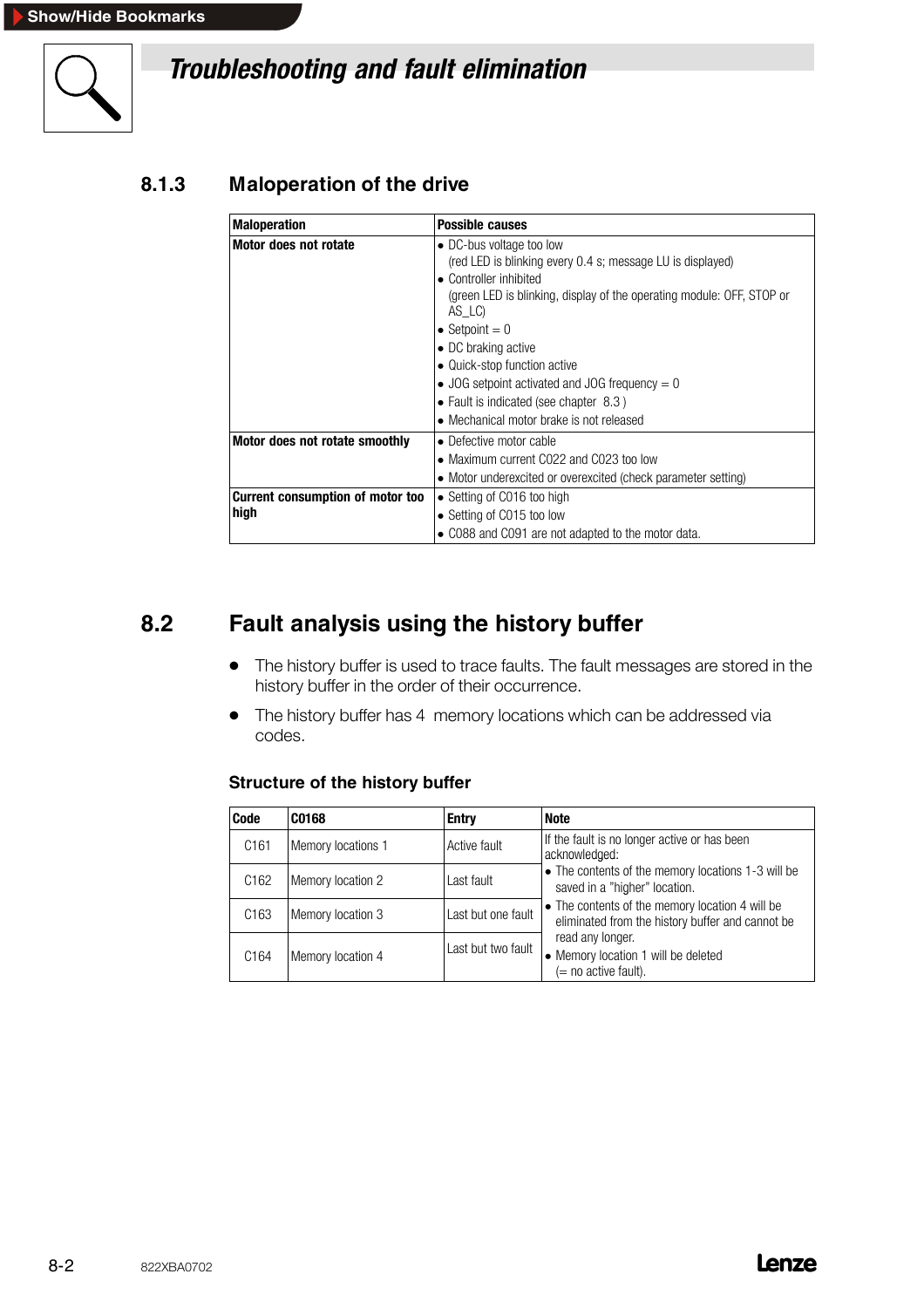![](_page_52_Picture_2.jpeg)

## <span id="page-52-0"></span>**8.3 Fault indications**

| <b>Display</b>  | <b>Fault</b>                                                               | Cause                                                                                                                                      | Remedy                                                                                                            |
|-----------------|----------------------------------------------------------------------------|--------------------------------------------------------------------------------------------------------------------------------------------|-------------------------------------------------------------------------------------------------------------------|
|                 | No fault                                                                   |                                                                                                                                            |                                                                                                                   |
| EEr             | External fault (TRIP-Set)                                                  | A digital input assigned to the TRIP-Set<br>function has been activated                                                                    | Check external encoder                                                                                            |
| H05             | Internal fault                                                             |                                                                                                                                            | <b>Contact Lenze</b>                                                                                              |
| LU              | Undervoltage                                                               | DC-bus voltage too low                                                                                                                     | • Check mains voltage<br>• Check supply module                                                                    |
| OC <sub>1</sub> | Short circuit                                                              | Short circuit                                                                                                                              | Find out cause of short circuit; check cable                                                                      |
|                 |                                                                            | Excessive capacitive charging current<br>of the motor cable                                                                                | Use motor cable which is shorter or of lower<br>capacitance                                                       |
| OC <sub>2</sub> | Earth fault                                                                | Grounded motor phase                                                                                                                       | Check motor; check cable                                                                                          |
|                 |                                                                            | Excessive capacitive charging current<br>of the motor cable                                                                                | Use motor cable which is shorter or of lower<br>capacitance                                                       |
| OC <sub>3</sub> | Overload inverter during<br>acceleration or short circuit                  | Acceleration time too short (C012)                                                                                                         | • Increase acceleration time<br>• Check drive selection                                                           |
|                 |                                                                            | Defective motor cable                                                                                                                      | Check wiring                                                                                                      |
|                 |                                                                            | Interturn fault in the motor                                                                                                               | Check motor                                                                                                       |
| OC4             | Overload controller during<br>deceleration                                 | Deceleration time too short (C013)                                                                                                         | • Increase deceleration time<br>• Check the selection of the brake resistor or<br>connect the brake chopper       |
| OC <sub>5</sub> | I x t overload                                                             | Frequent and too long acceleration<br>processes with overcurrent<br>Permanent overload with<br>$I_{\text{motor}}$ > 1.05 x $I_{\text{Nx}}$ | Check drive dimensioning                                                                                          |
| OC <sub>6</sub> | Overload motor                                                             | Motor is thermally overloaded, for<br>instance, because of<br>• impermissible continuous current<br>• frequent or too long acceleration    | • Check drive selection<br>• Check the setting under C120                                                         |
| ΟH              | Heat sink temperature is higher<br>than the value set in the<br>controller | processes<br>Ambient temperature<br>$T_{amb}$ > +40 °C or +50 °C                                                                           | • Allow controller to cool and ensure<br>ventilation<br>• Check the ambient temperature in the<br>control cabinet |
|                 |                                                                            | Heat sink very dirty                                                                                                                       | Clean heat sink                                                                                                   |
|                 |                                                                            | Incorrect mounting position                                                                                                                | Change mounting position                                                                                          |
| OH <sub>3</sub> | PTC monitoring (TRIP)                                                      | Motor too hot because of excessive<br>current or frequent and too long<br>acceleration                                                     | Check drive dimensioning                                                                                          |
|                 |                                                                            | PTC not connected                                                                                                                          | Connect PTC or switch off monitoring<br>$(C0585=3)$                                                               |
| OH4             | Overtemperature unit                                                       | Inside unit too hot                                                                                                                        | • Reduce controller load<br>• Improve cooling<br>• Check fan in the controller                                    |
| OH51            | PTC monitoring (Warning)                                                   | Motor too hot because of excessive<br>current or frequent and too long<br>acceleration                                                     | Check drive selection                                                                                             |
|                 |                                                                            | PTC not connected                                                                                                                          | Connect PTC or switch off monitoring                                                                              |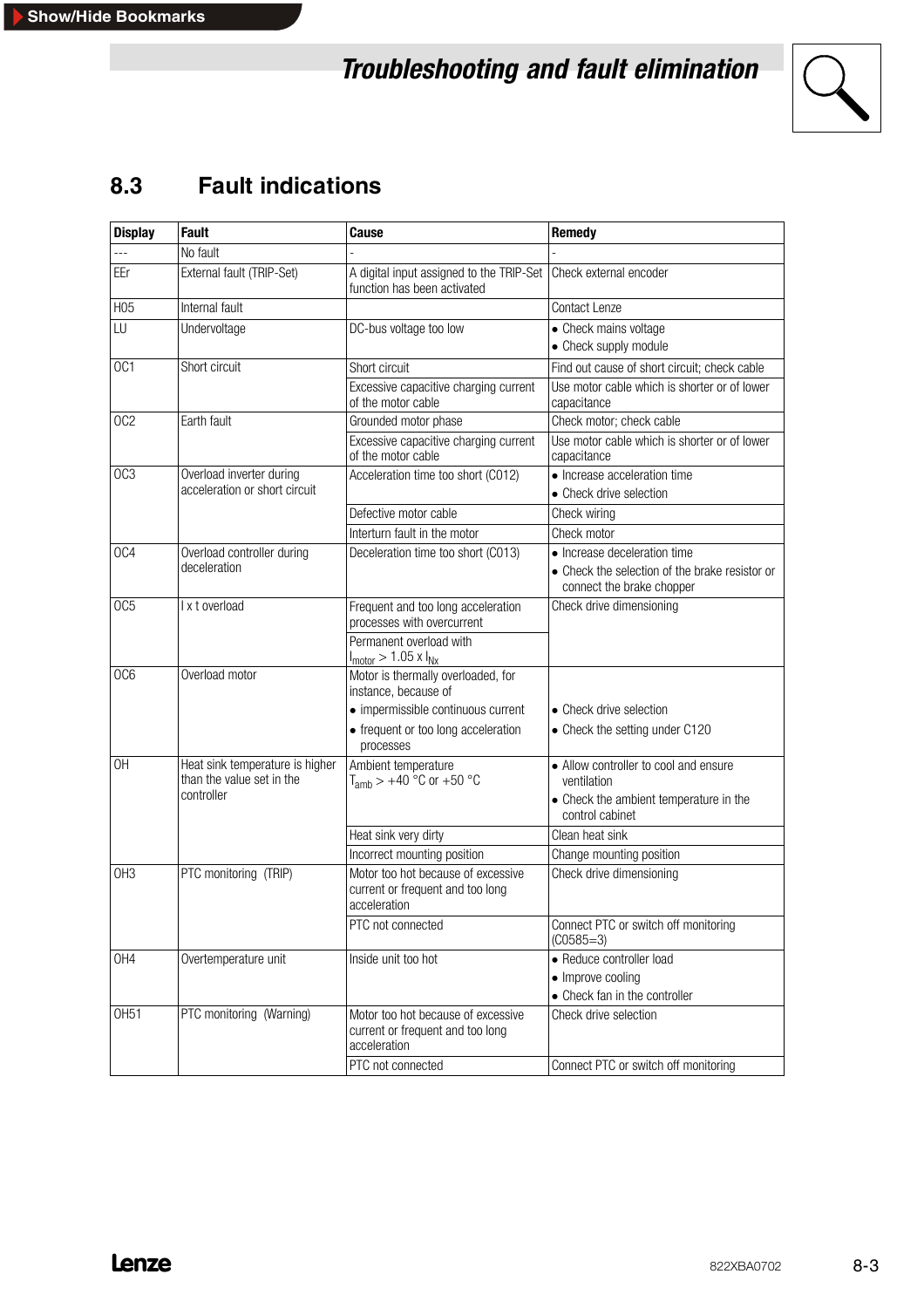![](_page_53_Picture_1.jpeg)

| <b>Display</b>  | <b>Fault</b>                                          | Cause                                       | Remedy                                                                                                                                                                       |
|-----------------|-------------------------------------------------------|---------------------------------------------|------------------------------------------------------------------------------------------------------------------------------------------------------------------------------|
| <b>OV</b>       | Overvoltage                                           | Mains voltage too high                      | Check voltage supply                                                                                                                                                         |
|                 |                                                       | Feedback operation<br>Braking operation     | • Increase deceleration times.<br>• For operation with brake choppers:<br>- Check the selection and connection of the<br>brake resistor<br>- Increase the deceleration times |
|                 |                                                       | Earth leakage on the motor side             | Check motor cable and motor for earth fault<br>(disconnect motor from inverter)                                                                                              |
| rSt             | Faulty auto-TRIP reset                                | More than 8 fault messages in<br>10 minutes | Depends on the fault message                                                                                                                                                 |
| Pr              | Faulty parameter transfer via<br>the operating module | PAR1 and PAR2 are defective.                | It is absolutely necessary to repeat the data<br>transfer or load the factory setting before                                                                                 |
| Pr <sub>1</sub> | Faulty PAR1 transfer via the<br>operating module      | PAR1 is defective.                          | enabling the controller.                                                                                                                                                     |
| Pr <sub>2</sub> | Faulty PAR2 transfer via the<br>operating module      | PAR2 is defective.                          |                                                                                                                                                                              |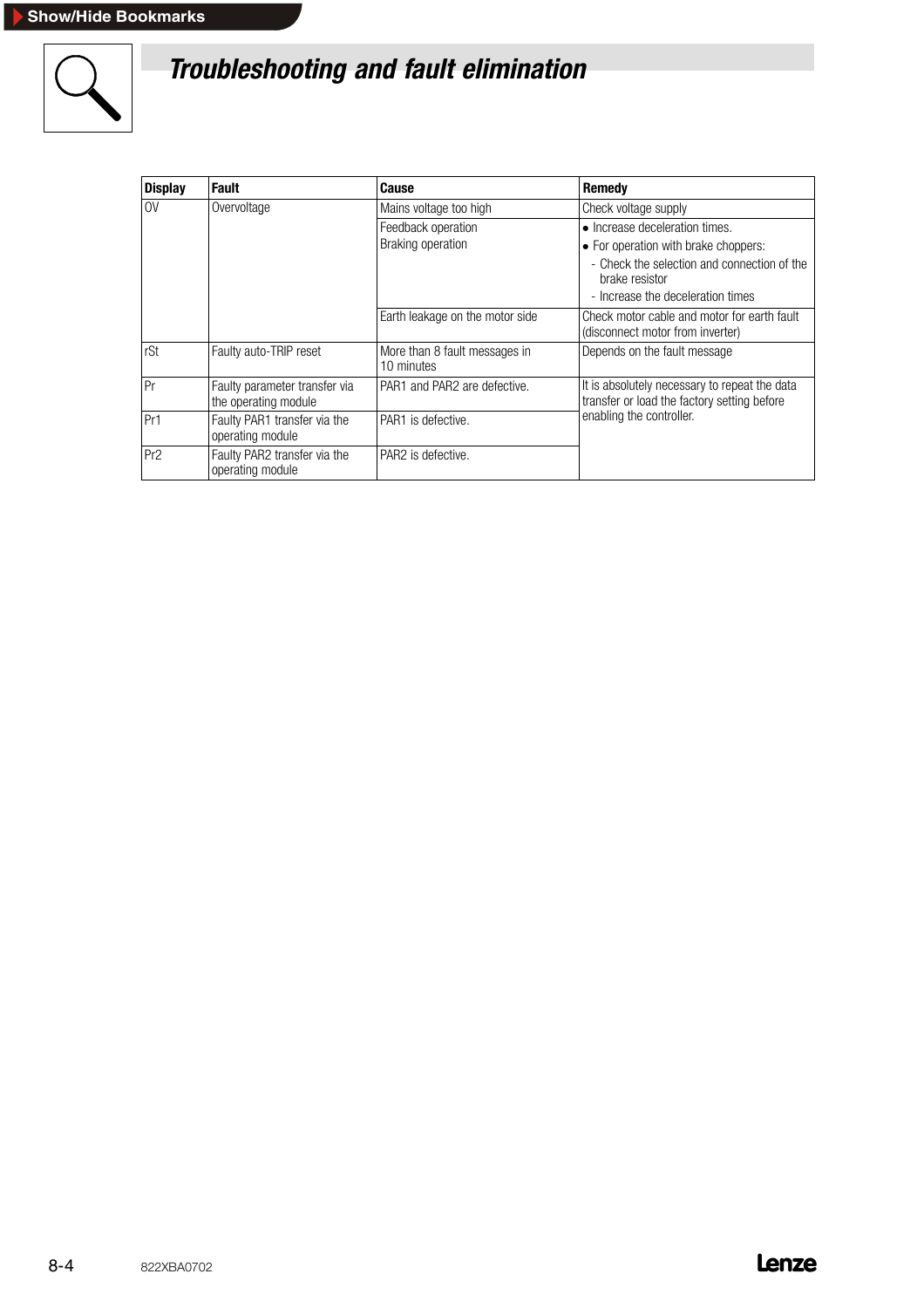![](_page_54_Picture_2.jpeg)

## <span id="page-54-0"></span>**8.4 Reset of fault indications**

### **TRIP**

After eliminating the fault, the pulse inhibit will only be reset after the acknowledgement of TRIP.

![](_page_54_Picture_6.jpeg)

### **Note!**

If the TRIP source is still active, the TRIP cannot be reset.

| <b>Code</b> | <b>Name</b>                              |       | <b>Possible settings</b> |                                                                                          |        | <b>IMPORTANT</b> |
|-------------|------------------------------------------|-------|--------------------------|------------------------------------------------------------------------------------------|--------|------------------|
|             |                                          | Lenze | <b>Selection</b>         |                                                                                          | l Info |                  |
|             | C170 J TRIP-reset selection              |       | -0-<br>-1-               | TRIP-reset by pressing the STP key<br>or a LOW signal at ctrl. enable<br>Auto-TRIP reset |        |                  |
|             | C171 Deceleration for<br>Auto-TRIP reset |       |                          | 60<br>{1s}                                                                               |        |                  |

**Function** You can select whether the active fault is to be reset automatically or manually. Auto-Trip reset does not reset all faults automatically.

### **Activation C170 = -0-:**

- Manual TRIP-reset
- $\bullet$  STP key
- LOW signal at terminal 28

### **C170 = -1-:**

Auto-Trip reset resets the following fault messages after the time set under C171:

- OC3 (overload during acceleration)
- OC4 (overload during deceleration)
- OC5 (overload)
- $-$  OC6 (I  $\cdot$  t switch-off)
- OH (overtemperature)
- OUE (overvoltage in DC bus)

**Important** Mains switching always resets TRIP.

With more than 8 auto-trip resets within 10 minutes, the controller sets TRIP and indicates rST (numerator exceeded).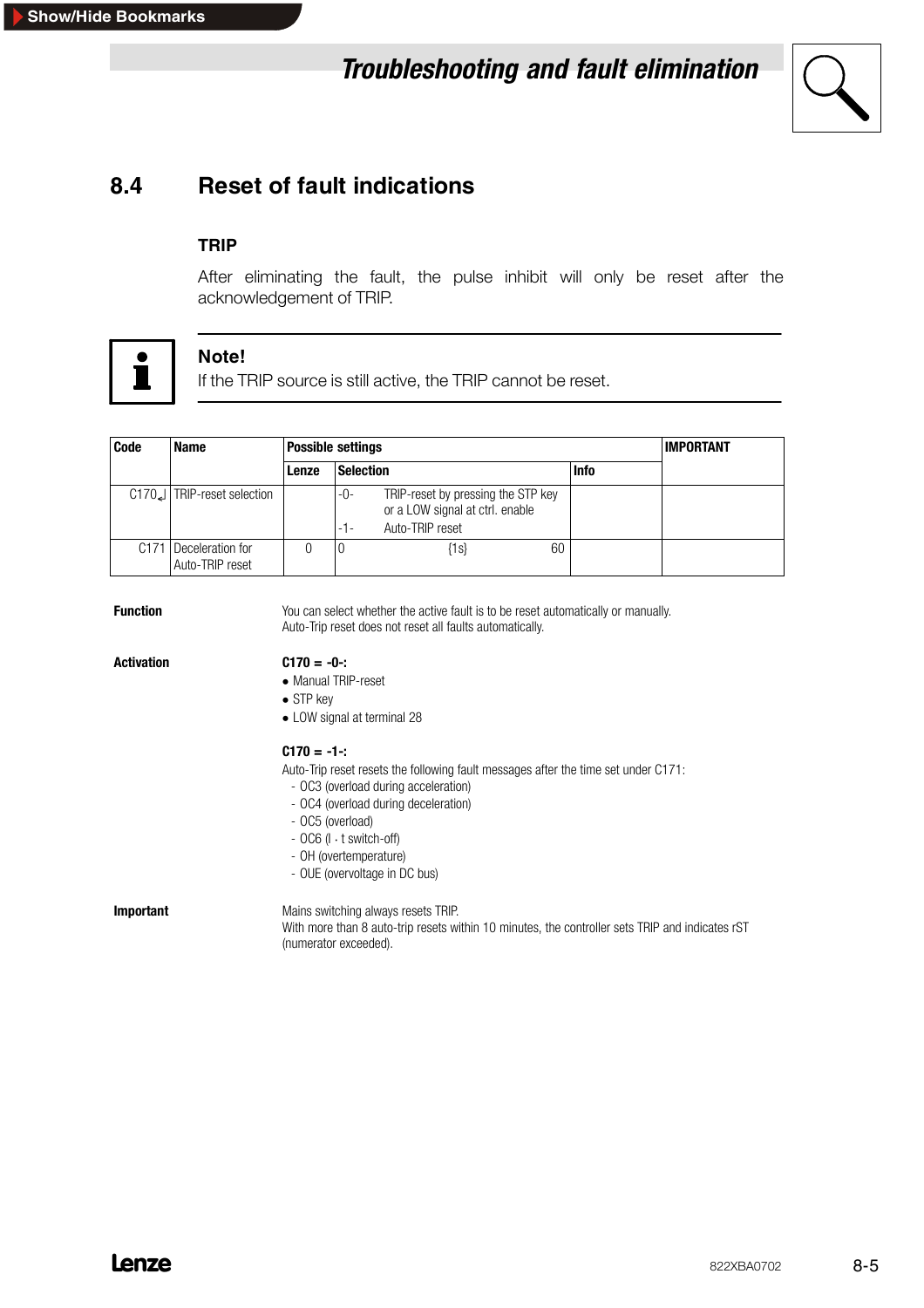![](_page_55_Picture_1.jpeg)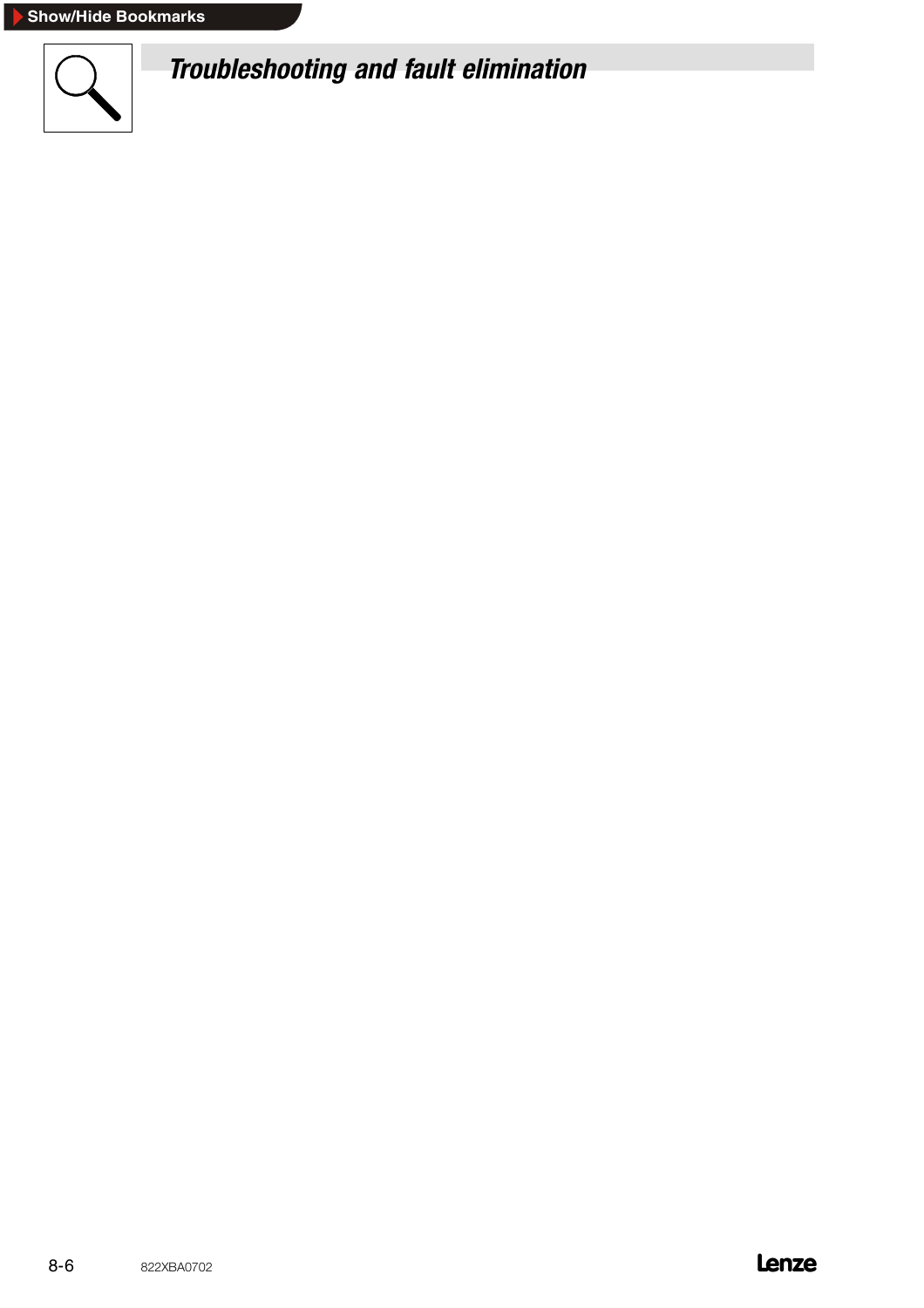![](_page_56_Picture_2.jpeg)

## <span id="page-56-0"></span>**9 Accessories (Survey)**

A detailed description of the accessories and Lenze three-phase a.c. motors can be found in the corresponding product catalogs.

## **9.1 Accessories for all types**

| Name                                       | Order number     |
|--------------------------------------------|------------------|
| 8201BB operating module                    | <b>EMZ8201BB</b> |
| Diagnosis terminal (2.5 m cable)           | EMZ8272BB-V001   |
| Diagnosis terminal (5.0 m cable)           | EMZ8272BB-V002   |
| Diagnosis terminal (10 m cable)            | EMZ8272BB-V003   |
| Digital display                            | <b>EPD203</b>    |
| Setpoint potentiometer                     | ERPD0001k0001W   |
| Rotary button for potentiometer            | ERZ0001          |
| Scale for potentiometer                    | ERZ0002          |
| RS232/485 fieldbus module                  | EMF2102IB-V001   |
| RS485 fieldbus module                      | EMF2102IB-V002   |
| Level converter for RS485                  | <b>EMF2101IB</b> |
| PC system cable RS232/485                  | <b>EWL0020</b>   |
| Optical fibre fieldbus module              | EMF2102IB-V003   |
| Optical fibre adaptor for PLC 040m         | <b>EMF2125IB</b> |
| Supply unit for optical fibre adaptor 2125 | EJ0013           |
| InterBus-S module                          | <b>EMF2111IB</b> |
| PROFIBUS module                            | <b>EMF2131IB</b> |
| System bus module (CAN)                    | <b>EMF2171IB</b> |
| System bus module (CAN) with addressing    | <b>EMF2172IB</b> |
| PTC module                                 | <b>EM78274IB</b> |
| I/O module                                 | <b>EM78275IB</b> |
| Monitor module                             | <b>EM78276IB</b> |
| Bipolar setpoint module                    | <b>EMZ8278IB</b> |

## **9.2 Software**

| <b>Name</b>                             | Order number         |
|-----------------------------------------|----------------------|
| PC program for Global Drive controllers | .′-GDC ′<br>Ωn<br>D٢ |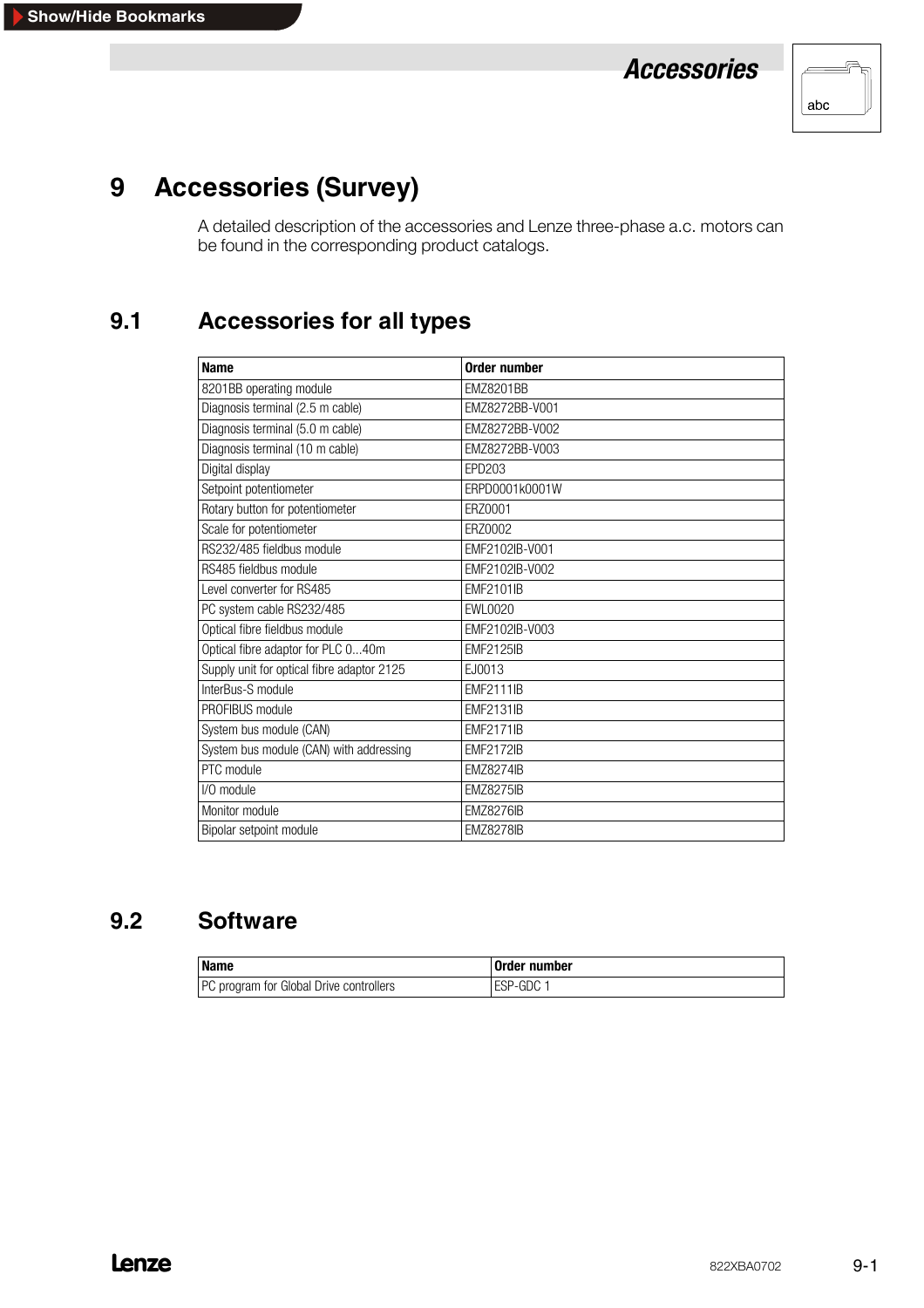<span id="page-57-0"></span>

| $\Rightarrow$<br>ੇ | <b>Accessories</b> |  |
|--------------------|--------------------|--|
|                    |                    |  |
| abc                |                    |  |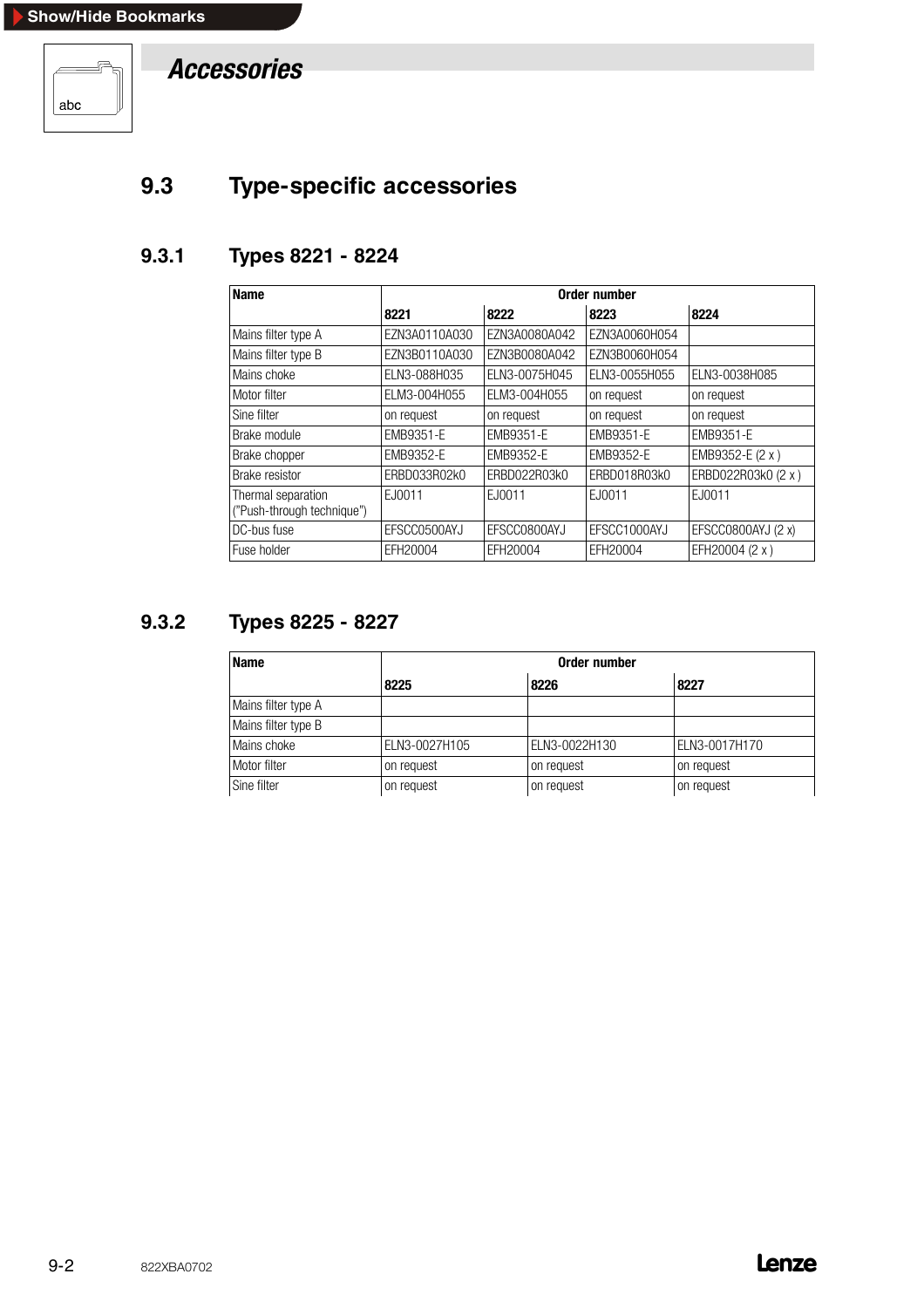$abc$ 

## <span id="page-58-0"></span>**9.3.3 Types 8241 - 8244**

| <b>Name</b>                                      | Order number  |                  |                  |                  |  |  |
|--------------------------------------------------|---------------|------------------|------------------|------------------|--|--|
|                                                  | 8241          | 8242             | 8243             | 8244             |  |  |
| E.I.c.b.                                         | EFA3B06A      | EFA3B06A         | EFA3B10A         | EFA3B10A         |  |  |
| Fuse                                             | EFSM-0060AWE  | EFSM-0060AWE     | EFSM-0100AWE     | EFSM-0100AWE     |  |  |
| Fuse holder                                      | EFH10001      | EFH10001         | EFH10001         | EFH10001         |  |  |
| Mains filter type A                              | FZN3A2400H002 | EZN3A1500H003    | EZN3A0900H004    | EZN3A0500H007    |  |  |
| Mains filter type B                              | FZN3B2400H002 | EZN3B1500H003    | EZN3B0900H004    | EZN3B0500H007    |  |  |
| Motor filter                                     | ELM3-030H004  | ELM3-030H004     | ELM3-014H010     | ELM3-014H010     |  |  |
| Sine filter                                      | FZS3-002A001  | EZS3-004A001     | EZS3-006A001     | EZS3-010A001     |  |  |
| Brake module                                     | EMB9351-E     | EMB9351-E        | EMB9351-E        | <b>EMB9351-E</b> |  |  |
| Brake chopper                                    | EMB9352-E     | <b>EMB9352-E</b> | <b>EMB9352-E</b> | <b>EMB9352-E</b> |  |  |
| Brake resistor                                   | ERBD180R300W  | ERBD180R300W     | ERBD082R600W     | ERBD068R800W     |  |  |
| Thermal separation<br>("Push-through technique") | EJ0036        | EJ0036           | EJ0037           | EJ0037           |  |  |
| DC-bus fuse                                      | EFSCC0060AYJ  | EFSCC0060AYJ     | EFSCC0080AYJ     | EFSCC0120AYJ     |  |  |
| Fuse holder                                      | EFH20004      | EFH20004         | EFH20004         | <b>EFH20004</b>  |  |  |

## **9.3.4 Types 8245 - 8246**

| Name                                             | Order number  |               |  |
|--------------------------------------------------|---------------|---------------|--|
|                                                  | 8245          | 8246          |  |
| E.I.c.b.                                         | EFA3B13A      | EFA3B20A      |  |
| Fuse                                             | FFSM-0160AWE  | EFSM-0200AWE  |  |
| Fuse holder                                      | EFH10001      | EFH10001      |  |
| Mains filter type A                              | EZN3A0300H013 | EZN3B0300H013 |  |
| Mains filter type B                              | FZN3B0300H013 | ELN3-0160H012 |  |
| Motor filter                                     | ELM3-014H010  | EZN3A0150H024 |  |
| Sine filter                                      | EZS3-009A002  | EZN3B0150H024 |  |
| Brake module                                     | EMB9351-E     | EMB9351-E     |  |
| Brake chopper                                    | EMB9352-E     | EMB9352-E     |  |
| <b>Brake resistor</b>                            | ERBD047R01k2  | ERBD047R01k2  |  |
| Thermal separation<br>("Push-through technique") | EJ0038        | EJ0038        |  |
| DC-bus fuse                                      | EFSCC0200AYJ  | EFSCC0400AYJ  |  |
| Fuse holder                                      | EFH20004      | EFH20004      |  |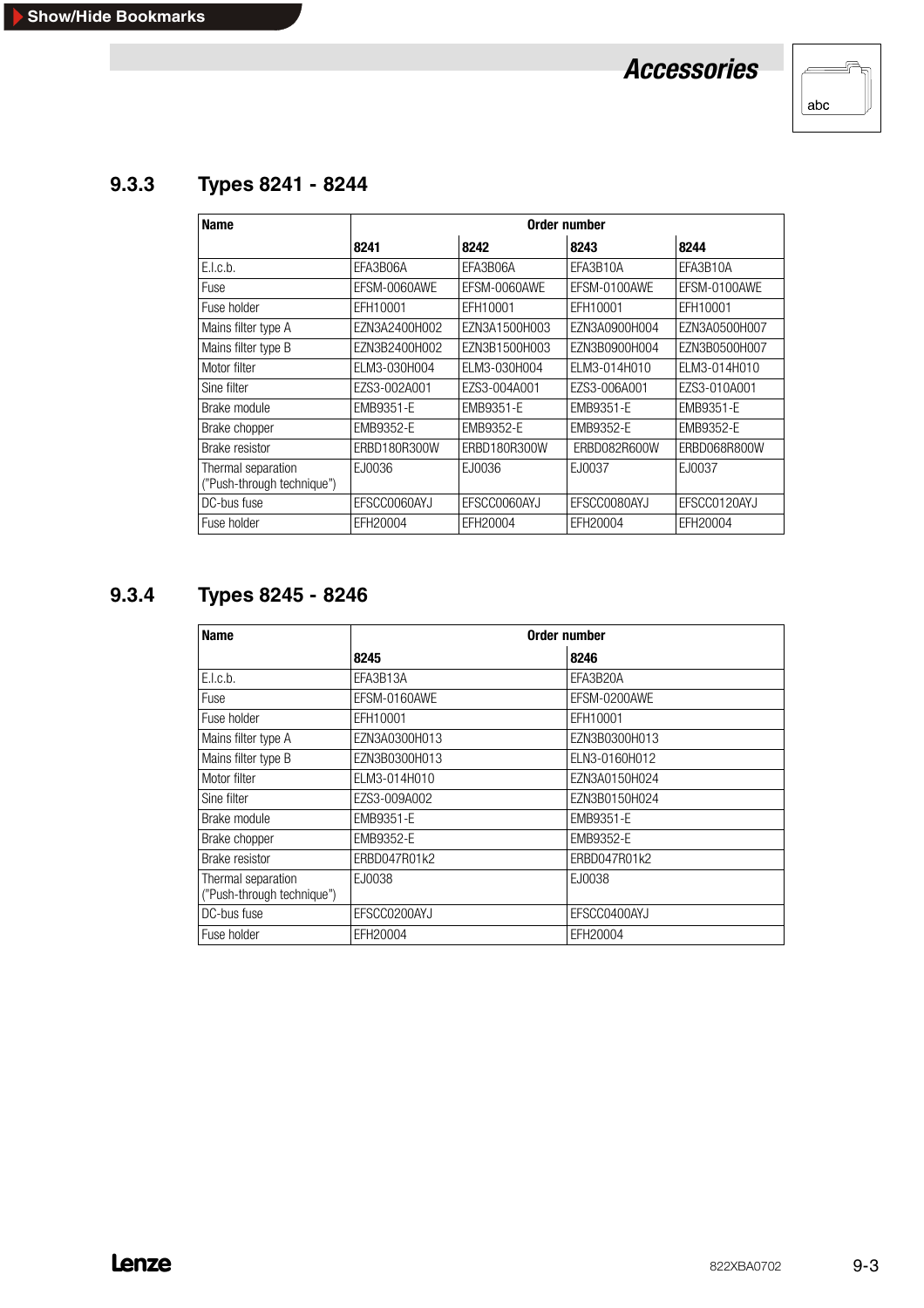![](_page_59_Picture_1.jpeg)

**Accessories**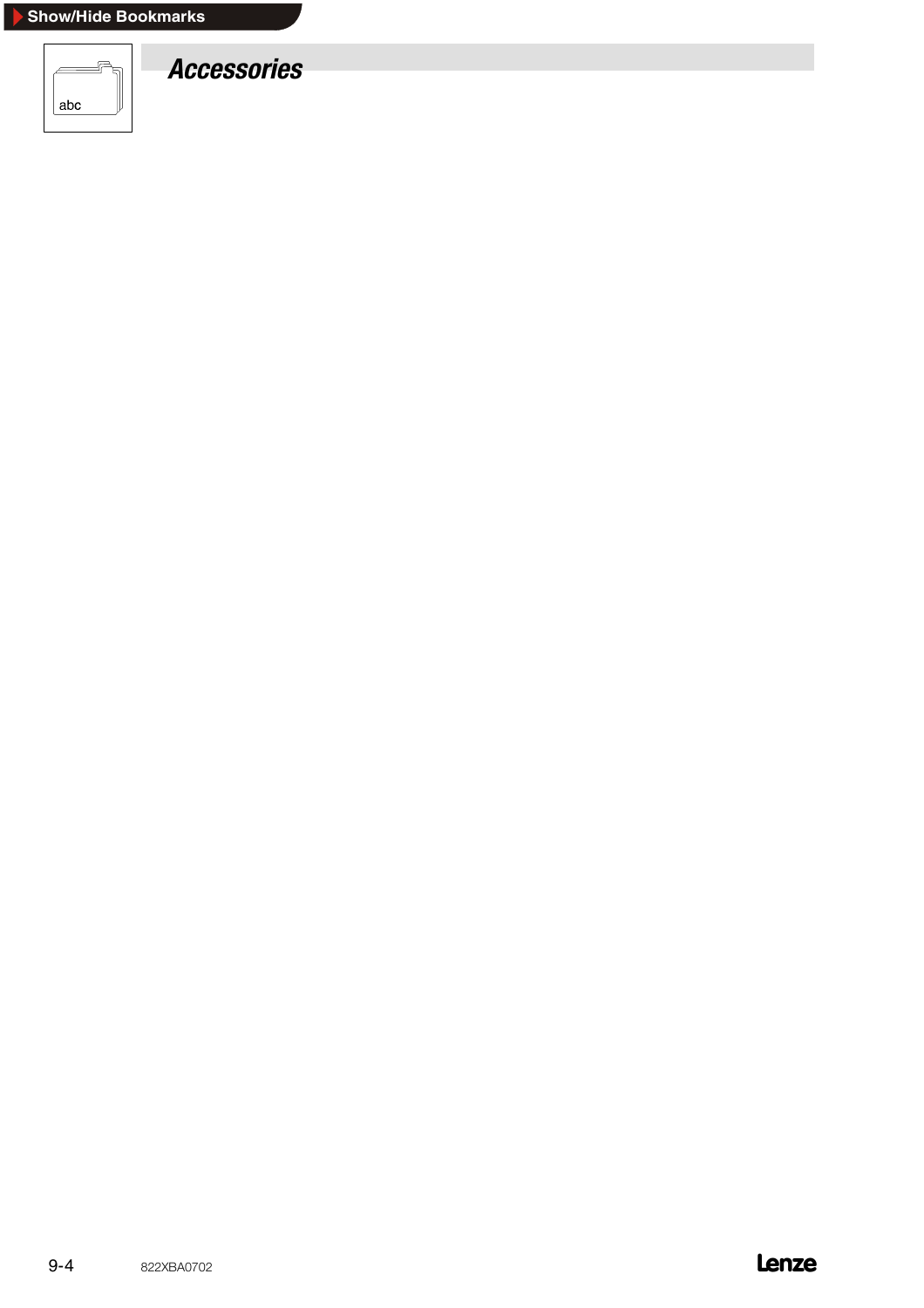![](_page_60_Picture_2.jpeg)

## <span id="page-60-0"></span>10 Index  $\Delta$

Acceleration times. 5-4 Adapt the motor, 5-6 Application, as directed, 1-2 Application conditions, 2-1 Applications as directed, 1-2 Approvals, 2-1 Assembly Cold-plate technique Preparations, 4-3<br>Typen 822X, 4-3<br>Types 824X, 4-4 With fixing brackets Types 822X, 4-2<br>Types 824X, 4-2 Auto-TRIP reset, 8-5

## C

Cable cross-sections, Single drives, 3-7 120 % overload, 3-8 150 % overload, 3-7 Code table, 7-2 Information on the, 7-2 Cold plate, Variant, 4-3 Commissioning, 5-1 Configuration, 7-1 Acceleration and deceleration times, 5-4 Basic information, 7-1 Code table, 7-2 Current limit value, 5-5 Maximum field frequency, 5-3 Minimum field frequency, 5-3 Connecti, Leistungs-, Schaltplan, 4-10 Connection Control, Connection diagram, 4-13

Control cables, 4-11

Mains, 4-6 Motor, 4-7 Temperature monitoring, 4-12 Connection diagram Control connections, 4-13 Power connection, 4-10 Connections, Power, 4-6 Control cables, 4-11 Control connections, 4-11 Control mode, permissible, 5-6 Control terminals, 4-12 Protection against polarity reversal, 4-12 Survey, 4-12 Terminal assignment, 4-12 Controller, 1-1 Application as directed, 1-2 Labelling, 1-2 Current limit, 5-5

## D

Deceleration times, 5-4 Definitions of terminology used, 1-1 Degree of pollution, 2-1 Derating, 5-5 **Dimensions** 822X with fixing brackets, 4-2 822X-V003 cold plate, 4-3 824X with fixing brackets, 4-2 824X-V003 cold plate, 4-4 Controller, 3-8 Display LED-, 8-1 Operating status, 8-1 Drive parameters, Factory setting, 5-2 Drive system, 1-1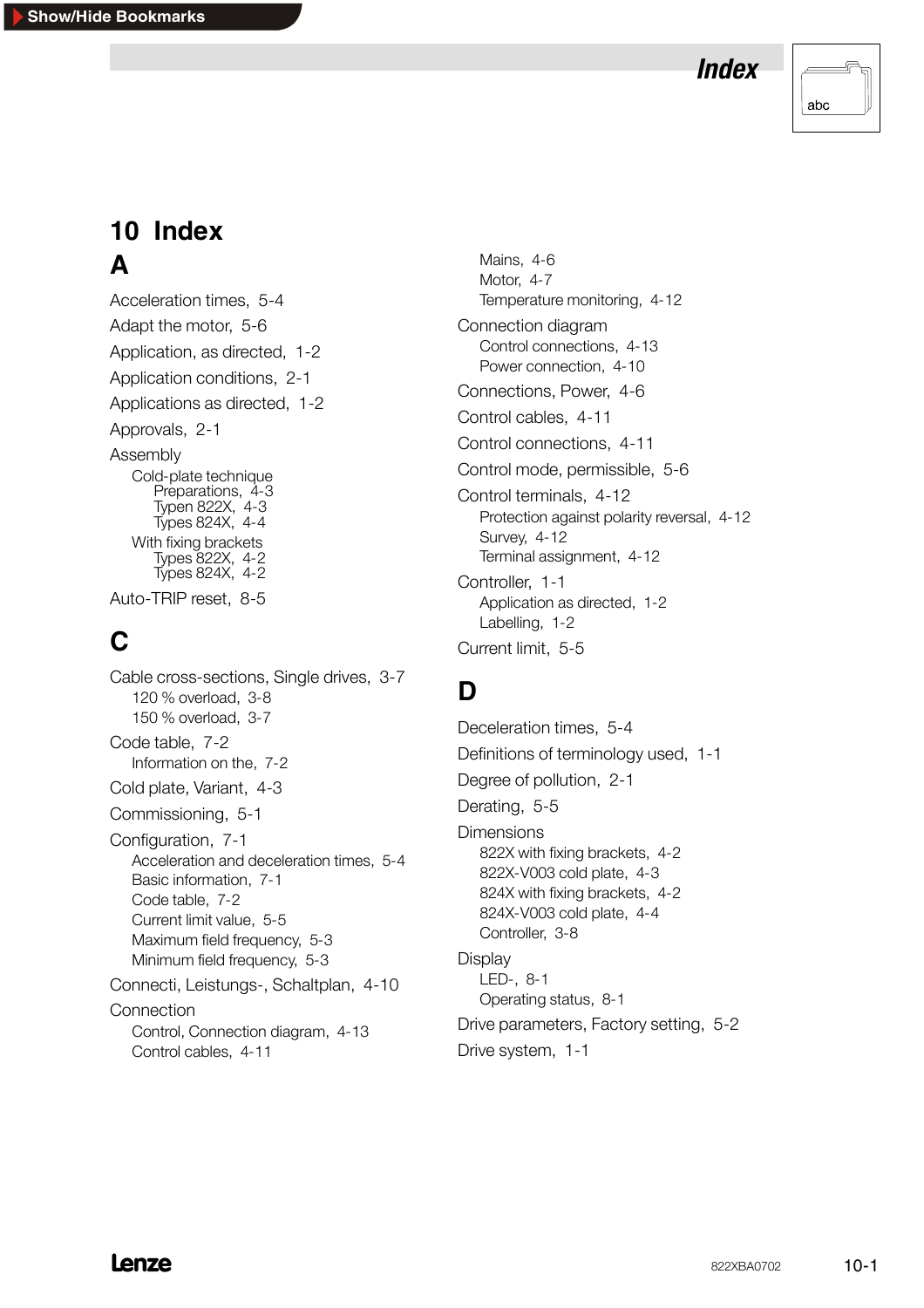![](_page_61_Picture_1.jpeg)

## F

Electrical installation, 4-5 Important notes, 4-5 **FMC** Assembly, 4-14 CE-typical drive system, Installation, 4-14 Filters, 4-14 Grounding, 4-14 Installation, 4-14 Screening, 4-14 Enclosure, 2-1

## F

Factory setting Important drive parameters, 5-2 Short set-up, 5-2 Switch-on sequence, 5-2 Fans, Application of 82XX, 3-6 Fault analysis, 8-2 Fault messages, 8-3 Reset. 8-5 Field frequency maximum, 5-3 minimum, 5-3 Frequency inverter. See Controller **Fuses** in UL-approved systems, 3-7 Single drives, 3-7 120 % overload, 3-8<br>150 % overload, 3-7 G

General data, 2-1

## Н

Heat-conducting paste, 4-3 History buffer, 8-2 Structure, 8-2

## $\mathbf{I}$

Initial switch-on, 5-1 Inputs analog, 4-12 digital, 4-12 Installation, 4-1 CE-typical drive system, 4-14 Assembly,  $4-14$ Filters, 4-14 Grounding, 4-14<br>Screening, 4-14 electrical, 4-5 mechanische, 4-1 Installation height, 2-1 Insulation strength, 2-1

## J

Jumper, Analog setpoint selection, 4-12

## L

Labelling, Controller, 1-2 LED, 8-1 Legal regulations, 1-2 Liability, 1-2

## M

Mains connection, 4-6 Mains-voltage compensation, 5-9 Maloperation of the drive, 8-2 Manufacturer, 1-2 Mechanical installation, 4-1 Messages, Fault, 8-3 Monitor output, 4-12 Monitoring, Motor temperature, 4-12 Motor, Adapt, 5-6 Motor cable, Screening, 4-7 Motor connection, 4-7 Types 822X, 4-7 Types 824X, 4-8 Mounting positions, Types 822X/824X, 4-1

## Lenze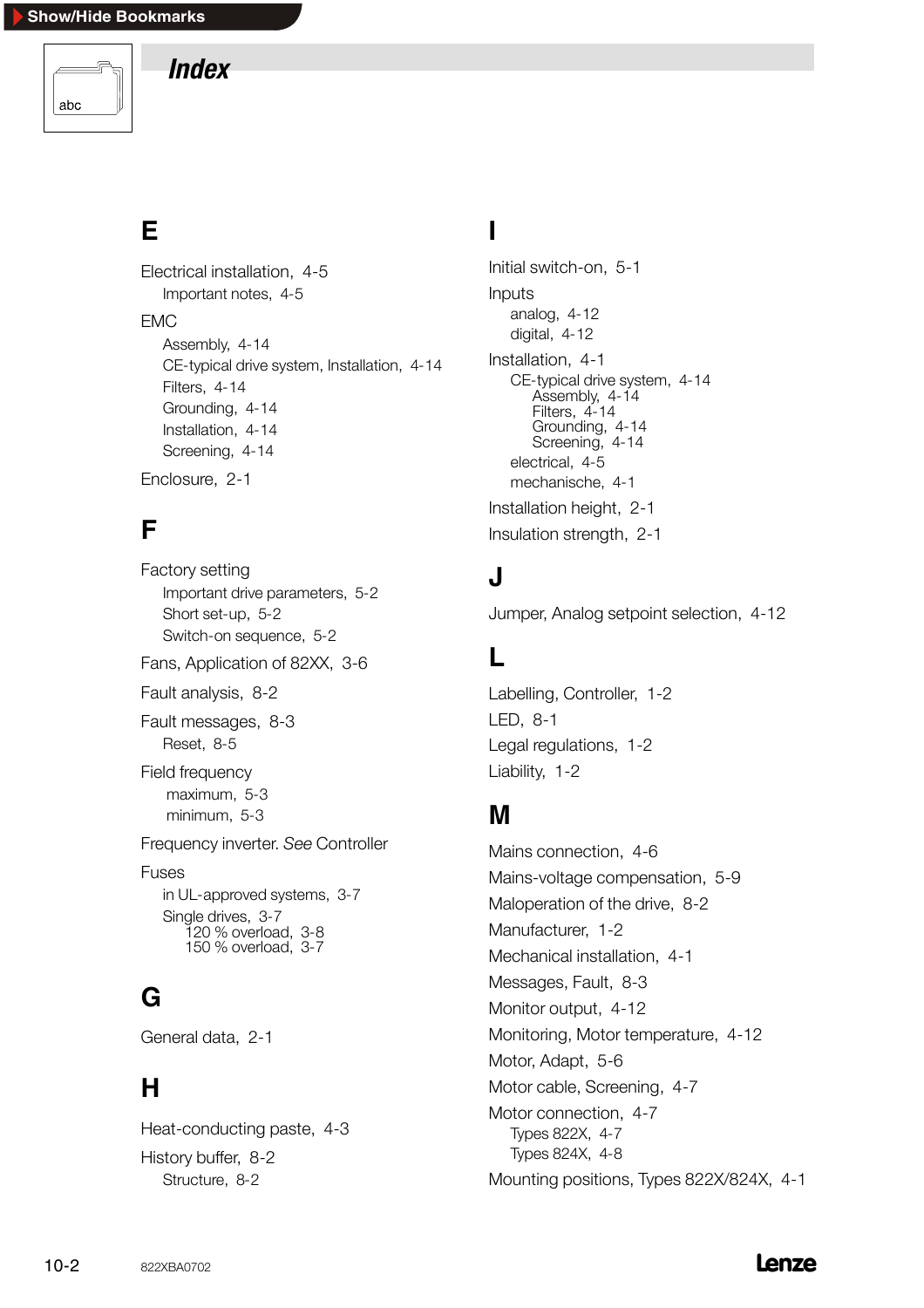![](_page_62_Picture_2.jpeg)

## **N**

Noise emmission, 2-1 Noise immunity, 2-1

## O

Operating module, Fault display, 8-1 Operating status, Display, 8-1 Operation, Status display, 8-1 Operator's safety, 2-2 Outputs, analog, 4-12 Overspeeds, 2-2

## P

Packaging, 2-1 Permissible moisture, 2-1 Power connections, 4-6 Protection against contact, 4-12 Protection against polarity reversal, 4-12 Pumps, Application of 82XX, 3-6

## R

Rated data Types 8221-8224, 150 % overload, 3-2 Types 8225-8227, 150 % overload, 3-3 Types 822X, 120 % overload, 3-6 Types 8241-8243, 150 % overload, 3-4 Types 8244-8246, 150 % overload, 3-5 Types 824X, 120 % overload, 3-6 Relay output, 4-12

Reset, Fault message, 8-5

Residual hazards, 2-2

## S.

Safety information, 2-1 for controllers to Low-Voltage Directive, 2-1 Layout, 2-2 Safety notes, Layout Other notes, 2-2 Warning of damage to material, 2-2 Warning of danger to persons, 2-2 Scope of delivery, 1-1 Screening EMC, 4-14 Motor cable, 4-7 Short set-up, 5-2 Switch-on, Initial, 5-1 Switch-on sequence, Factory setting, 5-2

## Т

Technical data, 2-1 General data/application conditions, 2-1 Temperature monitoring, 4-12 Temperature ranges, 2-1 Transport, storage, 2-1 **TRIP, 8-5** Troubleshooting, 8-1 Display at the operating module, 8-1 Fault analysis using the history buffer, 8-2 Fault indication, 8-3 LED, 8-1 Maloperation of the drive, 8-2 Reset of fault indications, 8-5 TRIP, 8-5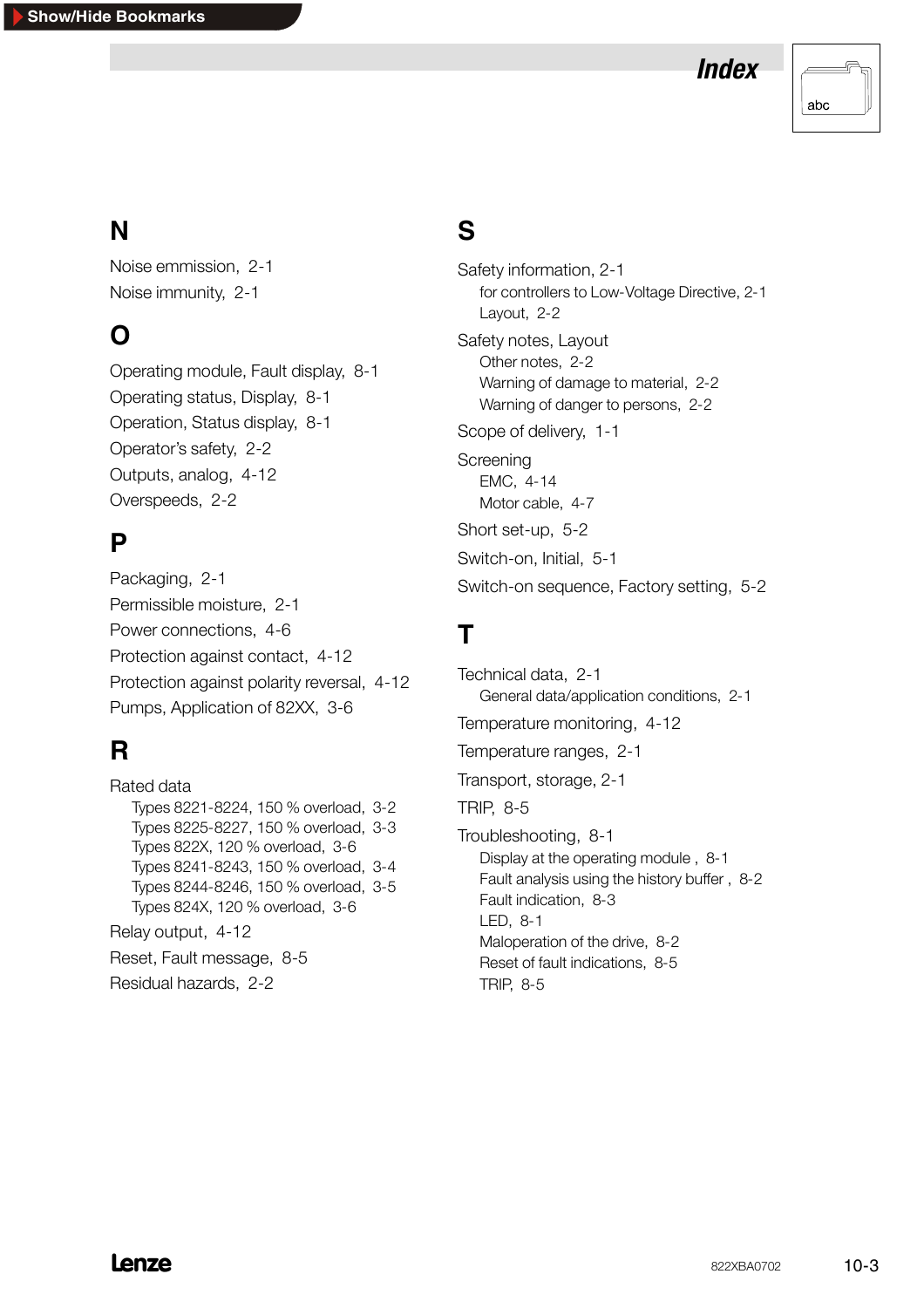![](_page_63_Picture_1.jpeg)

## $\overline{U}$

Unit protection, 2-2

## $\mathbf V$

Variant 822X-V003, 4-3 824X-V003, 4-4 Cold plate, 4-3  $V003, 4-3$ Vibration resistance, 2-1

## W

Warranty, 1-2 Waste disposal, 1-2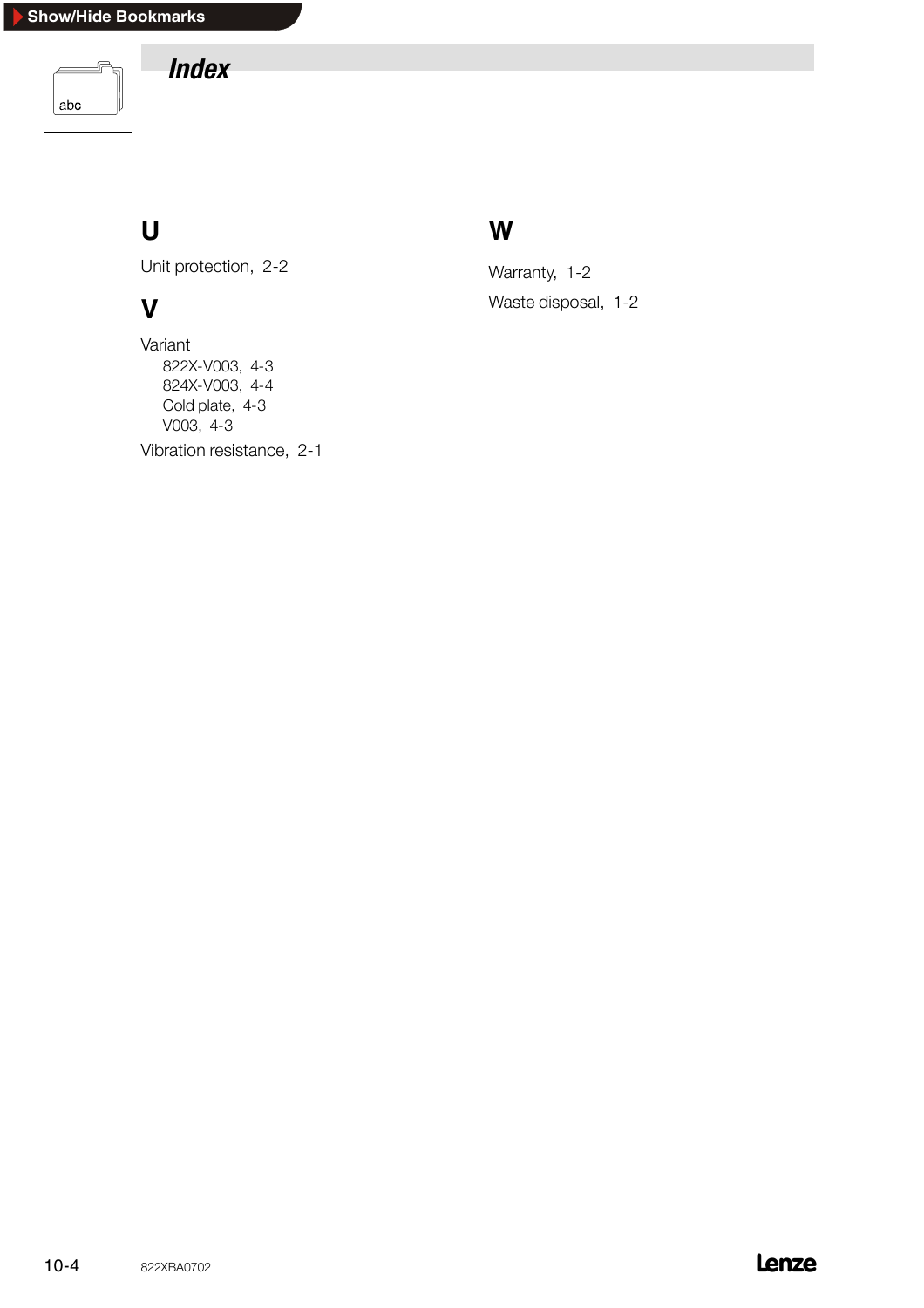| abc |  |
|-----|--|